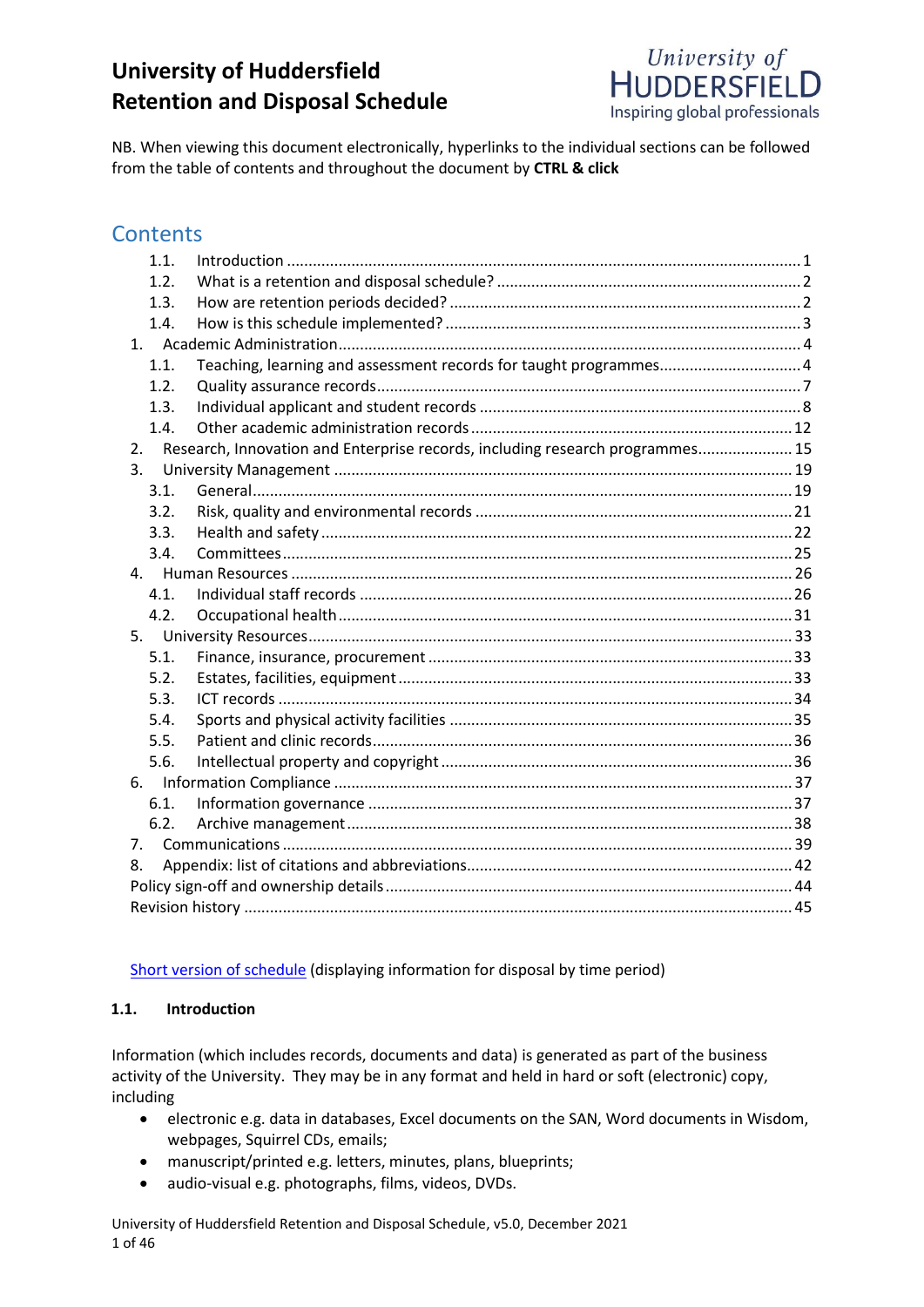This retention and disposal schedule is intended to cover information which is generated by functions which are common to more than one School or Service. Where types of information listed is not already held by an individual School or Service, its inclusion in the schedule should not be taken as a requirement that it must be kept regardless of whether it is generated in the normal course of business in a particular School or Service.

If this schedule does not meet your requirements, please contact the Records Management Service [\(https://www.hud.ac.uk/cls/records-management/\)](https://www.hud.ac.uk/cls/records-management/) who will help to scope your requirements and incorporate them into the schedule.

## <span id="page-1-0"></span>**1.2. What is a retention and disposal schedule?**

A retention and disposal schedule promotes consistency by ensuring that the same type of information is kept for the same amount of time no matter where it is held. The schedule

- promotes control over the University's information;
- enables staff to dispose confidently of information which is no longer needed;
- ensures the retention of the minimum volume of information consistent with economy and efficiency.

The retention of unnecessary information consumes staff time, space and equipment. It also incurs liabilities in terms of the need to service information requests made under the General Data Protection Regulations (GDPR), the Data Protection Act 2018, the Freedom of Information Act 2000 and the Environmental Information Regulations 2004.

The Data Protection Act requires personal data to be kept for no longer than necessary; the University can be sued for retaining unnecessary information if this causes damage to someone. It may be a personal criminal offence to destroy information requested under either of these Acts; the retention and disposal schedule will help with accountability under this legislation by enabling the University to demonstrate that any destruction has been undertaken in accordance with proper procedures and requirements. Destruction undertaken without a retention and disposal schedule will be open to accusations of improper practice.

The Code of Practice issued by the Information Commissioner under s 46 of the Freedom of Information Act 2000 specifically requires organisations subject to this legislation to have retention schedules for all their records. Although compliance with the Code is not mandatory, it is seen as indicative of whether or not an organisation has complied with the legislation.

#### <span id="page-1-1"></span>**1.3. How are retention periods decided?**

Minimum retention periods may be stated in Acts of Parliament and Statutory Instruments, or recommended in codes of practice and business regulations.

Where there are specific requirements from a funding or other body these will be incorporated into the schedule. The University Records Manager should be notified of any omissions and queries.

JISC has produced a comprehensive Records Retention Schedule for HE institutions: <https://www.jisc.ac.uk/guides/records-retention-management> on which this schedule is based.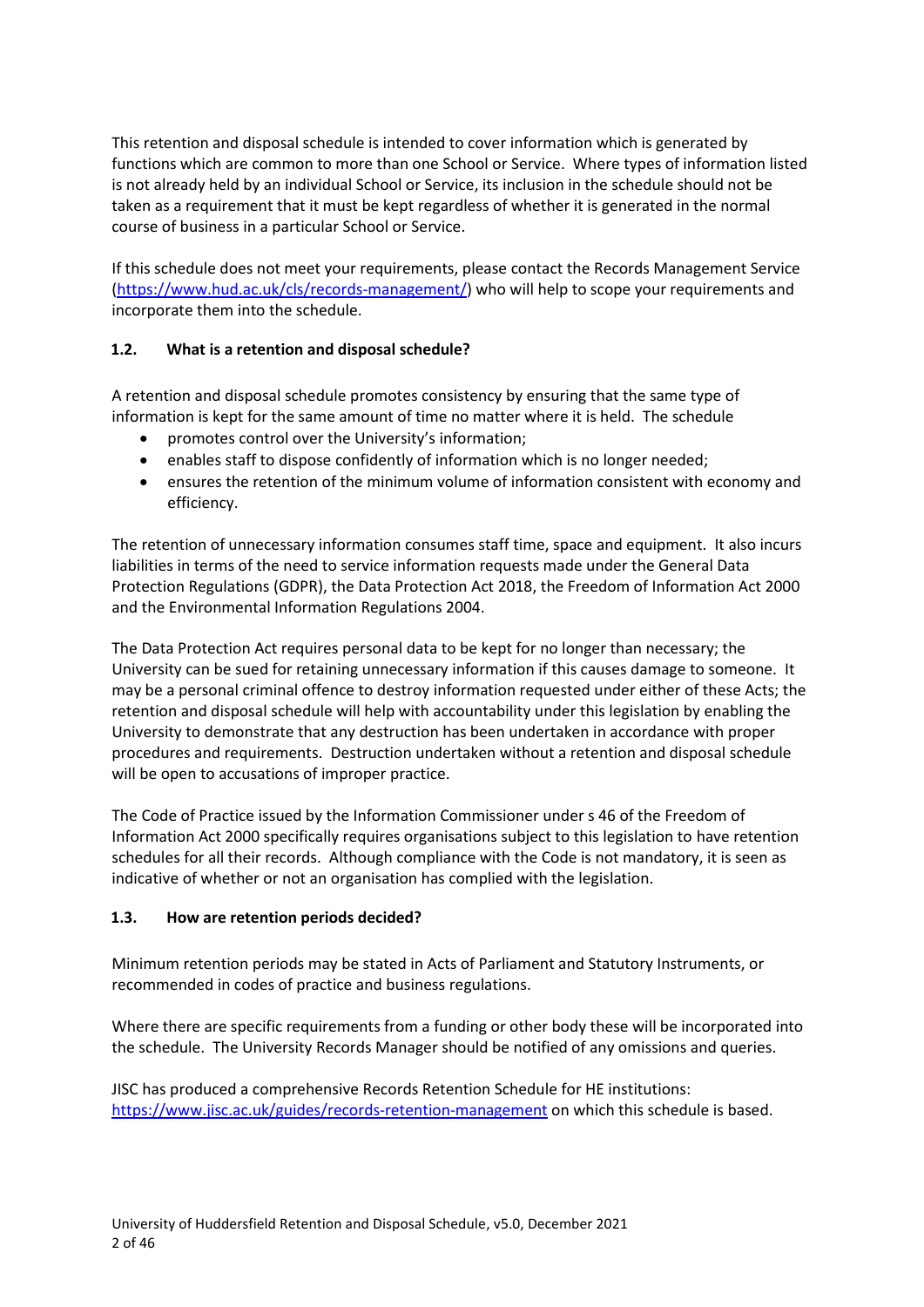#### <span id="page-2-0"></span>**1.4. How is this schedule implemented?**

In any dispute it is important that the University is able to demonstrate that normal practice was followed. This schedule represents normal practice.

As the University's academic and financial years are co-terminous, in most cases an annual round of disposals is appropriate, with a summary log kept to record the fact of the disposal having taken place. Where duplicates and working papers are held relating to regular events and processes, and no other retention period is specified, these may be kept for one year before disposition. Schools and Services are responsible for applying the retention periods to the information they control on their shared network drives and in hard copy.

Information marked for permanent retention (including student records of predecessor bodies) should be transferred to the University Archives for permanent preservation and provision of access.

Where information is held in University recordkeeping systems, each system owner is responsible for ensuring that disposal is undertaken at the expiry of a retention period. The Wisdom records management system and the Unifunctions records management system will incorporate the agreed retention periods.

This schedule was accepted by the University Senior Management Team on 28<sup>th</sup> November 2008. The schedule was last reviewed August-October 2021, endorsed by Information Governance Group on 27 October 2021 and accepted by University Senior Leadership Team on 05 December 2021. The next review of the schedule will take place from August 2022.

The schedule was restructured and re-referenced in 2021. The previous reference numbers are listed in small print for each entry.

Amy-Jo Cameron-Williams University Records Manager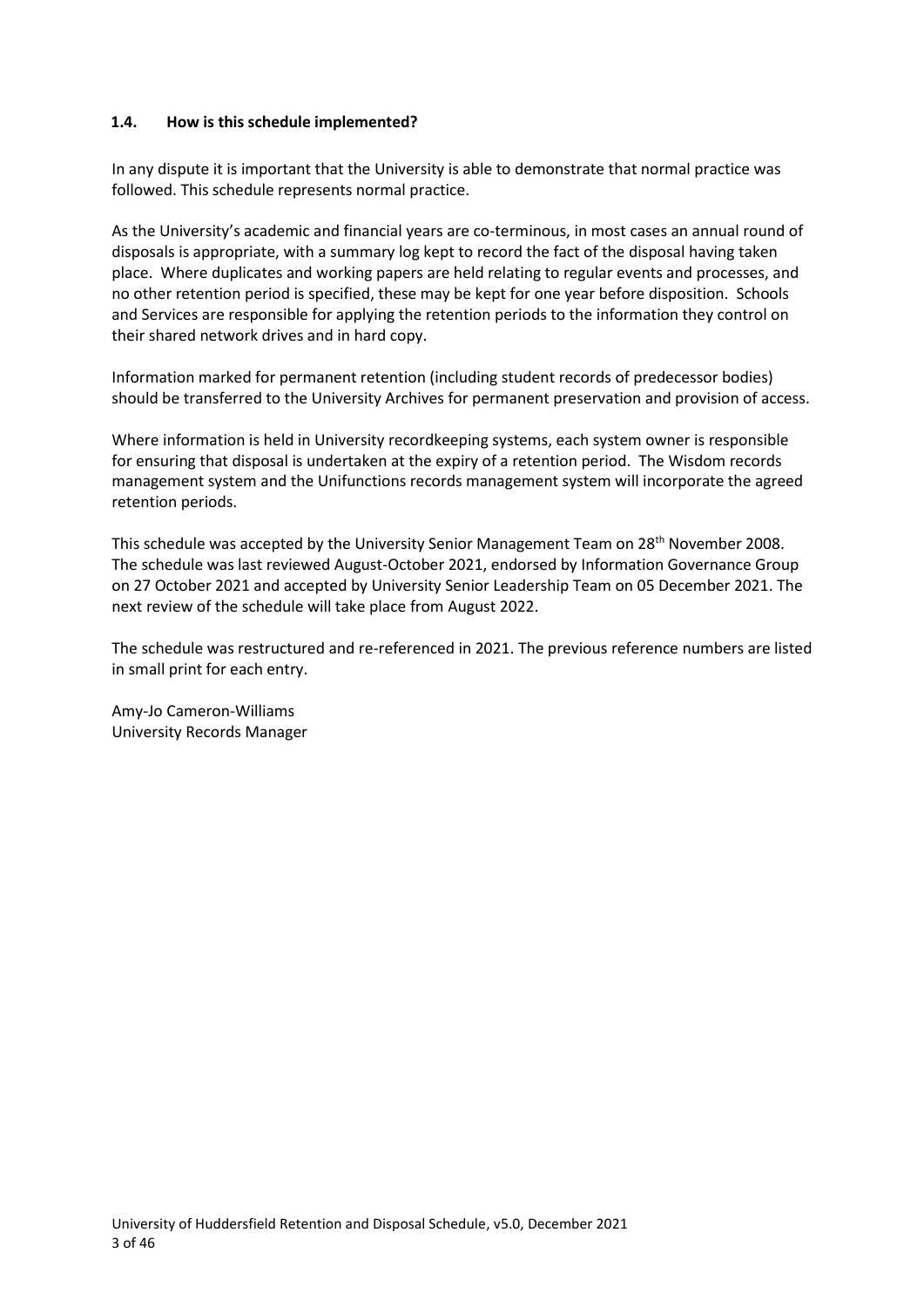## **1.** *Academic Administration*

## **1.1. Teaching, learning and assessment records for taught programmes**

<span id="page-3-1"></span><span id="page-3-0"></span>

| Ref                           | Records about:                                                                                                                                                                                                                                                                                                                                                                 | Retention period                                                                                                                                                                                                                                                                                                | Rationale                                                                              | Master held                                                |
|-------------------------------|--------------------------------------------------------------------------------------------------------------------------------------------------------------------------------------------------------------------------------------------------------------------------------------------------------------------------------------------------------------------------------|-----------------------------------------------------------------------------------------------------------------------------------------------------------------------------------------------------------------------------------------------------------------------------------------------------------------|----------------------------------------------------------------------------------------|------------------------------------------------------------|
| 1.1.1<br>$(\text{prev } 1.3)$ | Programme and module specifications                                                                                                                                                                                                                                                                                                                                            | All versions must be retained permanently                                                                                                                                                                                                                                                                       | Institutional need for<br>life of $prog/mol + 6$<br>years<br>Enduring archival value   | Schools (Wisdom)                                           |
| 1.1.2<br>(prev 1.18)          | Programme and module handbooks                                                                                                                                                                                                                                                                                                                                                 | Retain for at least 6 years after the<br>programme or module ceases to be offered<br>May be transferred to University Archive for<br>permanent retention                                                                                                                                                        | Limitations Act (1980 c.<br>58 s5)                                                     | Schools (Wisdom)                                           |
| 1.1.3<br>$(\text{prev } 1.8)$ | Module materials and resources, including:<br>Teaching resources in Brightspace or<br>$\bullet$<br>audiovisual formats (excluding<br>lecture/class recordings - see 1.12)<br>Module Report, including statistical<br>analysis and action plan<br>Module Evaluation, eg student<br>$\bullet$<br>survey+analysis<br>Record of internal and external<br>moderation<br>Sample work | Retain for 6 years after the end of the<br>current academic year<br>(In Brightspace, module materials and<br>resources cannot be separated from<br>assessments (1.1.6) and feedback from<br>tutors (1.1.7). Therefore, records in<br>Brightspace will be retained for the longer<br>period in 1.1.6 and 1.1.7.) | Institutional needs<br>Limitations Act (1980 c.<br>58 s5) for records of<br>moderation | Schools (Brightspace;<br>Wisdom; audiovisual<br>platforms) |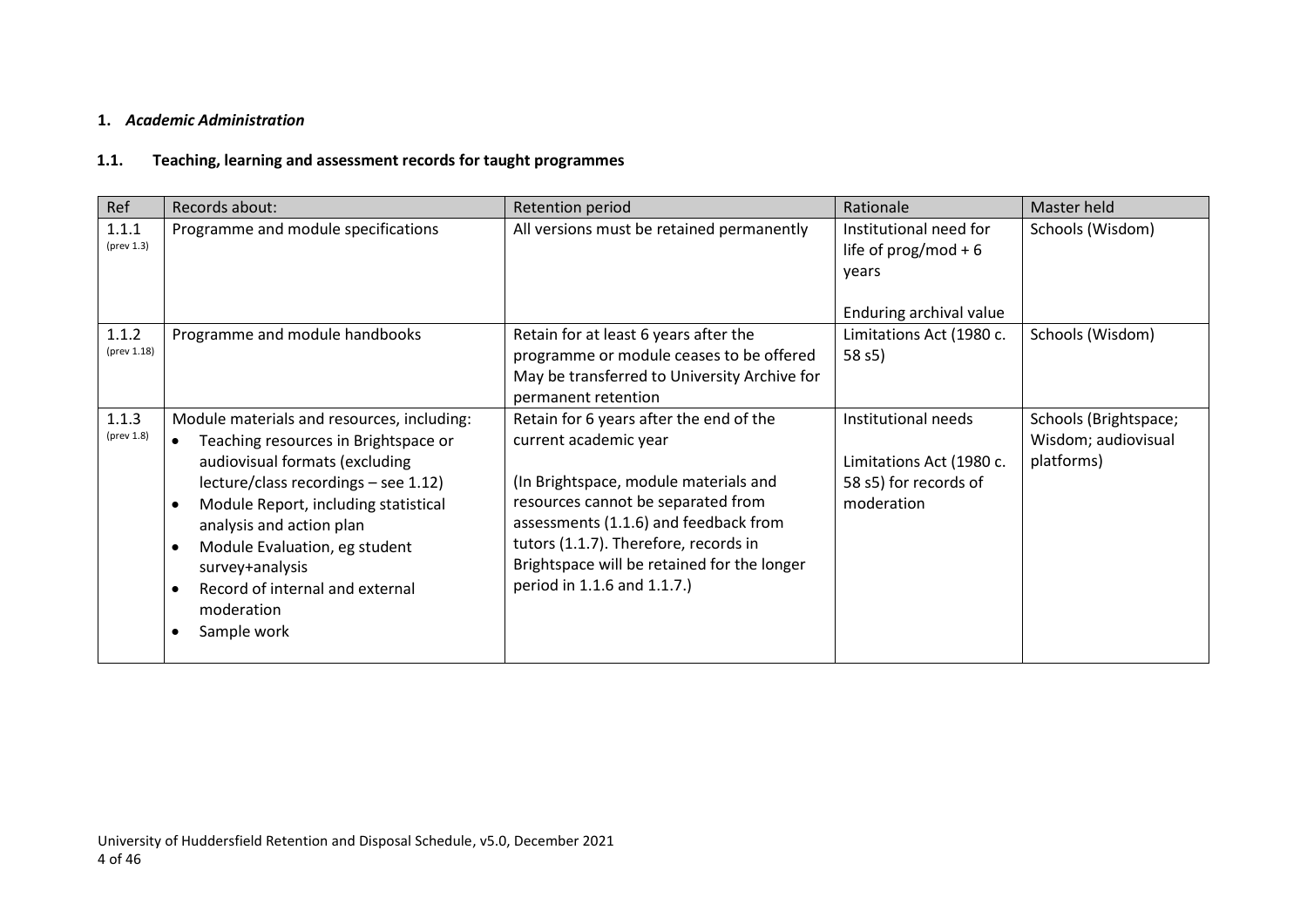| 1.1.4<br>(prev 1.19) | Routine solicited feedback on taught<br>programmes or modules from students                                         | Dispose of data immediately after the<br>completion of the analysis (unless<br>anonymised)<br>(In Brightspace, feedback from students<br>cannot be separated from module materials<br>(1.1.3), assessments (1.1.6) and feedback<br>from tutors (1.1.7). Therefore, records in<br>Brightspace will be retained for the longer<br>period in 1.1.6 and 1.1.7.) | Jisc recommendation                                            | CLS (Brightspace)                                |
|----------------------|---------------------------------------------------------------------------------------------------------------------|-------------------------------------------------------------------------------------------------------------------------------------------------------------------------------------------------------------------------------------------------------------------------------------------------------------------------------------------------------------|----------------------------------------------------------------|--------------------------------------------------|
| 1.1.5<br>(prev 1.14) | Examination papers and summative<br>assessments<br>(not students' submissions - see 1.1.6 for<br>student work)      | Retain final copies permanently                                                                                                                                                                                                                                                                                                                             | Institutional need for<br>life of prog/mod<br>Archival value   | Schools (Wisdom)                                 |
| 1.1.6<br>(prev 1.10) | Work submitted for formative and summative<br>assessment (including examination scripts)                            | Retain until the completion of the student's<br>$course + 6 years$<br>If this is not practicable due to the nature of<br>the material (eg portfolios, physical assets),<br>retain for confirmation of marks/grades by<br>Course Assessment Boards + 4 months (eg<br>offer students opportunity to collect)                                                  | Limitations Act (1980 c.<br>58 s 5                             | Schools (Brightspace;<br>TurnItIn; Panopto); R+E |
| 1.1.7<br>(prev 1.11) | Feedback on academic progress, and general<br>academic guidance and support, given to<br>individual taught students | Retain until the completion of the student's<br>course $+6$ years<br>(Where necessary, this can be interpreted as<br>longest course + 6 years)                                                                                                                                                                                                              | Limitations Act (1980 c.<br>58 s $5)$<br>(Jisc recommendation) | Schools (Brightspace;<br>TurnItIn; Panopto)      |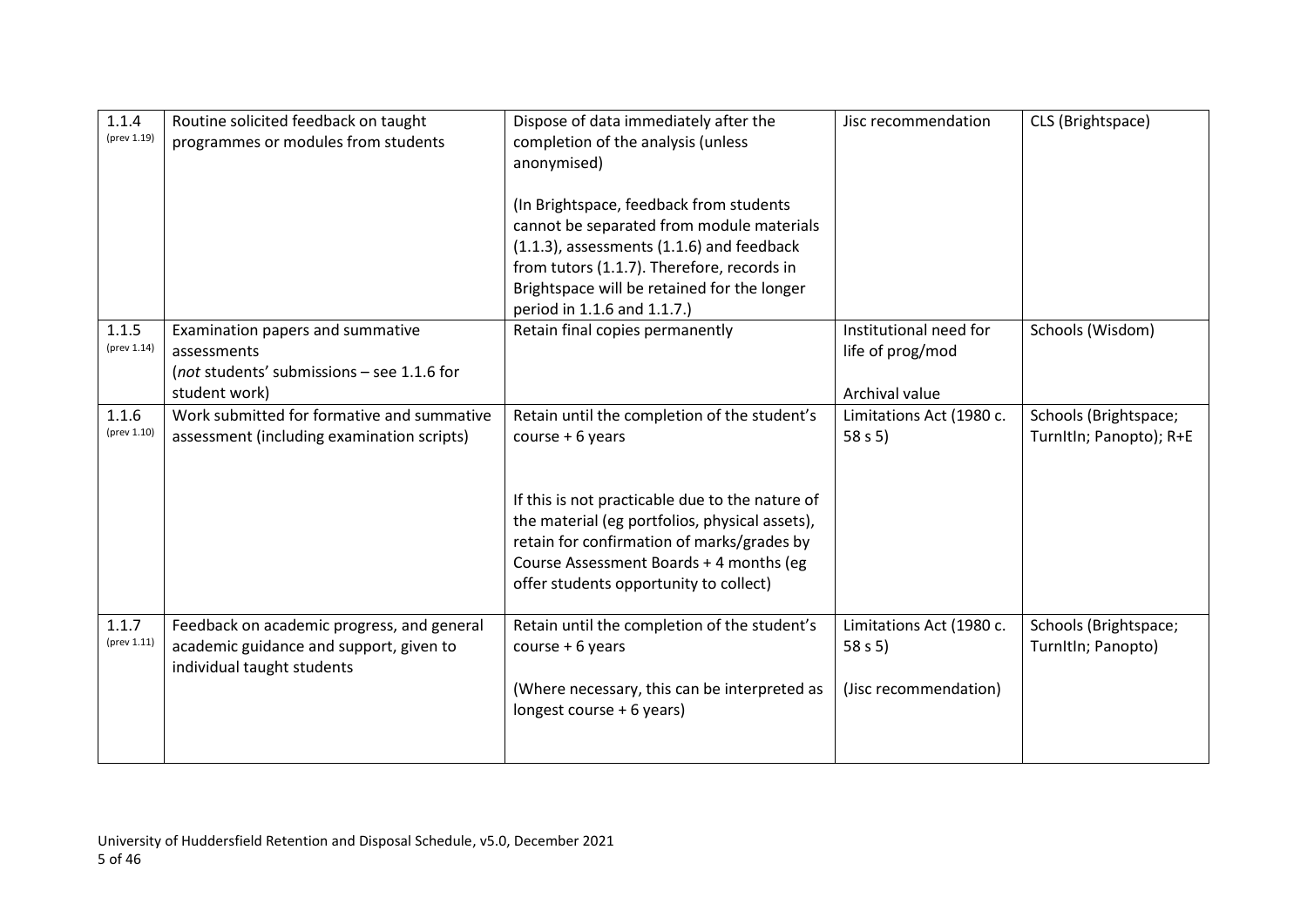| 1.1.8       | Audio visual recordings of Teaching and       | Retain for current academic year + 2 years       | UoH decision/Audio and        | CLS (Panopto;      |
|-------------|-----------------------------------------------|--------------------------------------------------|-------------------------------|--------------------|
| (prev 1.12) | Learning events (eg Lecture Capture, Teams    | (Unless earlier removal is requested under       | <b>Video Recording Policy</b> | Stream/Office 365) |
|             | recordings)                                   | 7.7 of the policy)                               |                               |                    |
| 1.1.9       | Consent for audio visual recordings of        | Retain for current academic year + 2 years       | UoH decision/Audio and        | Schools            |
| (prev 1.13) | Teaching and Learning events (eg Lecture      | (ie retain for the same period as the relevant   | <b>Video Recording Policy</b> |                    |
|             | Capture, Teams recordings)                    | recording)                                       |                               |                    |
| 1.1.10      | Data extracted from Unilearn                  | Date Unilearn decommissioned (31 July            | Limitations Act (1980 c.      | <b>CLS</b>         |
| (prev 1.15) | (decommissioned VLE) - feedback to students   | $2019$ ) + longest course duration (7 years) + 6 | 58 s 5);                      |                    |
|             |                                               | years                                            | UoH decision based on         |                    |
|             |                                               |                                                  | ability to implement in       |                    |
|             |                                               |                                                  | the system                    |                    |
| 1.1.11      | Data extracted from Unilearn                  | No requirement to retain                         | Institutional needs           | <b>CLS</b>         |
| (prev 1.16) | (decommissioned VLE) - all data except        |                                                  | (Much of the data was         |                    |
|             | feedback to students                          |                                                  | migrated to Brightspace       |                    |
|             |                                               |                                                  | or downloaded by users        |                    |
|             |                                               |                                                  | prior to                      |                    |
|             |                                               |                                                  | decommissioning)              |                    |
| 1.1.12      | Modules representing teaching during the      | Retain permanently for the University            | Archival value                | Heritage Quay      |
| (prev 1.17) | COVID-19 pandemic:                            | Archive                                          |                               | (Wisdom)           |
|             | All modules for 2018/19 (for normal           |                                                  |                               |                    |
|             | practices), 2019/20 (for time of change), and |                                                  |                               |                    |
|             | 2020/21 (for new practices).                  |                                                  |                               |                    |
|             | Includes specifications, exam papers and      |                                                  |                               |                    |
|             | materials (not handbooks).                    |                                                  |                               |                    |

See separate section for applicant and student administration for *individual student records* (1.3).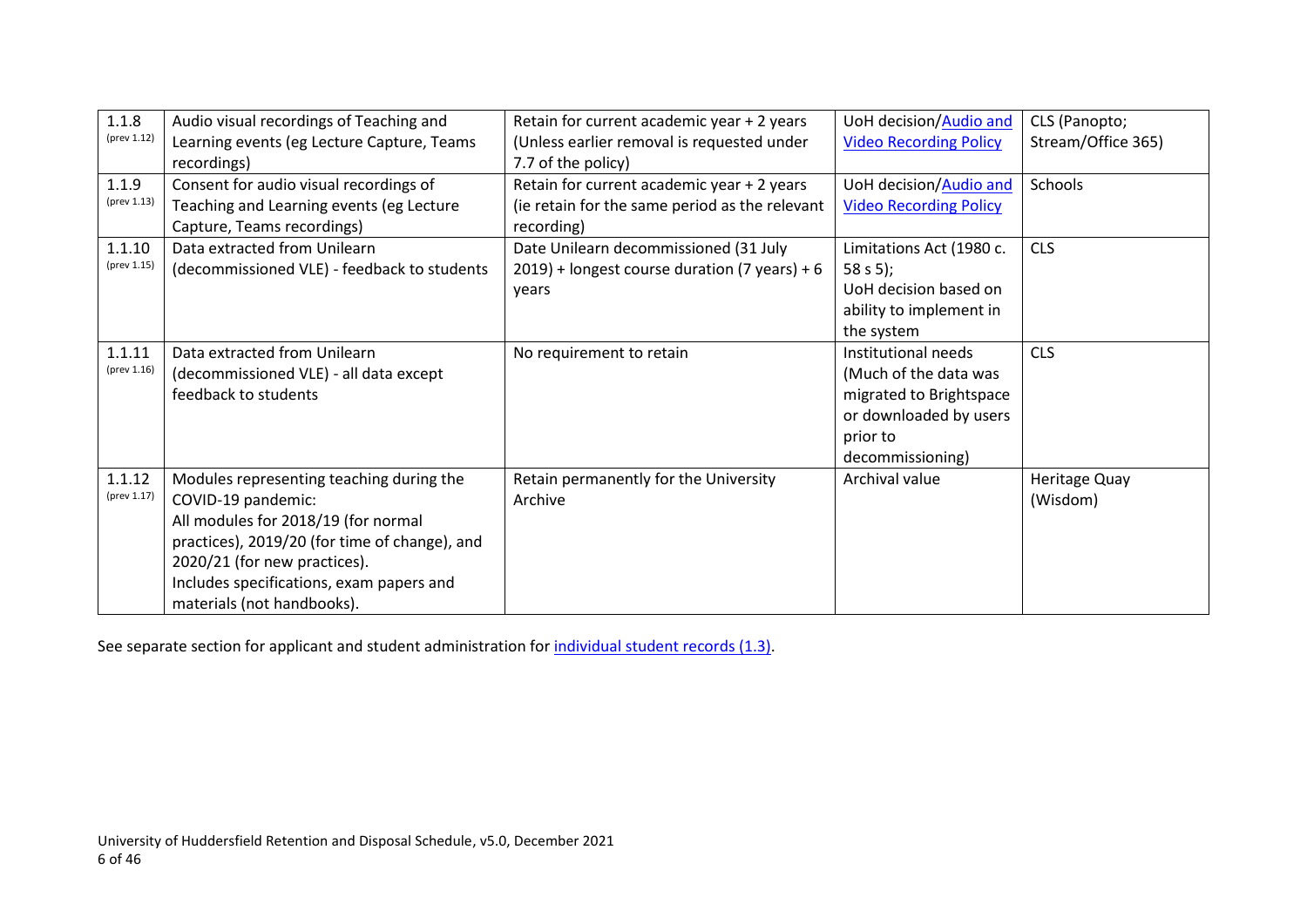## **1.2. Quality assurance records**

<span id="page-6-0"></span>

| Ref                           | Records                                                                                                                                                                                                                                                                                                                                     | Retention period                                                                                                        | Rationale                                    | Master held                      |
|-------------------------------|---------------------------------------------------------------------------------------------------------------------------------------------------------------------------------------------------------------------------------------------------------------------------------------------------------------------------------------------|-------------------------------------------------------------------------------------------------------------------------|----------------------------------------------|----------------------------------|
| 1.2.1<br>(prev 1.5)           | Validation of programmes and modules<br>See Section B4 of the Quality Assurance<br>procedures                                                                                                                                                                                                                                               | Life of programme/module + 10 years                                                                                     | Institutional needs<br>(Audit requirements)  | Registry and<br>Schools (Wisdom) |
| 1.2.2<br>$(\text{prev } 1.6)$ | <b>External accreditation</b>                                                                                                                                                                                                                                                                                                               | Life of programme or module                                                                                             | Institutional needs<br>(Jisc recommendation) | Registry and Schools<br>(Wisdom) |
| 1.2.3<br>(prev 1.7)           | Internal review of taught programmes,<br>including:<br>Annual evaluation (see Section L of the<br>$\bullet$<br><b>Quality Assurance procedures)</b><br>Reports of routine internal reviews of<br>$\bullet$<br>taught programmes<br>Documentation of formal independent<br>reviews of taught programmes, and the<br>responses to the results | Current academic year + 5 years                                                                                         | Institutional needs<br>(Jisc recommendation) | Registry; Schools                |
| 1.2.4<br>$(\text{prev } 1.2)$ | Quality Appraisals and Internal Quality Audits<br>See Section F of the Quality Assurance<br>procedures                                                                                                                                                                                                                                      | Current academic year + 5 years<br>(Lists of past appraisals may be retained<br>permanently.)                           | Institutional needs<br>(Jisc recommendation) | Registry                         |
| 1.2.5<br>(prev 1.20)          | <b>Subject Review</b><br>See Section G of the Quality Assurance<br>procedures                                                                                                                                                                                                                                                               | Current academic year + 6 years                                                                                         | Institutional needs<br>(Audit requirements)  | Registry                         |
| 1.2.6<br>(prev 1.21)          | Thematic reviews<br>See Section H of the Quality Assurance<br>procedures                                                                                                                                                                                                                                                                    | Current academic year + 10 years                                                                                        | Institutional needs<br>(Registry request)    | Registry                         |
| 1.2.7<br>(prev 1.22)          | <b>Collaborative Provision</b><br>See Section I of the Quality Assurance<br>procedures                                                                                                                                                                                                                                                      | Retain records for all courses with a partner<br>until 10 years after the end of the<br>collaboration with that partner | Institutional needs<br>(Audit requirements)  | Registry                         |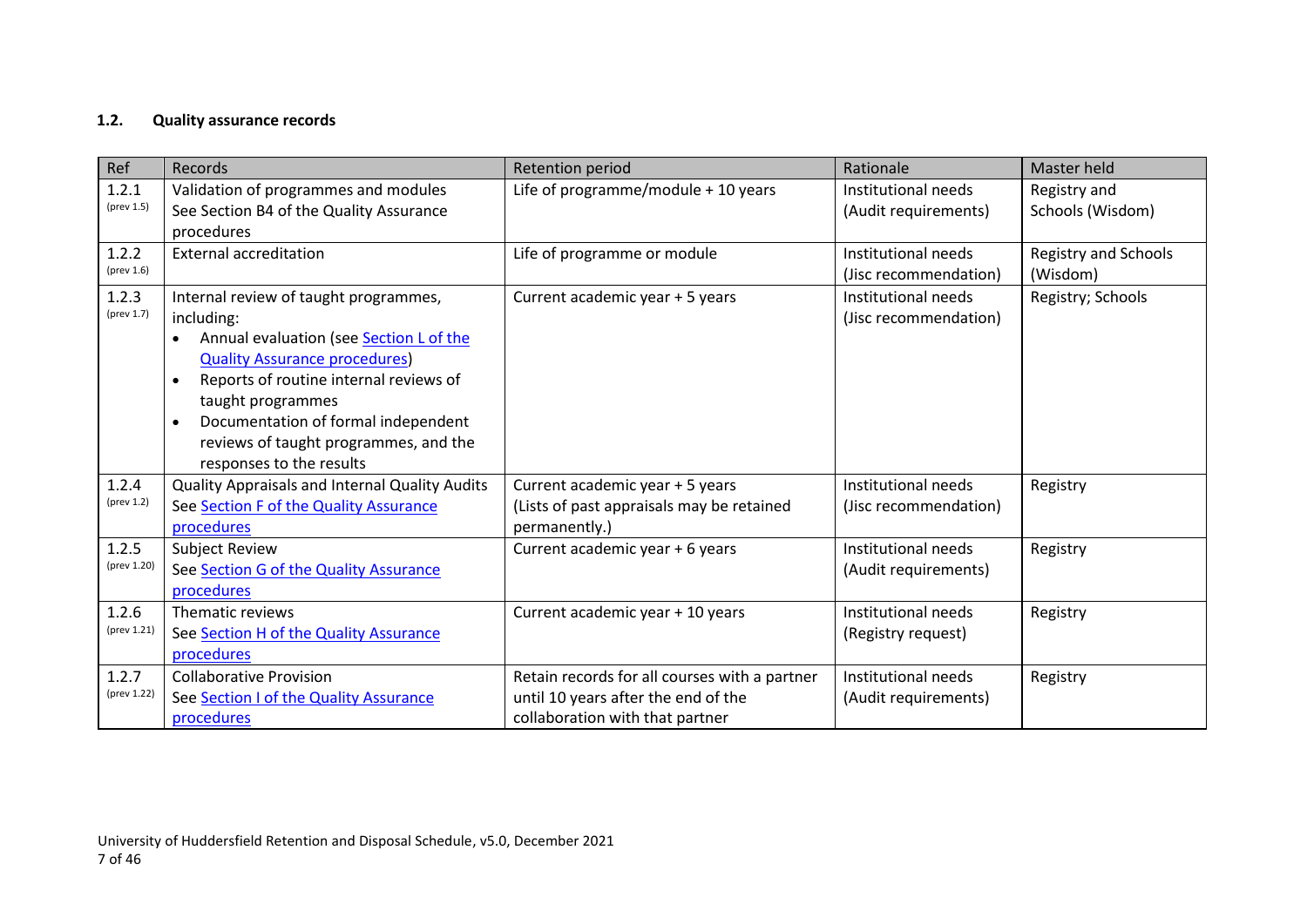#### <span id="page-7-1"></span>**1.3. Individual applicant and student records**

Note: Where the retention period relates to the end of student relationship and records are held in Wisdom, we have taken the longest student relationship for a course currently (10 years) and added it to the date a student folder is opened in Wisdom: End Student Relationship + 6 years = Date Folder Opened + 16 years.

See also Health & Safety (3.3) section for H&S records relating to individual students eg expectant mothers, young people, training. For health surveillance of students on clinical courses, please consult [Occupational Health \(4.2\).](#page-30-1)

<span id="page-7-0"></span>

| Ref          | Records about:                                    | Retention period                           | Rationale                       | Master held             |
|--------------|---------------------------------------------------|--------------------------------------------|---------------------------------|-------------------------|
| 1.3.1        | Individual applications for admissions -          | Completion of admissions process + 1 year  | UoH decision                    | MCSR; Int. Office;      |
| (prev 3.1.1) | unsuccessful or applicant declined offer          |                                            | 2010 c. 15 (Part 6; Part        | Schools (Wisdom)        |
|              | (documents)                                       |                                            | 9, Chapter 2, 114, 118)         |                         |
|              |                                                   |                                            |                                 |                         |
|              |                                                   |                                            | OfS, Transparency               |                         |
|              |                                                   |                                            | Return guidance, 2019,          |                         |
|              |                                                   |                                            | point 53                        |                         |
|              |                                                   |                                            | <b>Ofsted, Initial Teaching</b> |                         |
|              |                                                   |                                            | <b>Education Framework</b>      |                         |
|              |                                                   |                                            | and Handbook, 2021              |                         |
| 1.3.2        | Individual application for admissions -           | Completion of admissions process + 6 years | 1980 c. 58 s 5                  | MCSR; Int. Office;      |
| (prev 3.1.3) | unsuccessful or applicant declined offer (data)   |                                            |                                 | Schools (ASIS)          |
|              | Note: from end of process+1 year, this data is    |                                            | OfS, Transparency               | Planning (extracts from |
|              | for reporting, statistical analysis, and business |                                            | Return guidance, 2019,          | ASIS)                   |
|              | improvement; no decision is being made            |                                            | point 53                        |                         |
|              | about individuals and profiling isn't being       |                                            | <b>Ofsted, Initial Teaching</b> |                         |
|              | carried out                                       |                                            | <b>Education Framework</b>      |                         |
|              |                                                   |                                            | and Handbook, 2021              |                         |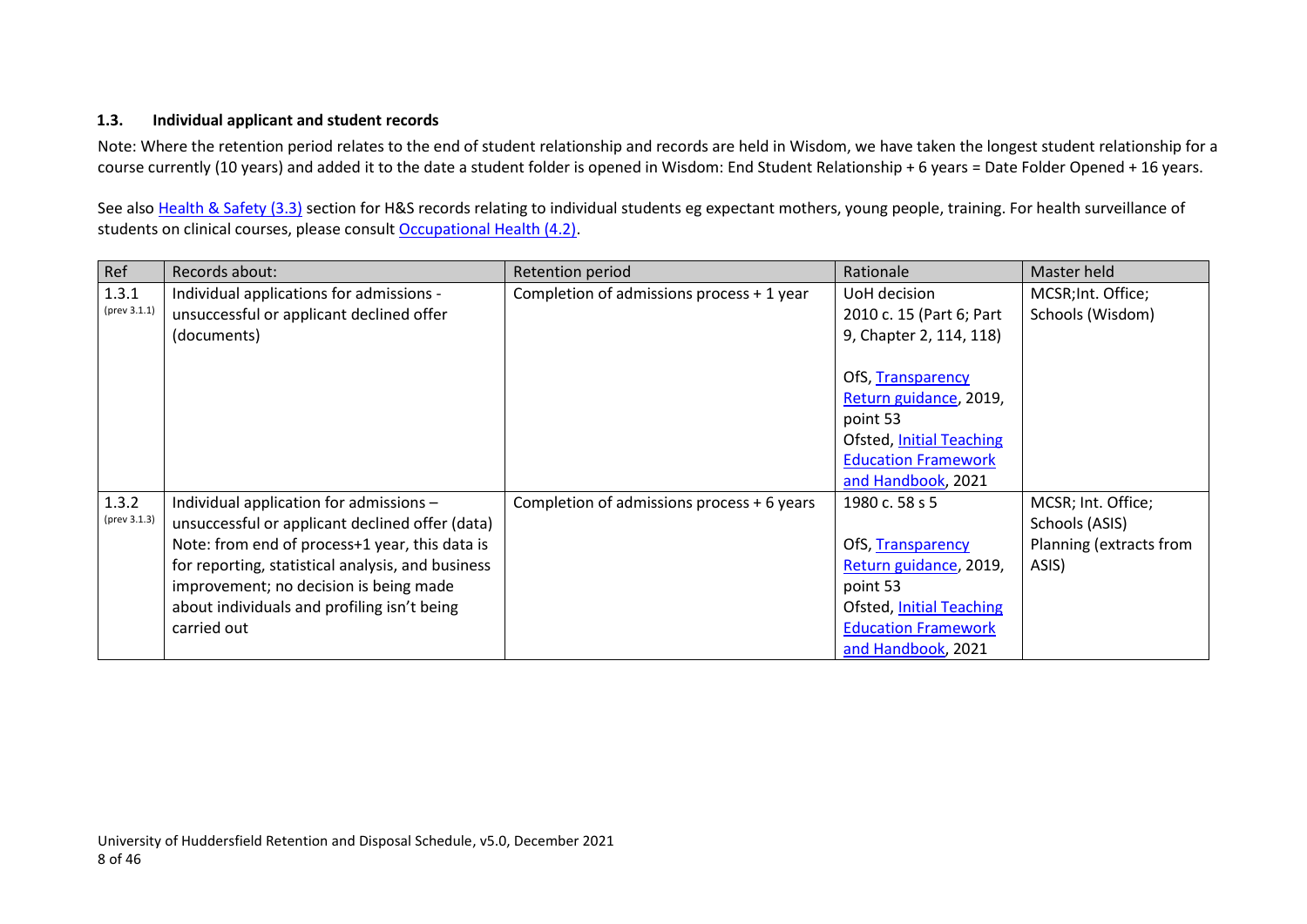| 1.3.3<br>(prev 3.1.4)  | Individual applications for admissions -<br>successful, ie applicant becomes a student<br>(documents and data)                                             | End of student relationship + 6 years                                                                                    | 1980 c. 58 s 5<br>OfS, Transparency<br>Return guidance, 2019,<br>point 53<br><b>Ofsted, Initial Teaching</b><br><b>Education Framework</b><br>and Handbook, 2021                                                                                       | <b>Student Records;</b><br>Schools (Wisdom; ASIS)<br>Planning (extracts from<br>ASIS) |
|------------------------|------------------------------------------------------------------------------------------------------------------------------------------------------------|--------------------------------------------------------------------------------------------------------------------------|--------------------------------------------------------------------------------------------------------------------------------------------------------------------------------------------------------------------------------------------------------|---------------------------------------------------------------------------------------|
| 1.3.4<br>(prev 3.1.5)  | Core student record: personal details, records<br>allowing transcript to be provided, courses<br>followed + grades, final degree, academic<br>distinctions | Permanent                                                                                                                | <b>Enduring value</b>                                                                                                                                                                                                                                  | Student Records, (ASIS);<br>Schools (records prior<br>ASIS)                           |
| 1.3.5<br>(prev 3.1.6)  | Immigration documents (eg copies of<br>passport, UK biometric data card)                                                                                   | End of student relationship + 6 years                                                                                    | UoH decision<br>1980 c. 58 s 5<br><b>UK Visas and</b><br>Immigration guidance:<br>Tier 4 of the points-<br>based system: Guidance<br>for sponsors:<br>Sponsorship duties (2.4-<br>2.5)<br>Appendix D: guidance<br>for sponsors on keeping<br>documents | <b>Student Records;</b><br>Int. Office;<br>(Wisdom)                                   |
| 1.3.6<br>(prev 3.1.21) | Visa advice for international students -<br>individual student/applicant files                                                                             | End of student relationship + 6 years<br>In the case of applicants who do not become<br>students, last contact + 6 years | <b>OISC Code of Standards</b><br>2016 (item 57)                                                                                                                                                                                                        | <b>International Office</b>                                                           |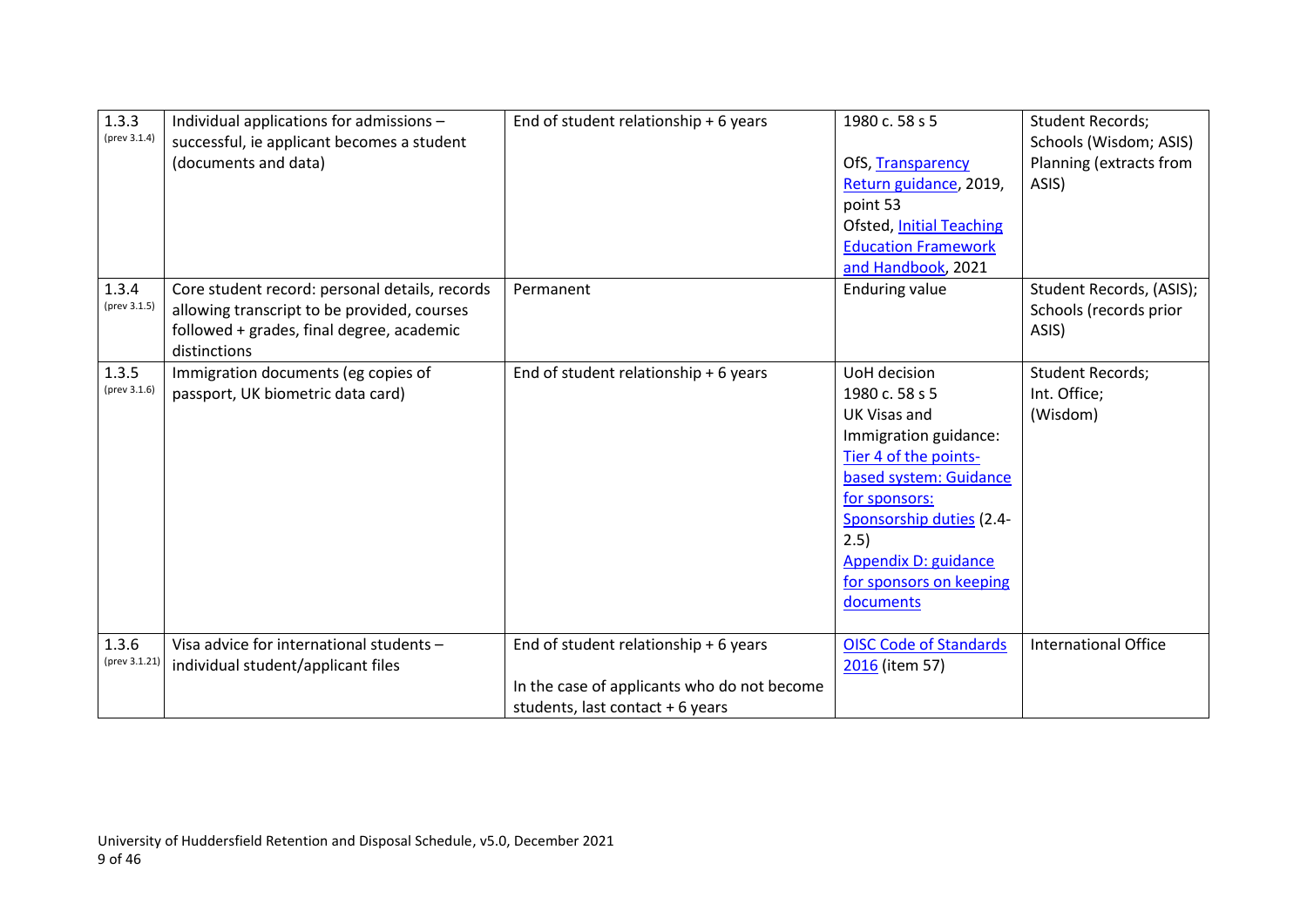| 1.3.7<br>(prev 3.1.22)  | Start-up visa holders, including quarterly<br>reviews                                                                                                                                                                                               | End of endorsement $+1$ year                   | <b>UK Visas and</b><br>Immigration guidance:<br><b>Start-up and Innovator</b><br>visa endorsing bodies<br>(version 10/2020, pp.<br>$28-29$                                                                                               | Research & Enterprise                                                                              |
|-------------------------|-----------------------------------------------------------------------------------------------------------------------------------------------------------------------------------------------------------------------------------------------------|------------------------------------------------|------------------------------------------------------------------------------------------------------------------------------------------------------------------------------------------------------------------------------------------|----------------------------------------------------------------------------------------------------|
| 1.3.8<br>(prev 3.1.9)   | Conduct of assessments/submission of work,<br>including extenuating circumstances. Also see<br>2.17.                                                                                                                                                | Current academic year + 6 years                | 1980 c. 58 s 5                                                                                                                                                                                                                           | Schools,<br>Registry                                                                               |
| 1.3.9<br>(prev 3.1.7)   | Other administrative data including<br>registration/enrolment onto programmes;<br>academic progress; placements; internships;<br>actions taken to deal with unsatisfactory<br>progress; transfer to new programmes/course<br>withdrawal/ suspension | End of student relationship + 6 years          | 1980 c. 58 s 5<br>(Note: JISC advises it<br>has checked with<br>external bodies (eg<br>Nursing & Midwivery<br>Council) and they have<br>no requirement for this<br>information to be kept<br>for longer than the<br>institution decides) | <b>Student Records (ASIS)</b><br>supported by student<br>files in Schools and<br>Registry (Wisdom) |
| 1.3.10<br>(prev 3.1.11) | Feedback, guidance & support given by tutors<br>to individual students                                                                                                                                                                              | Completion of student's programme + 6<br>years | 1980 c. 58 s 5                                                                                                                                                                                                                           | Schools (Brightspace)                                                                              |
| 1.3.11                  | Attendance monitoring data (ie data in and<br>exported from the attendance monitoring<br>system, not any local class lists - see 3.2.14)                                                                                                            | Retain for current academic year + 6 years     | <b>Conditions B and F3 of</b><br>registration with the<br>Office for Students; OfS,<br><b>Regulatory Advice 15:</b><br><b>Monitoring and</b><br>intervention, 2020,<br>sections 56-62                                                    | CLS;<br>Planning                                                                                   |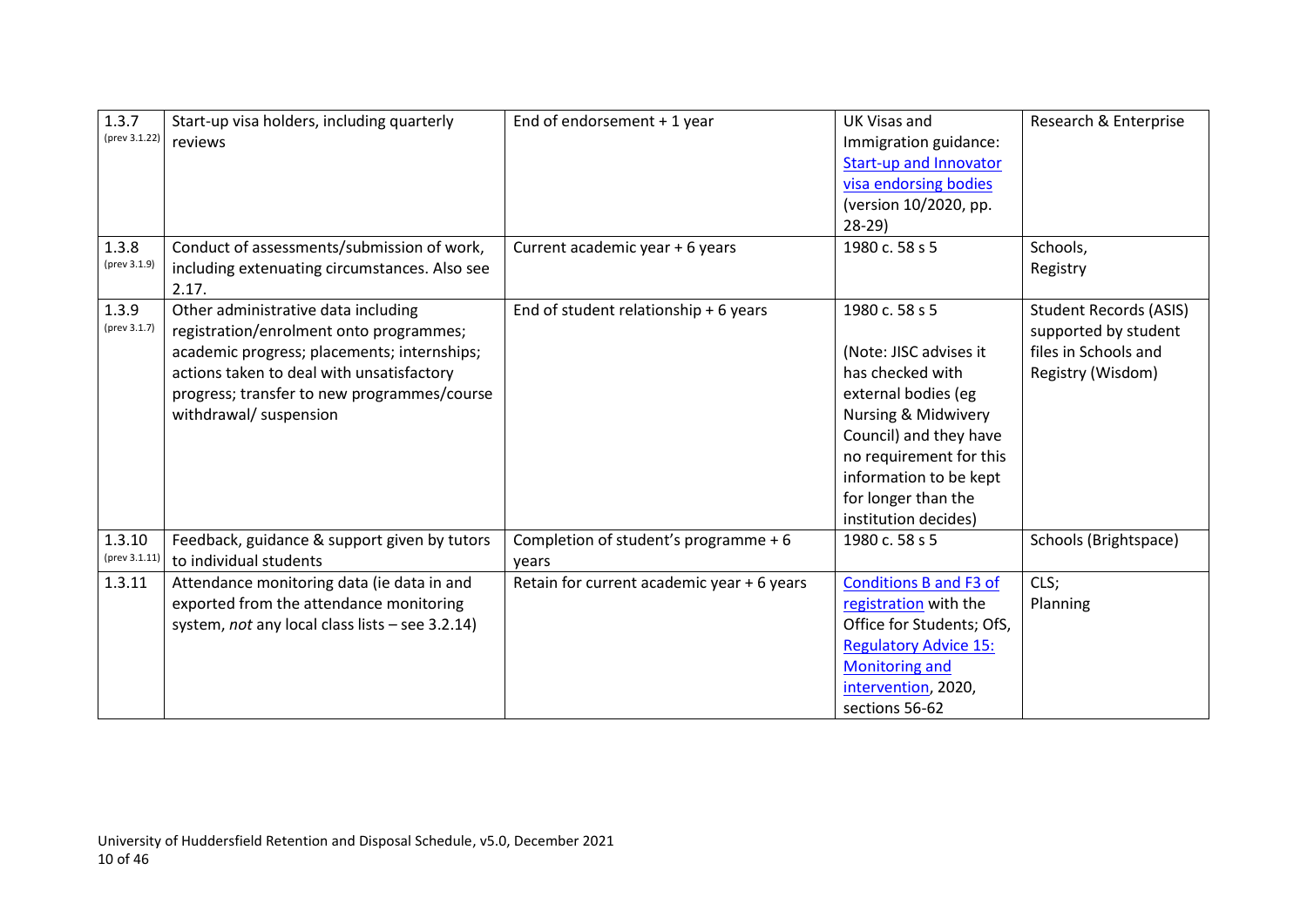| 1.3.12<br>(prev 3.1.8)  | Appeals and complaints, such as formal<br>disciplinary proceedings against a student or<br>complaints made by a student.<br>(For complaints from members of the public,<br>see 7.2)              | Last action on case $+6$ years                                                                                                        | 1980 c. 58 s 5                                                                                                    | Schools,<br>Registry                                                                                           |
|-------------------------|--------------------------------------------------------------------------------------------------------------------------------------------------------------------------------------------------|---------------------------------------------------------------------------------------------------------------------------------------|-------------------------------------------------------------------------------------------------------------------|----------------------------------------------------------------------------------------------------------------|
| 1.3.13<br>(prev 3.1.12) | Use of support services by individual students<br>(including disability support, careers advice,<br>Library borrower record, Occupational Health,<br>and counselling service case/process notes) | Completion of student's programme + 6<br>years                                                                                        | 1980 c. 58 s 5<br>For counselling: UoH<br>decision based on BACP<br>Good Practice in Action<br>067 and 2018 c. 12 | <b>Student Services</b><br>(Titanium; 10to8);<br><b>Occupational Health;</b><br>Careers Service; CLS<br>(Alma) |
| 1.3.14<br>(prev 3.1.20) | Participation in Researcher Development<br>initiatives, including Central Induction,<br>workshops, drop-in, online training, etc<br>(attendance records)                                         | End of student relationship + 6 years                                                                                                 | 1980 c. 58 s 5                                                                                                    | Research & Enterprise<br>(SkillsForge)                                                                         |
| 1.3.15<br>(prev 3.1.14) | Requests for transcripts, references etc.                                                                                                                                                        | Last action on request + 1 year                                                                                                       | JISC recommendation                                                                                               | Schools;<br>Registry                                                                                           |
| 1.3.16<br>(prev 3.1.16) | DBS certificates and supporting<br>documentation                                                                                                                                                 | Date of DBS panel (or conclusion of appeal) +<br>up to a maximum of 6 months<br>(Anonymised case notes may be retained for<br>longer) | UoH decision - DBS<br><b>Policy</b><br>Government guidance<br>on DBS certificates<br>DBS code of practice         | Schools;<br><b>SCLS</b>                                                                                        |
| 1.3.17<br>(prev 3.1.17) | DBS panel minutes and appeals                                                                                                                                                                    | End of student relationship + 1 year<br>(Anonymised minutes may be retained for<br>longer)                                            | UoH decision based on<br>requirements of<br>professional bodies                                                   | Schools;<br><b>SCLS</b>                                                                                        |
| 1.3.18<br>(prev 3.1.10) | Provision of financial aid/bursaries/hardship<br>funds/scholarships to individual students                                                                                                       | Current financial/academic year + 6 years                                                                                             | 1980 c. 58 s 5                                                                                                    | <b>Student Finance</b>                                                                                         |
| 1.3.19<br>(prev 3.1.15) | ICT account/mailbox                                                                                                                                                                              | Until the end of the calendar year in which<br>the student graduates, withdraws, or<br>otherwise leaves the University                | UoH decision                                                                                                      | <b>CLS</b>                                                                                                     |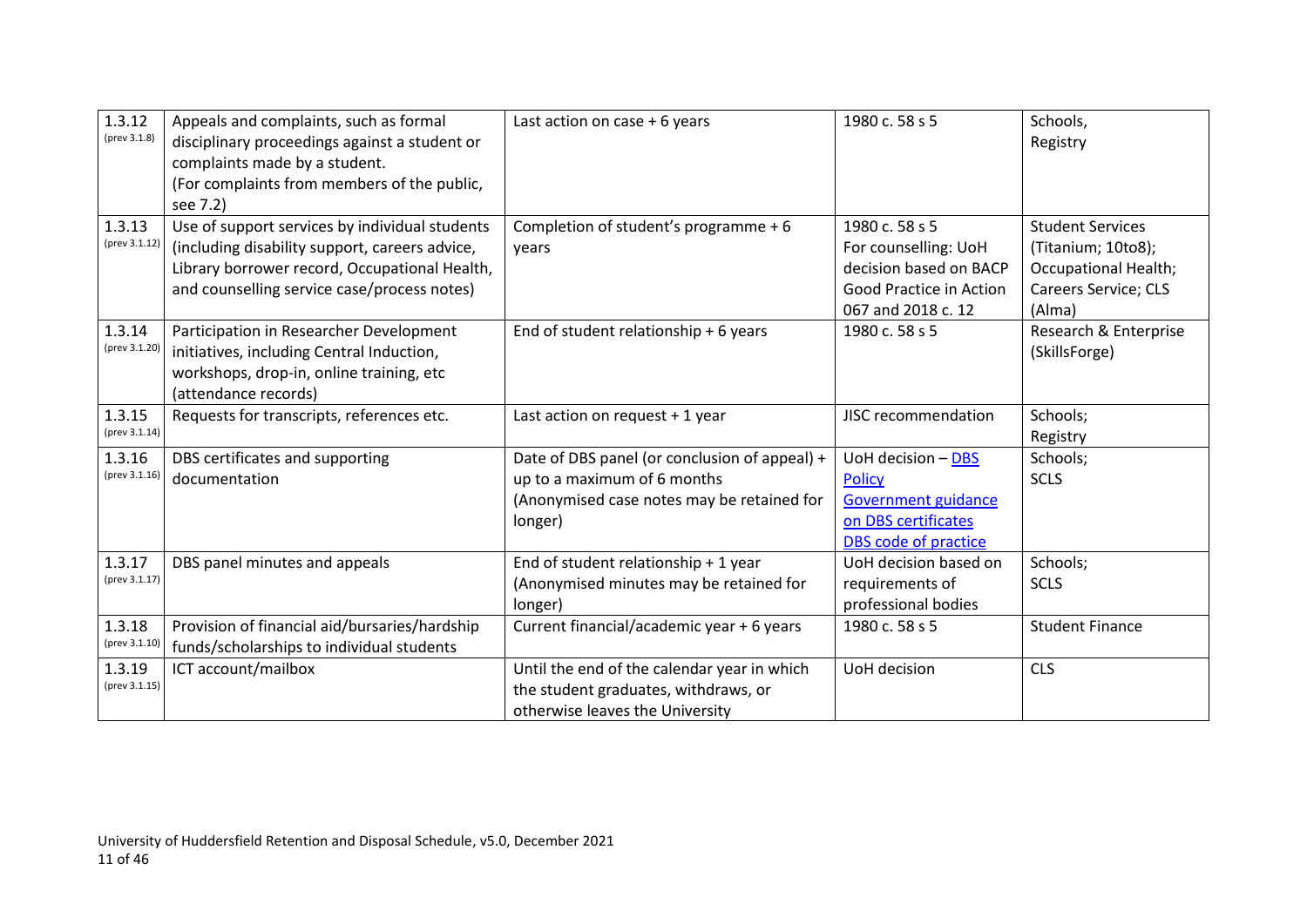## **1.4. Other academic administration records**

<span id="page-11-0"></span>

| Ref      | Records about:                             | Retention period                          | Rationale              | Master held              |
|----------|--------------------------------------------|-------------------------------------------|------------------------|--------------------------|
| 1.4.1    | Academic administration policies and       | Retain each version for at least 10 years | UoH decision based on  | Policy owners            |
| (3.2.1)  | procedures                                 | after they are superseded                 | Jisc recommendation    |                          |
| 1.4.2    | Student support policies and procedures    | Retain each version for at least 10 years | UoH decision based on  | Policy owners            |
| (3.2.2)  |                                            | after they are superseded                 | Jisc recommendation    |                          |
| 1.4.3    | Enquiries from prospective students        | Last contact $+6$ years                   | UoH decision           | MCSR (ASIS);             |
| (3.2.4)  |                                            |                                           | 1980 c. 58 s 5         | Int. Office;             |
|          |                                            |                                           |                        | Research & Enterprise    |
| 1.4.4    | Reports/statistical analysis of enquiries  | Current academic year + 5 years           | JISC recommendation    | MCSR (ASIS);             |
| (3.2.5)  |                                            |                                           |                        | Int. Office;             |
|          |                                            |                                           |                        | <b>SCLS</b>              |
| 1.4.5    | Clearing administration                    | Current academic year + 3 years           | UoH decision           | <b>MCSR</b>              |
| (3.2.6)  |                                            |                                           |                        |                          |
| 1.4.6    | Statistical summaries/reports - overall    | Permanent                                 | <b>Enduring value</b>  | <b>Planning Service;</b> |
| (3.2.7)  | numbers etc.                               |                                           |                        | Research & Enterprise;   |
|          |                                            |                                           |                        | <b>PURE</b>              |
| 1.4.7    | Induction programmes/events                | Current academic year + 1 years           | JISC recommendation    | SCLS;                    |
| (3.2.9)  |                                            |                                           |                        | <b>Student Services;</b> |
|          |                                            |                                           |                        | Research & Enterprise    |
| 1.4.8    | Destination of Leavers/First Destination   | Current academic year + 5 years           | JISC recommendation    | <b>Planning Service</b>  |
| (3.2.10) | surveys - conduct, design, reporting       |                                           |                        |                          |
| 1.4.9    | Destination of Leavers/First Destination   | Completion of analysis                    | JISC recommendation    | <b>Planning Service</b>  |
| (3.2.11) | surveys - individual responses             |                                           |                        |                          |
| 1.4.10   | Careers information, advice and guidance   | Completion + 7 years (11 years may be     | HESA audit requirement | <b>Student Services</b>  |
| (3.2.12) | projects                                   | required in some cases)                   |                        |                          |
| 1.4.11   | Statistical & anonymised summaries/reports | Current year + 6 years                    | UoH decision           | <b>Student Services:</b> |
| (3.2.13) | for Counselling service                    |                                           |                        | Counselling team         |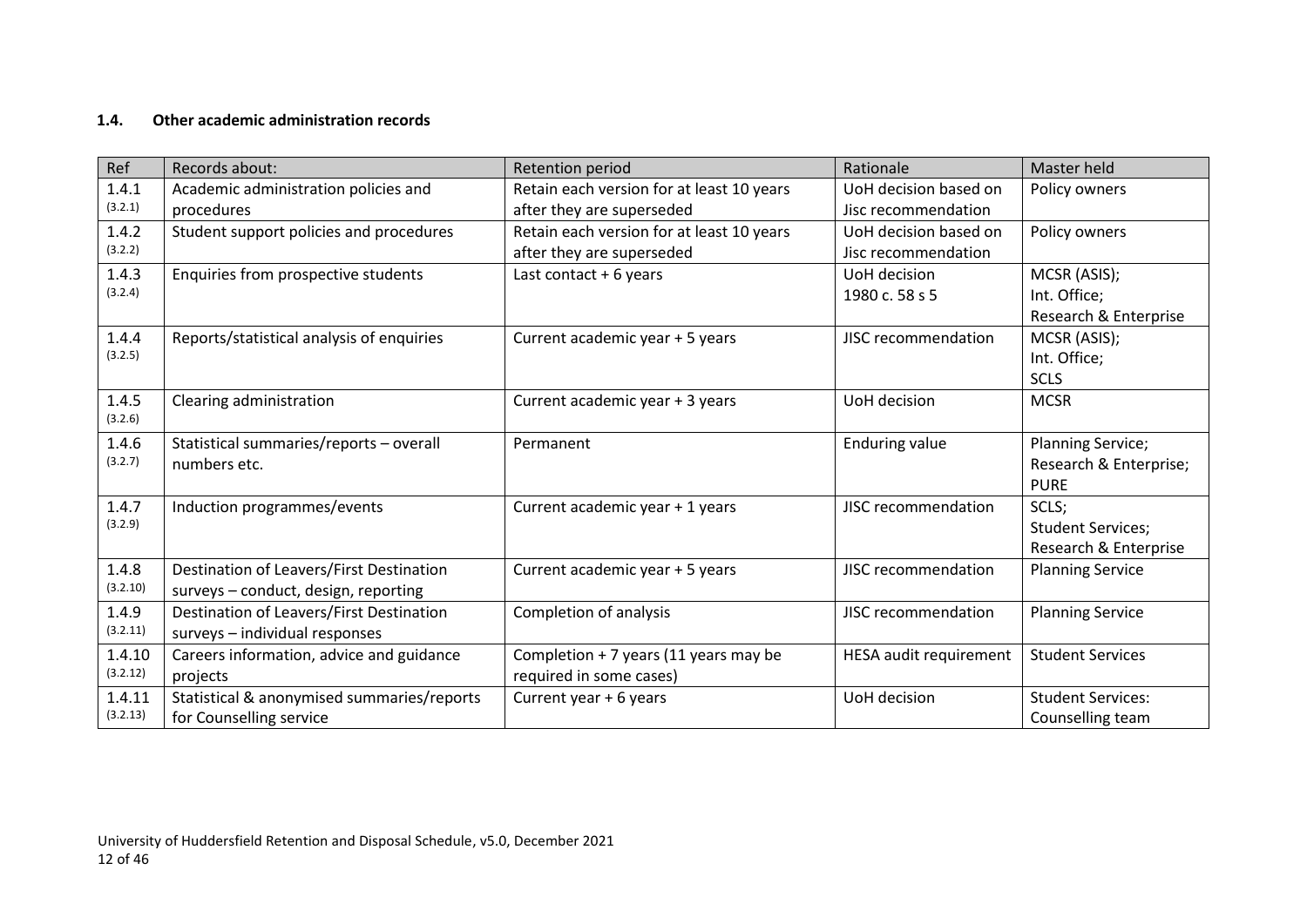| 1.4.12<br>(3.2.14) | Administration of programmes: including<br>compiling class and tutorial lists; scheduling<br>submission/ marking/ return of assessed<br>work; class attendance lists; organising<br>required work placements<br>(See also 1.3.11 for attendance monitoring) | Current academic year + 3 years                                                                                         | JISC recommendation                                              | Schools;<br>Student Records (ASIS);<br><b>Research and Enterprise</b>      |
|--------------------|-------------------------------------------------------------------------------------------------------------------------------------------------------------------------------------------------------------------------------------------------------------|-------------------------------------------------------------------------------------------------------------------------|------------------------------------------------------------------|----------------------------------------------------------------------------|
| 1.4.13<br>(3.2.15) | Administration of examinations, including<br>selection/appointment of invigilators; control<br>of papers & scripts; timetabling; special<br>arrangements                                                                                                    | Current academic year + 1 year                                                                                          | JISC recommendation                                              | Schools;<br>Registry                                                       |
| 1.4.14<br>(3.2.17) | Course Assessment Boards committee papers                                                                                                                                                                                                                   | Permanent<br>Consider arranging transfer to University<br>Archives when papers are no longer required<br>in the School. | UoH decision: enduring<br>business reason                        | Schools                                                                    |
| 1.4.15<br>(3.2.18) | <b>Extenuating Circumstances Panels committee</b><br>papers                                                                                                                                                                                                 | Current academic year + 15 years                                                                                        | 2018 c. 12<br>Allow for maximum<br>course length                 | <b>Schools</b>                                                             |
| 1.4.16<br>(3.2.19) | Awards ceremonies administration policies                                                                                                                                                                                                                   | Permanent, including all previous versions<br>Past versions can be transferred to the<br><b>University Archives.</b>    | Enduring value - UoH<br>decision based on Jisc<br>recommendation | Policy owners<br>(Past versions can be<br>transferred to Heritage<br>Quay) |
| 1.4.17<br>(3.2.20) | Notification of awards & issuing of certificates                                                                                                                                                                                                            | Conferment + 1 year                                                                                                     | JISC recommendation                                              | Registry                                                                   |
| 1.4.18<br>(3.2.21) | Inviting/receiving/considering nominations for<br>honorary awards; responses received                                                                                                                                                                       | Conferment + 1 year                                                                                                     | JISC recommendation                                              | Registry                                                                   |
| 1.4.19<br>(3.2.22) | Organisation of award ceremonies                                                                                                                                                                                                                            | Completion of ceremony + 1 year                                                                                         | <b>JISC recommendation</b>                                       | Registry;<br>Research & Enterprise                                         |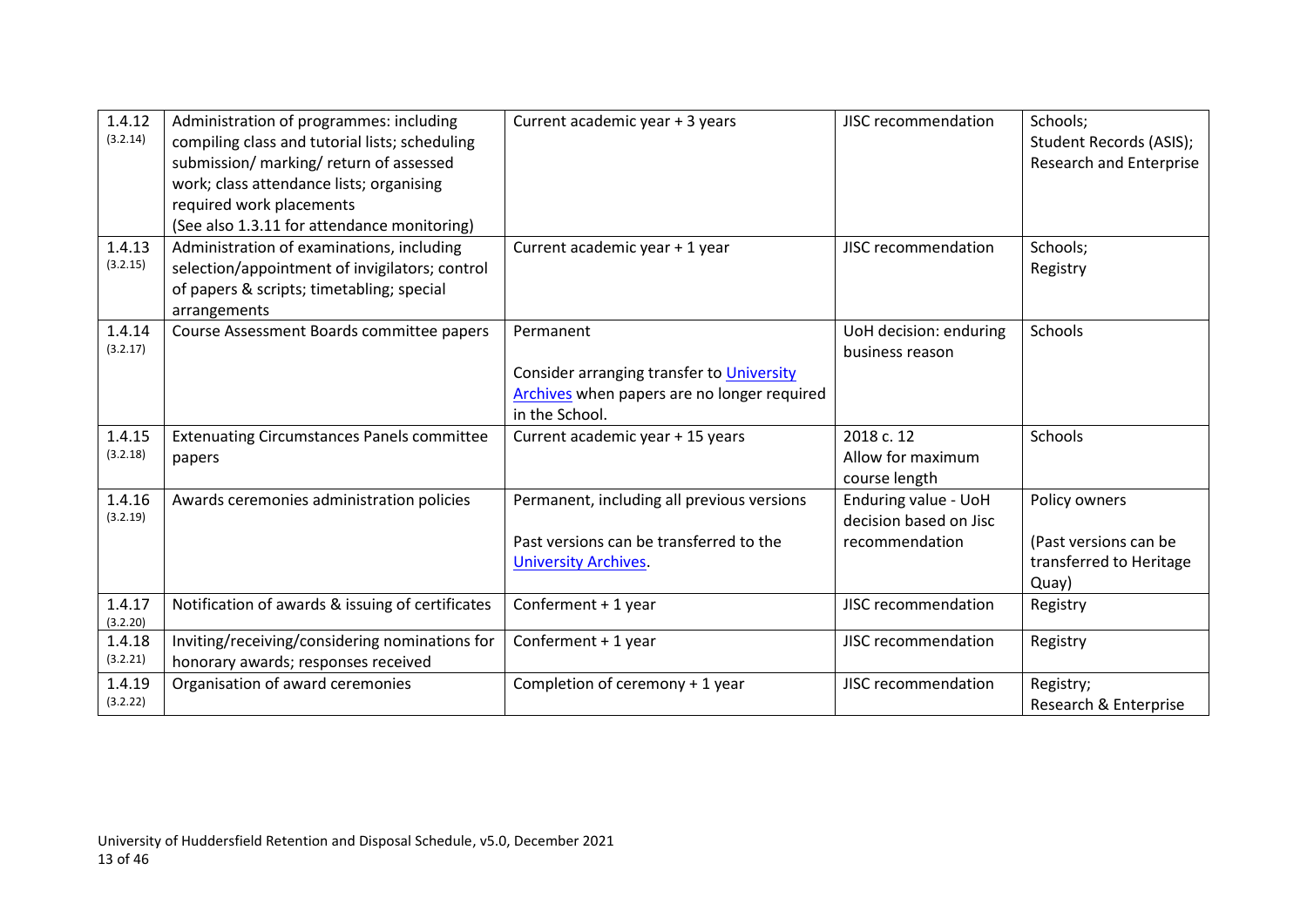| 1.4.20<br>(3.2.23) | Academic assessment policies/regulations    | Permanent, including all previous versions                             | Enduring value - UoH<br>decision based on Jisc                                   | Policy owners                                             |
|--------------------|---------------------------------------------|------------------------------------------------------------------------|----------------------------------------------------------------------------------|-----------------------------------------------------------|
|                    |                                             | Past versions can be transferred to the<br><b>University Archives.</b> | recommendation                                                                   | (Past versions can be<br>transferred to Heritage<br>Quay) |
| 1.4.21<br>(3.2.24) | Selection/appointment of external examiners | Termination of appointment + 1 year                                    | JISC recommendation                                                              | Registry                                                  |
| 1.4.22<br>(3.2.25) | Financial support policies & procedures     | Retain each version for at least 10 years<br>after they are superseded | UoH decision based on<br>Jisc recommendation                                     | Policy owners                                             |
| 1.4.23<br>(3.2.26) | Progression Module - pass lists             | Year of pass list + 100 years                                          | UoH decision - evidence<br>for UCAS points for the<br>lifetime of the individual | <b>SCLS</b>                                               |
| 1.4.24<br>(3.2.27) | Timetabling (except examinations)           | Current academic year + 10 years                                       | UoH decision                                                                     | <b>Planning Service</b><br>(Resource Booker)              |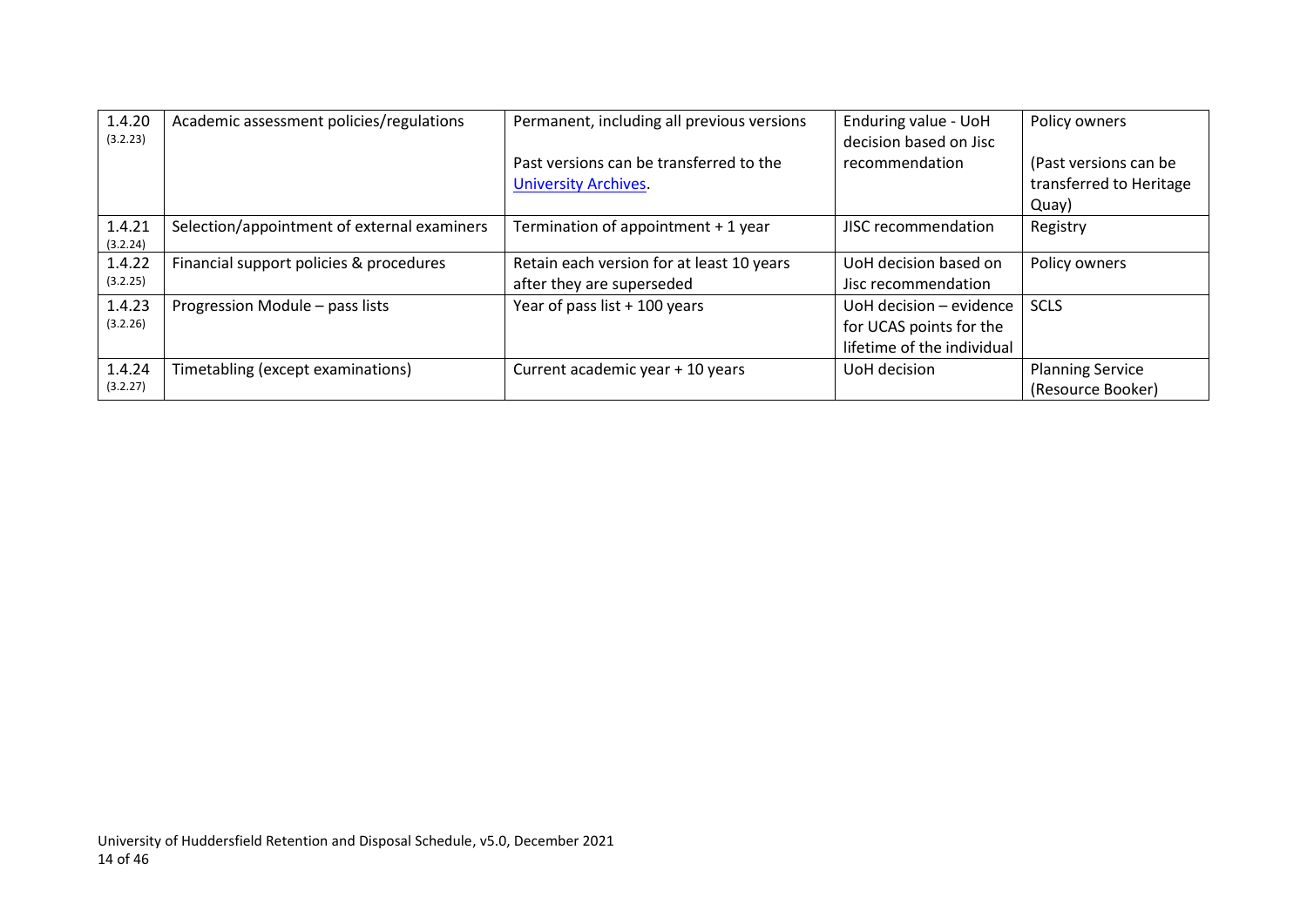## **2.** *Research, Innovation and Enterprise records, including research programmes*

<span id="page-14-0"></span>

| Ref | Records about:                               | Retention period                             | Rationale                  | Master held            |
|-----|----------------------------------------------|----------------------------------------------|----------------------------|------------------------|
| 2.1 | Media articles relating to a University      | For as long as required for REF purposes     | <b>Research Excellence</b> | R+E (Pure; Box)        |
|     | academic's work or research                  |                                              | Framework                  |                        |
| 2.2 | Internal & external quality assurance of     | Current academic year + 5 years              | JISC recommendation        | Registry               |
|     | research                                     |                                              |                            |                        |
| 2.3 | Research and enterprise business             | Current academic year + 5 years              | JISC recommendation        | Registry;              |
|     | development                                  |                                              |                            | Research & Enterprise; |
|     | (For business contact information, see 6.20) |                                              |                            | (Dynamics)             |
| 2.4 | Research and enterprise partnerships -       | Life of partnership or arrangement + 6 years | 1980 c. 58 s 5             | Schools;               |
|     | formation and management                     |                                              |                            | Research & Enterprise  |
|     |                                              |                                              |                            |                        |
| 2.5 | Research and enterprise projects design and  | Current academic year + 5 years              | JISC recommendation        | Schools;               |
|     | planning - not undertaken                    |                                              |                            | Research & Enterprise  |
| 2.6 | Funding bids - not successful                | Receipt of notification + 5 years            | UoH decision               | Schools;               |
|     |                                              |                                              |                            | Research & Enterprise; |
|     |                                              |                                              |                            | (PAPA in Agresso)      |
| 2.7 | Research and enterprise projects design and  | Completion of project + 10 years             | JISC recommendation        | Schools;               |
|     | planning - undertaken                        |                                              |                            | Research & Enterprise  |
|     |                                              | Some sources of funding, especially          |                            |                        |
|     |                                              | European, may specify the retention of       |                            |                        |
|     |                                              | records a longer period. Please consult      |                            |                        |
|     |                                              | Research & Enterprise for advice.            |                            |                        |
| 2.8 | Funding bids - successful                    | Completion of project + 10 years             | UoH decision               | Schools;               |
|     |                                              |                                              | 1980 c. 58 s 5             | Research & Enterprise; |
|     |                                              | Some sources of funding, especially          |                            | (PAPA in Agresso)      |
|     |                                              | European, may specify the retention of       |                            |                        |
|     |                                              | records a longer period. Please consult      |                            |                        |
|     |                                              | Research & Enterprise for advice.            |                            |                        |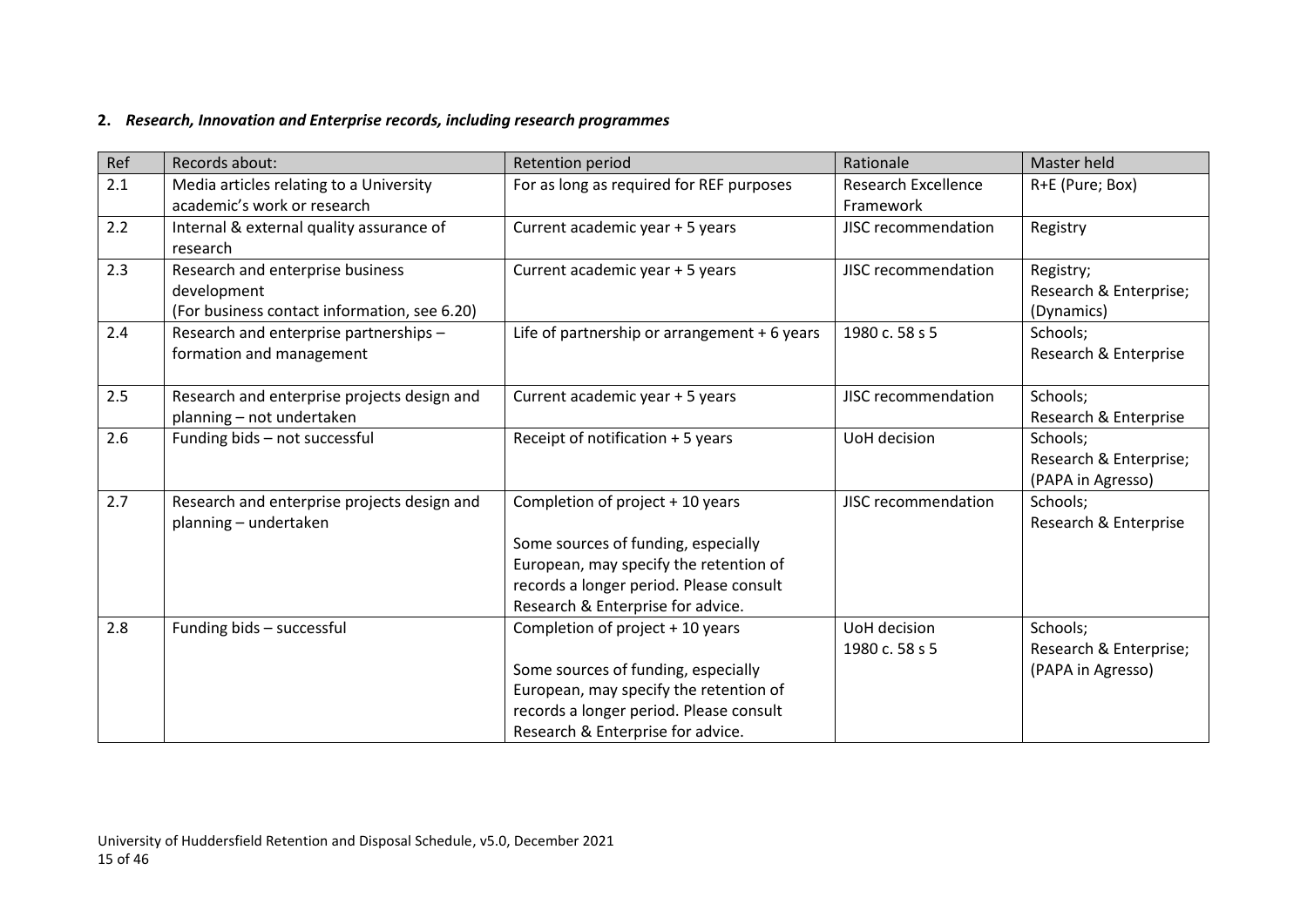| 2.9<br>2.10 | Management of externally funded research<br>and enterprise projects - from initiation to<br>completion<br>Management of internally funded research<br>and enterprise projects - from initiation to            | Completion of project + 6 years<br>Some sources of funding, especially<br>European, may specify the retention of<br>records a longer period. Please consult<br>Research & Enterprise for advice.<br>Completion of project + 3 years                                                   | 1980 c. 58 s 5<br>JISC recommendation                                                                                                                                                  | Schools;<br>Research & Enterprise<br>Schools;<br>Research & Enterprise |
|-------------|---------------------------------------------------------------------------------------------------------------------------------------------------------------------------------------------------------------|---------------------------------------------------------------------------------------------------------------------------------------------------------------------------------------------------------------------------------------------------------------------------------------|----------------------------------------------------------------------------------------------------------------------------------------------------------------------------------------|------------------------------------------------------------------------|
| 2.11        | completion<br>Conduct of research, including data, funded by<br>the Medical Research Council                                                                                                                  | Completion of project + 10 years                                                                                                                                                                                                                                                      | <b>Medical Research</b><br>Council, Good Research<br>Practice, section 2B                                                                                                              | Schools                                                                |
| 2.12        | Conduct of clinical or public health studies,<br>including data, funded by the Medical<br>Research Council, except specific categories of<br>records in studies for which consent was<br>obtained (see 2.13). | Completion of project + 20 years                                                                                                                                                                                                                                                      | <b>Medical Research</b><br>Council, Good Research<br>Practice, section 2B;<br><b>Medical Research</b><br>Council, Personal<br><b>Information in Medical</b><br>Research, section 7.1.2 | Schools                                                                |
| 2.13        | The protocol, the consent procedure, the<br>participants and adverse effects in all studies<br>(for which consent was obtained) funded by<br>the Medical Research Council.                                    | Completion of project + 30 years                                                                                                                                                                                                                                                      | <b>Medical Research</b><br>Council, Personal<br><b>Information in Medical</b><br>Research, section 7.1.2                                                                               | Schools                                                                |
| 2.14        | Conduct of all other research, including data,<br>funded by all organisations other than the<br>Medical Research Council.                                                                                     | Completion of project + 10 years<br>Unless retention is legally, ethically or<br>subject-specified.<br>A shorter or longer retention period may be<br>appropriate, depending on the discipline and<br>the characteristics of the project, or may be<br>required by a research sponsor | Stated or implied<br>requirements of UK<br><b>Research Councils and</b><br>other significant<br>research sponsors.                                                                     | Schools                                                                |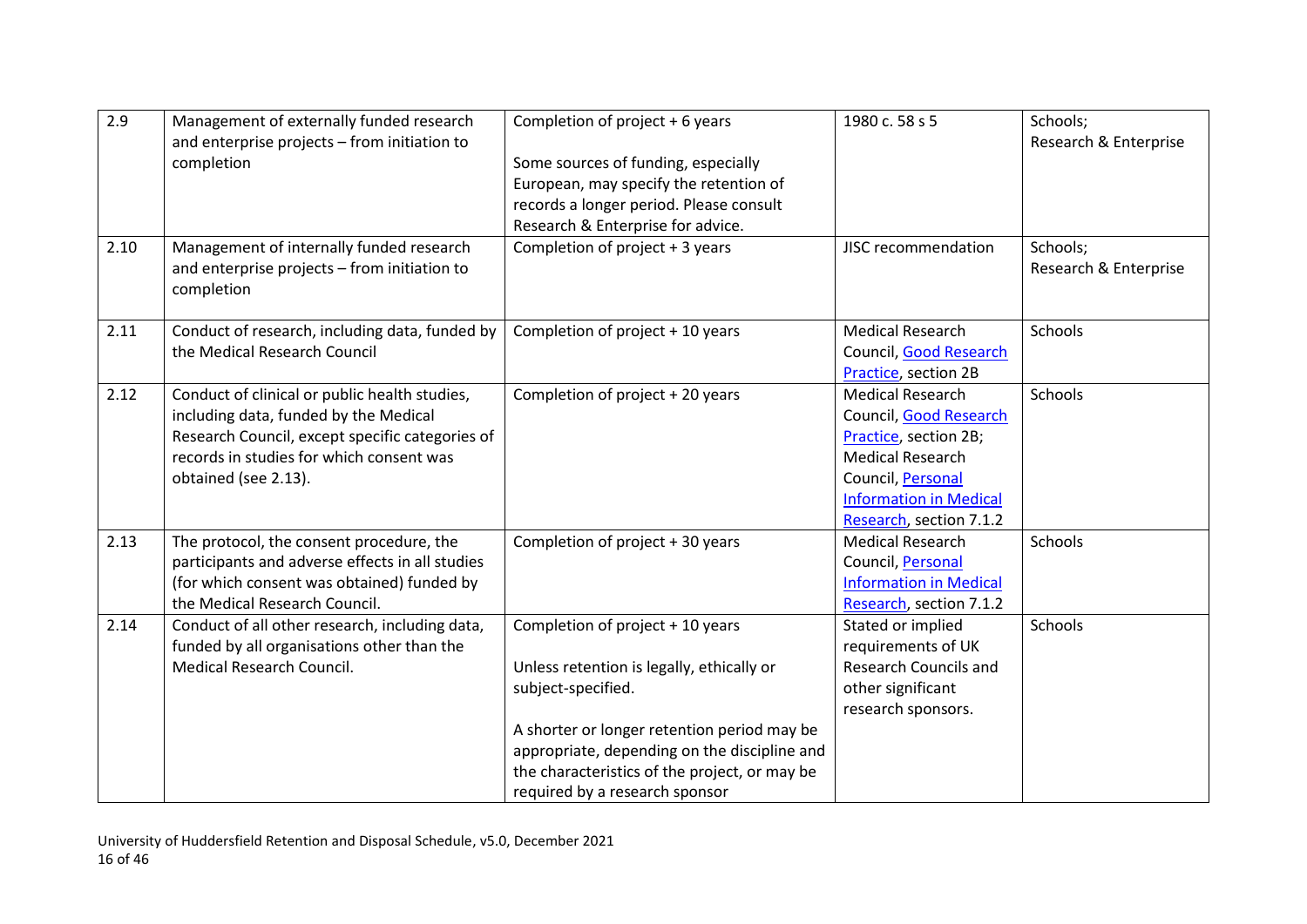| 2.15 | Design and development of research<br>programmes                                                                  | Life of programme +10 years                                                                                                                                                                                                                                                                                             | JISC recommendation            | Schools, Research &<br>Enterprise                   |
|------|-------------------------------------------------------------------------------------------------------------------|-------------------------------------------------------------------------------------------------------------------------------------------------------------------------------------------------------------------------------------------------------------------------------------------------------------------------|--------------------------------|-----------------------------------------------------|
| 2.16 | External & internal review of taught research<br>programmes                                                       | Current academic year + 5 years                                                                                                                                                                                                                                                                                         | JISC recommendation            | Registry,<br>Schools                                |
| 2.17 | Conduct of formal assessments,<br>awards/classifications including extenuating<br>circumstances<br>Also see 1.3.8 | Current academic year + 6 years                                                                                                                                                                                                                                                                                         | 1980 c. 58 s 5                 | Schools                                             |
| 2.18 | Appointment of supervisors                                                                                        | Termination of appt. + 1 year                                                                                                                                                                                                                                                                                           | <b>JISC recommendation</b>     | Schools                                             |
| 2.19 | Feedback, guidance & support given by<br>supervisors to individual students                                       | Completion of student's programme + 6<br>years                                                                                                                                                                                                                                                                          | 1980 c. 58 s 5                 | Schools, Research &<br>Enterprise;<br>(Brightspace) |
| 2.20 | Postgraduate theses                                                                                               | 1 copy should be retained permanently in<br>the appropriate repository (currently<br>ePrints)<br>Or, where necessary, a permanent copy in<br>the library of both the University and any<br>Collaborating Establishment unless the<br>provisions regarding confidentiality of the<br><b>Regulations for Awards apply</b> | <b>UoH Regulations</b>         | CLS (ePrints)                                       |
| 2.21 | Research outputs of support staff                                                                                 | 1 copy should be retained permanently in<br>the appropriate repository (currently<br>ePrints)                                                                                                                                                                                                                           | UoH decision<br>Archival value | CLS (ePrints from 2007)                             |
| 2.22 | <b>Publications of the University Press</b>                                                                       | 1 (electronic) copy should be retained<br>permanently in the appropriate repository<br>(currently Janeway)<br>1 physical copy (where possible) should be<br>retained permanently in the University<br>Archives.                                                                                                         | UoH decision<br>Archival value | CLS (ePrints 2007-2018;<br>Janeway from Oct 2018)   |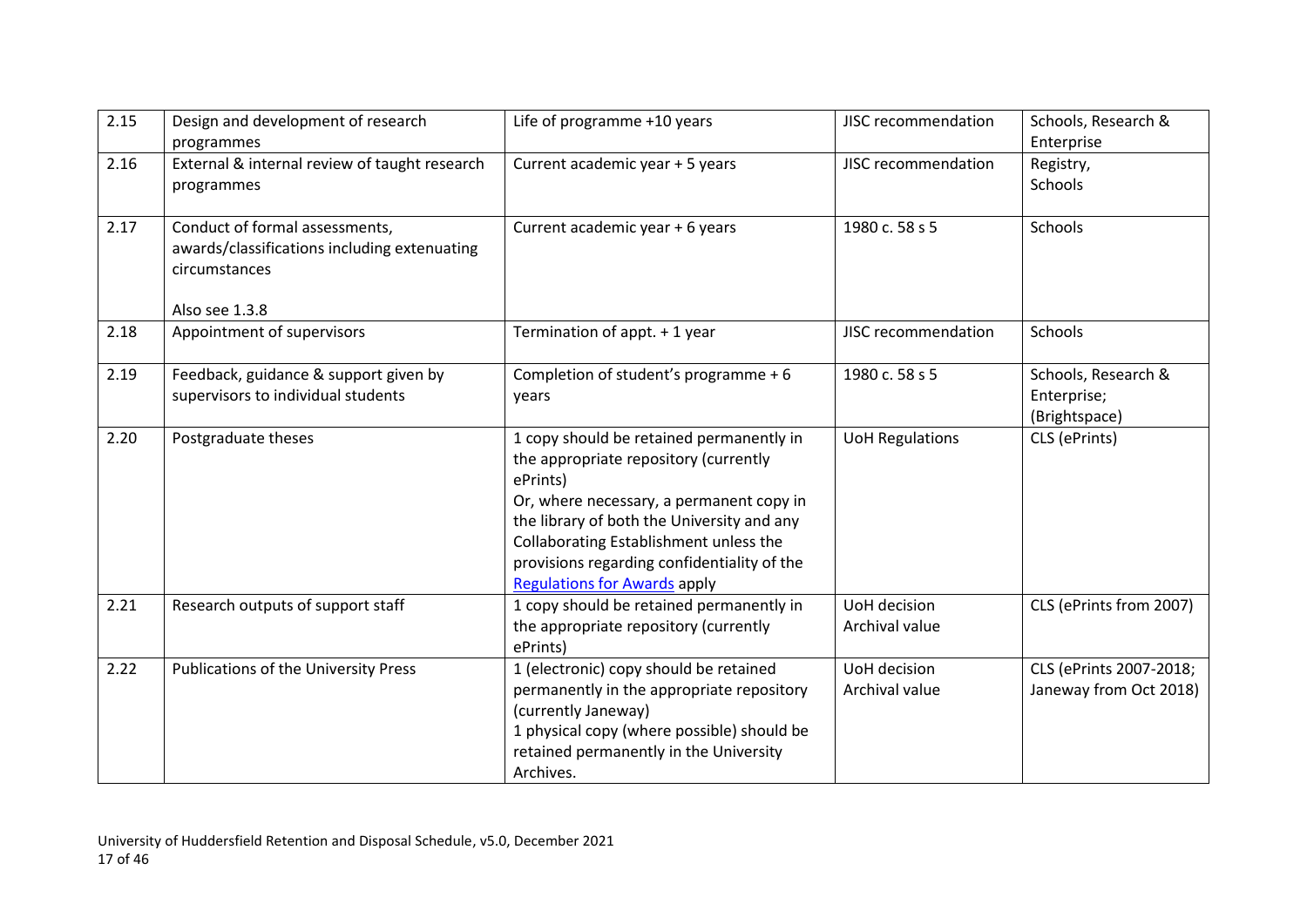| 2.23 | Research outputs of academic staff and       | 1 copy should be retained permanently in    | UoH decision           | Research & Enterprise    |
|------|----------------------------------------------|---------------------------------------------|------------------------|--------------------------|
|      | students (excluding postgraduate theses; see | the appropriate repository (currently Pure) | Archival value         | (Pure, from 2014)        |
|      | 2.20                                         |                                             |                        | 2007-2017: CLS (ePrints) |
| 2.24 | Research policies                            | Permanent, including all previous versions  | Enduring value - UoH   | Policy owners            |
|      |                                              |                                             | decision based on Jisc |                          |
|      |                                              | Past versions can be transferred to the     | recommendation         | (Past versions can be    |
|      |                                              | <b>University Archives.</b>                 |                        | transferred to Heritage  |
|      |                                              |                                             |                        | Quay)                    |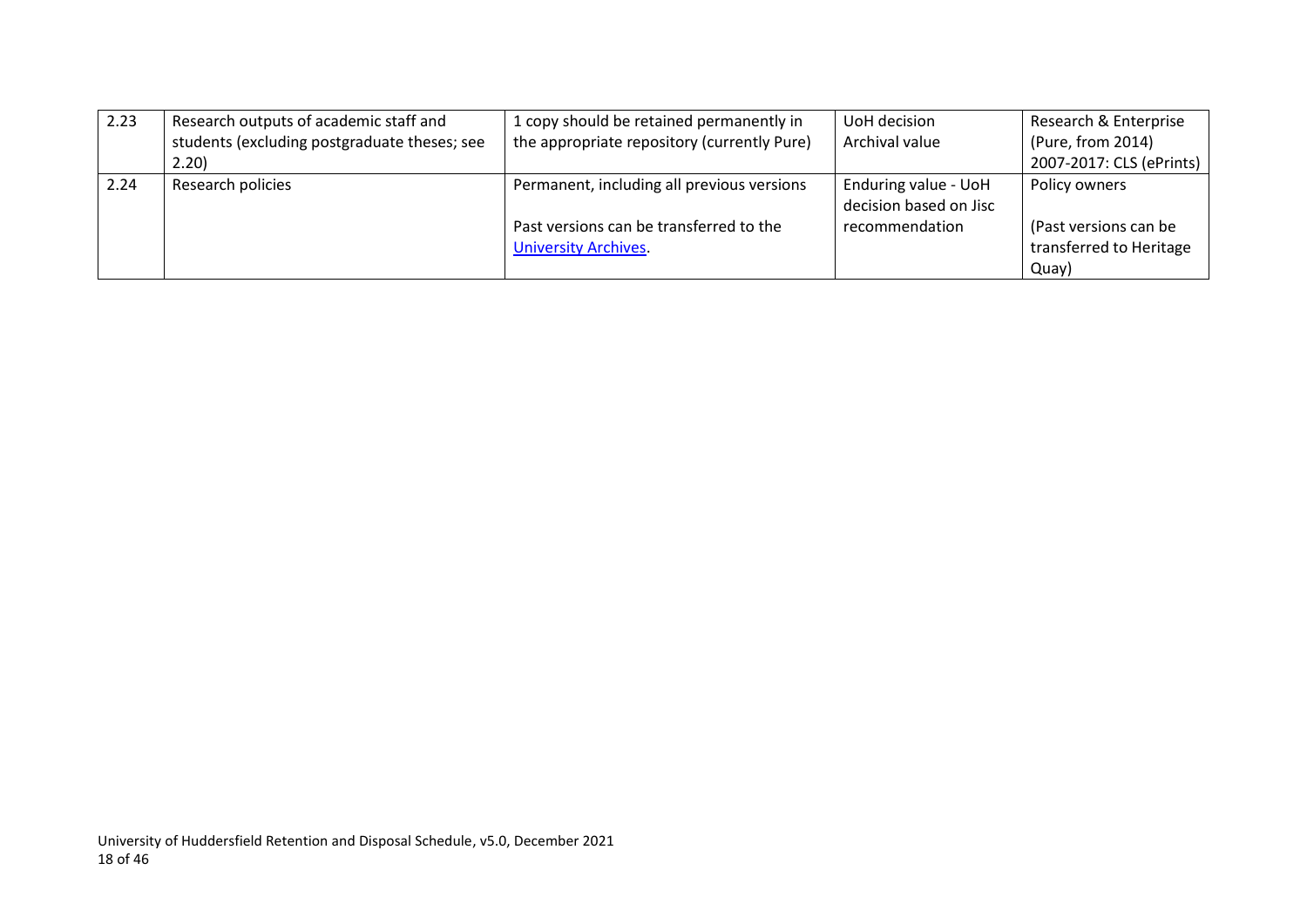#### **3.** *University Management*

This section covers records about the management and governance of the University, such as planning, performance, governance, management of risk, audit, legal affairs, equality & diversity, health & safety, environment/waste.

#### **3.1. General**

<span id="page-18-1"></span><span id="page-18-0"></span>

| Ref           | Records about:                                | Retention period                                | Rationale                     | Master held        |
|---------------|-----------------------------------------------|-------------------------------------------------|-------------------------------|--------------------|
| 3.1.1         | All policies under the Policy Framework       | Retain each version for at least 10 years       | UoH decision based on         | Policy owners      |
| (prev 5.1.14) | (except for 1.4.16, 1.4.20, 3.3.1, 5.6.1 and  | after they are superseded                       | Jisc recommendation           |                    |
|               | 6.1.3)                                        |                                                 |                               |                    |
| 3.1.2         | Planning & performance management,            | Permanent                                       | <b>Enduring value</b>         | Schools;           |
| (prev 4.1.1)  | including risk management                     |                                                 |                               | <b>Services</b>    |
| 3.1.3         | Lost property (ie details of item, finder and | Item found + 3 months                           | UoH decision                  | Security (Planon); |
| (prev 4.1.31) | collector)                                    |                                                 |                               | Units              |
|               |                                               | If an item is collected within 3 months, the    |                               |                    |
|               |                                               | information can be disposed of immediately      |                               |                    |
|               |                                               |                                                 |                               |                    |
|               |                                               | Once items are passed from Units to             |                               |                    |
|               |                                               | Security, any forms held by Units can be        |                               |                    |
|               |                                               | destroyed.                                      |                               |                    |
| 3.1.4         | <b>CCTV</b> images                            | Date of capture + 28 days                       | UoH decision                  | Security           |
| (prev 4.1.32) |                                               |                                                 | <b>UoH's CCTV Policy</b>      |                    |
|               |                                               | (unless there is an investigation requiring the | ICO's CCTV Code of            |                    |
|               |                                               | footage, in which case it will be retained for  | Practice                      |                    |
|               |                                               | the duration of the investigation $+1$ year)    | <b>Surveillance Camera</b>    |                    |
|               |                                               |                                                 | <b>Commissioner's Code of</b> |                    |
|               |                                               |                                                 | Practice                      |                    |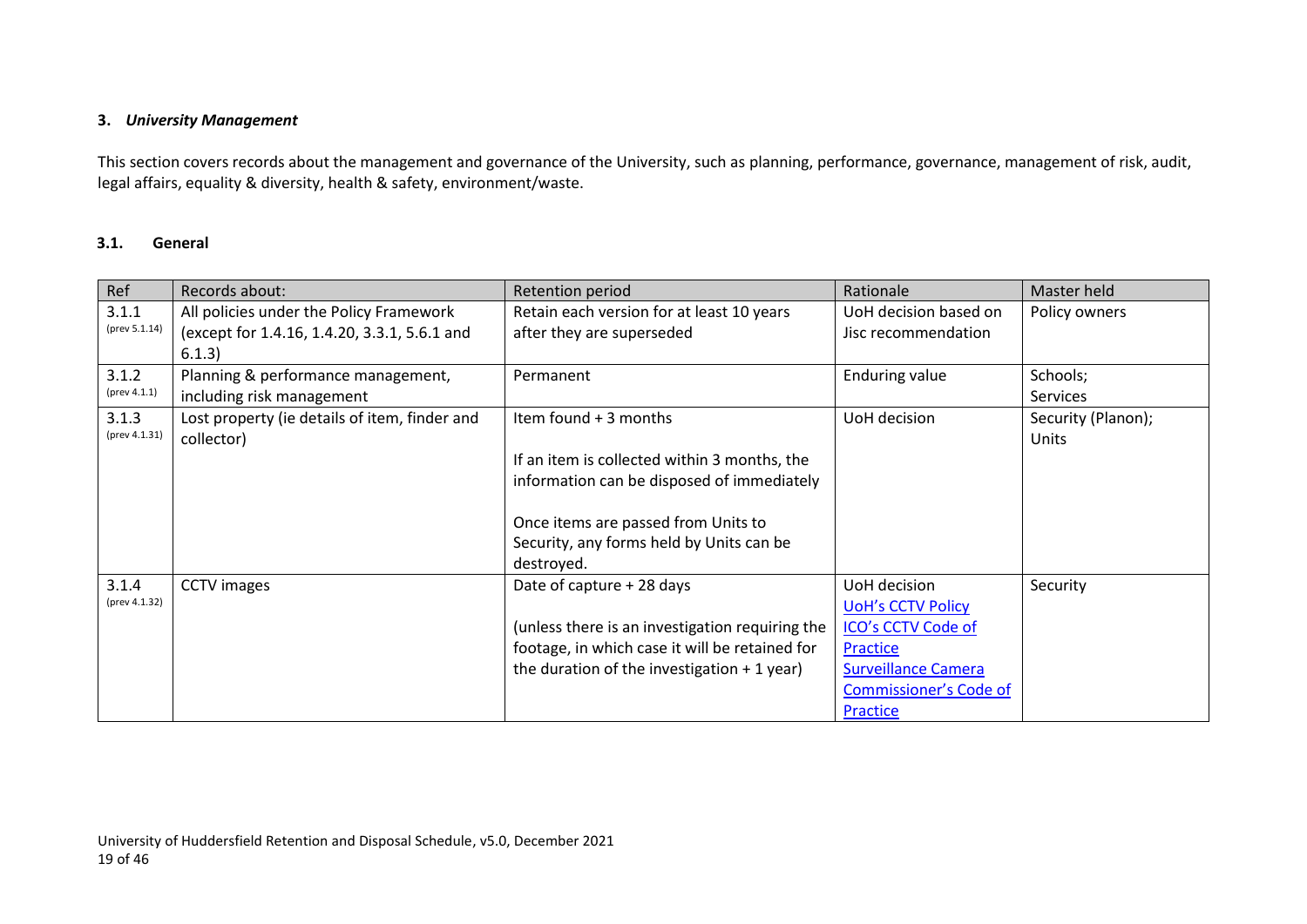| 3.1.5 | Prevent referrals                                                                                                                                                                                                                                                                                                                                                                                            | Retain for 6 years after the date of referral,<br>then destroy<br>(If the case is referred on to another service<br>within the University or a third party service,<br>those subsequent records will be managed<br>as part of that service; eg see 1.3.13 for<br>Wellbeing Service records.)                                                                                                                                                                                                                                                                                                                                       | 2015 c. 6 s 32<br><b>Office for Students</b><br>guidance, Prevent duty:<br><b>Framework for</b><br>monitoring in higher<br>education in England,<br>2018<br>Government proposal,<br>2021: Higher education:<br>free speech and<br>academic freedom | <b>Student Services</b><br>(SharePoint)      |
|-------|--------------------------------------------------------------------------------------------------------------------------------------------------------------------------------------------------------------------------------------------------------------------------------------------------------------------------------------------------------------------------------------------------------------|------------------------------------------------------------------------------------------------------------------------------------------------------------------------------------------------------------------------------------------------------------------------------------------------------------------------------------------------------------------------------------------------------------------------------------------------------------------------------------------------------------------------------------------------------------------------------------------------------------------------------------|----------------------------------------------------------------------------------------------------------------------------------------------------------------------------------------------------------------------------------------------------|----------------------------------------------|
| 3.1.6 | Safeguarding referrals, including:<br>About a student<br>About a staff member<br>$\bullet$<br>About a child or vulnerable adult who is<br>$\bullet$<br>not a student or staff<br>Concerns about conduct of staff or<br>$\bullet$<br>students<br>(Records of initial referrals only - for further<br>records post-referral, eg support services or<br>disciplinary proceedings, see 1.3.12, 1.3.13,<br>4.1.5. | Delete the referral forms and associated<br>emails as soon as the information has been<br>added to the relevant record in the<br>appropriate system (currently Titanium)<br>Retain the referral information on the<br>relevant record (currently in Titanium) until:<br>for students, 6 years after the<br>٠<br>completion of their course<br>for staff, 6 years after the end of their<br>$\bullet$<br>employment<br>for non-students/staff, 6 years after the<br>$\bullet$<br>last contact<br>For retention of further records post-referral<br>(eg support services or disciplinary<br>proceedings), see 1.3.12, 1.3.12, 4.1.5. | 1980 c. 58 s 5<br>2006 c. 47                                                                                                                                                                                                                       | <b>Student Services</b><br>(Forms; Titanium) |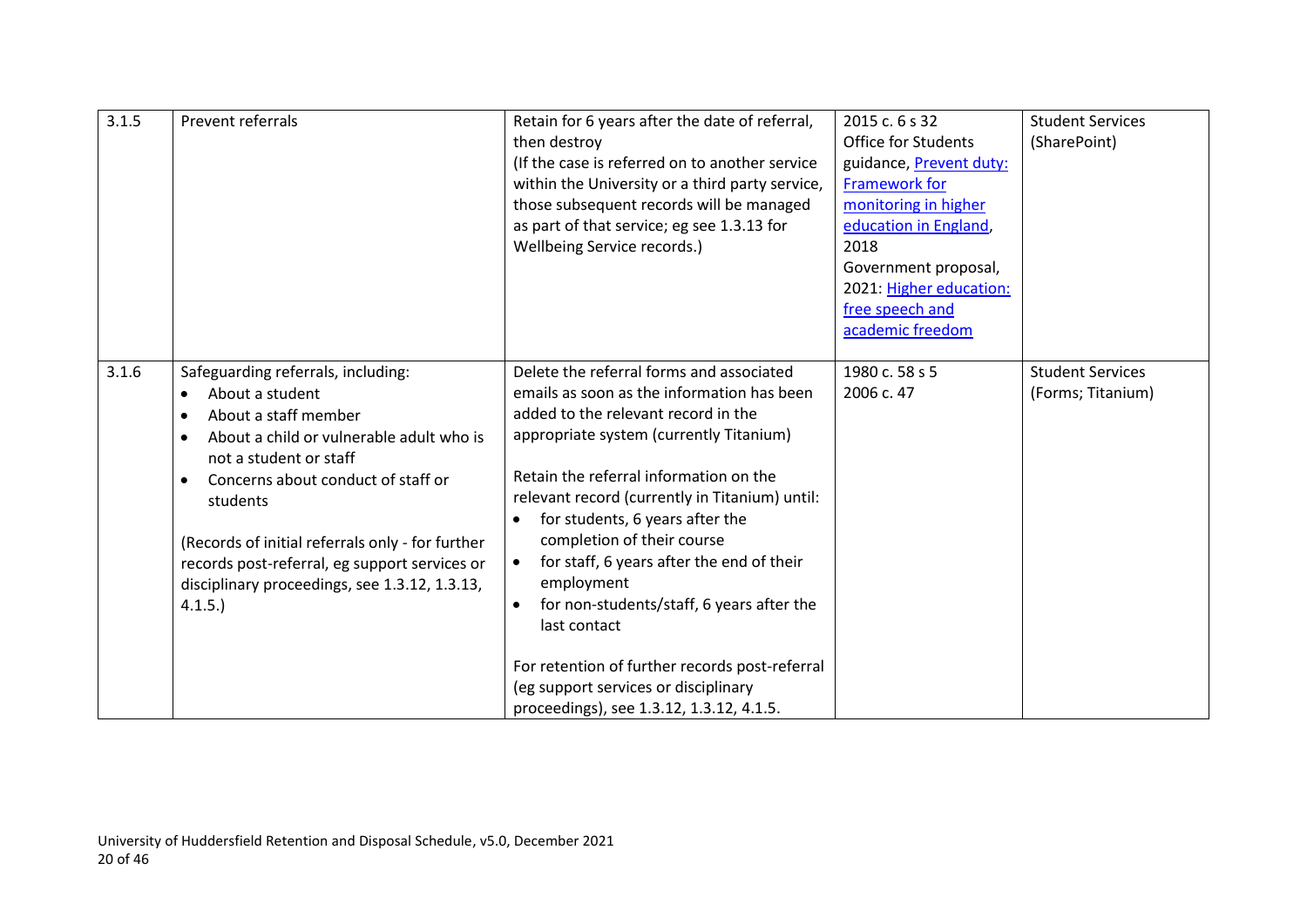## **3.2. Risk, quality and environmental records**

<span id="page-20-0"></span>

| Ref           | Records about:                                | Retention period                               | Rationale                  | Master held     |
|---------------|-----------------------------------------------|------------------------------------------------|----------------------------|-----------------|
| 3.2.1         | Identification/assessment of risk (non-Health | Superseded + 1 year                            | JISC recommendation        | Schools;        |
| (prev 4.1.2)  | & Safety risks)                               |                                                |                            | Services        |
| 3.2.2         | Freedom of speech (including external         | Retain for 6 years after the date of the event | 1980 c. 58 s 2             | Schools;        |
| (prev 4.1.3)  | speakers log)                                 | or activity (or after the end of the academic  | Government proposal,       | Services        |
|               | (See Freedom of Speech and External           | year, if not event-specific)                   | 2021: Higher education:    |                 |
|               | <b>Speakers Policy)</b>                       |                                                | free speech and            |                 |
|               |                                               |                                                | academic freedom           |                 |
| 3.2.3         | Formulation/testing/maintenance of disaster   | Superseded + 1 year                            | JISC recommendation        | Schools;        |
| (prev 4.1.4)  | response/recovery plans                       |                                                |                            | Services        |
| 3.2.4         | Quality audit strategy & procedures           | Superseded + 5 years                           | JISC recommendation        | Schools;        |
| (prev 4.1.5)  |                                               |                                                |                            | <b>Services</b> |
| 3.2.5         | Quality audit conduct, results and action     | Completion of audit + 3 years                  | JISC recommendation        | Schools;        |
| (prev 4.1.6)  | reporting                                     |                                                |                            | Services        |
| 3.2.6         | Attainment & maintenance of accreditation     | Termination of accreditation + 1 year          | JISC recommendation        | Services        |
| (prev 4.1.7)  | under established independent quality         |                                                |                            |                 |
|               | management schemes (eg. Customer Service      |                                                |                            |                 |
|               | Excellence)                                   |                                                |                            |                 |
| 3.2.7         | Environmental hazard identification/risk      | Assessment updated + 5 years                   | JISC recommendation        | Estates; H&S    |
| (prev 4.1.8)  | assessment                                    |                                                |                            | Schools         |
| 3.2.8         | Environmental incident investigations         | Closure of investigation + 40 years            | JISC recommendation        | Estates; H&S    |
| (prev 4.1.9)  |                                               |                                                |                            | Schools         |
| 3.2.9         | Notification/reporting of reportable          | Date of notification + 5 years                 | <b>JISC recommendation</b> | Estates; H&S    |
| (prev 4.1.10) | environmental incidents                       |                                                |                            | Schools         |
| 3.2.10        | Air conditioning system inspection reports    | Most recent report made by an energy           | SI 2012/3118 reg. 20(1)    | Estates         |
| (prev 4.1.23) |                                               | assessor must be kept until superseded         |                            |                 |
| 3.2.11        | Non-hazardous waste transfer notes (written   | Waste leaves site $+3$ years                   | UoH decision               | Estates         |
| (prev 4.1.24) | description of the waste)                     |                                                | SI 2011/988 reg. 35(6)     |                 |
| 3.2.12        | Hazardous waste consignment notes             | Waste leaves site + 3 years                    | SI 2005/894 reg. 49        | Estates         |
| (prev 4.1.25) |                                               |                                                |                            |                 |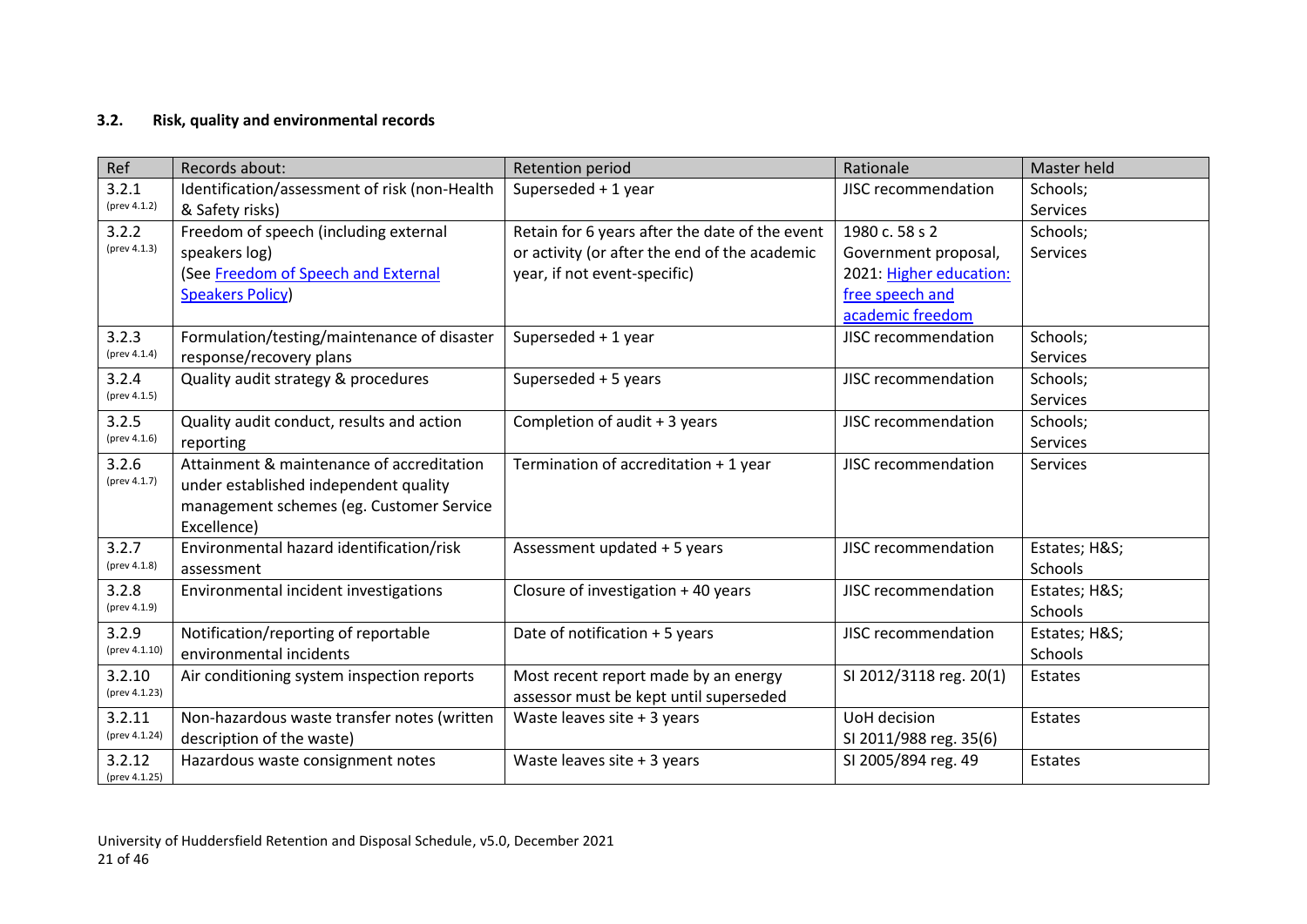## **3.3. Health and safety**

For health surveillance, please consult [Occupational Health \(4.2\).](#page-30-1) For equipment, see section for [University Resources \(5\).](#page-25-2)

<span id="page-21-0"></span>

| Ref                    | Records about:                                                                               | Retention period                                                       | Rationale                                                                           | Master held                                               |
|------------------------|----------------------------------------------------------------------------------------------|------------------------------------------------------------------------|-------------------------------------------------------------------------------------|-----------------------------------------------------------|
| 3.3.1<br>(prev 4.2.1)  | Health & Safety strategy, policies &<br>procedures                                           | Permanent, including all previous versions                             | Enduring value - UoH<br>decision based on Jisc                                      | Policy owners                                             |
|                        |                                                                                              | Past versions can be transferred to the<br><b>University Archives.</b> | recommendation                                                                      | (Past versions can be<br>transferred to<br>Heritage Quay) |
| 3.3.2<br>(prev 4.2.18) | Employer's liability insurance certificates                                                  | Commencement/renewal of policy + 40<br>years                           | Good practice<br>(Previously SI 1998/2573<br>reg. 4(4); superseded by<br>2008/1765) | H&S                                                       |
| 3.3.3<br>(prev 4.2.3)  | H&S reports                                                                                  | Permanent                                                              | <b>Enduring value</b>                                                               | Wisdom<br>(earlier records with<br>units)                 |
| 3.3.4<br>(prev 4.2.4)  | H&S inspection and audits<br>(except for specific topics listed at 3.3.13 -<br>3.3.18        | Current year + 5 years                                                 | <b>JISC recommendation</b>                                                          | <b>H&amp;S</b><br>Units                                   |
| 3.3.5<br>(prev 4.2.19) | General H&S incident reports (except for<br>specific topics listed at $3.3.10 - 3.3.18$ )    | End of calendar year + 3 years                                         | 1980 c.58 s 11                                                                      | <b>H&amp;S</b><br>Units                                   |
| 3.3.6<br>(prev 4.2.9)  | General H&S training (except for specific<br>topics at 3.3.9 and $3.3.13 - 3.3.18$ )         | Superseded + 10 years                                                  | UoH decision                                                                        | <b>H&amp;S</b><br>Units                                   |
| 3.3.7<br>(prev 4.2.17) | General H&S risk assessments (except<br>specific topics at $3.3.13 - 3.3.18$ )               | Superseded + 5 years                                                   | JISC recommendation                                                                 | <b>H&amp;S</b><br>Units                                   |
| 3.3.8<br>(prev 4.2.5)  | Safety representatives - appointment,<br>training, consultation                              | Current year + 50 years                                                | <b>JISC recommendation</b>                                                          | Units                                                     |
| 3.3.9<br>(prev 4.2.8)  | First Aid (including appointment/training of<br>First Aiders, assessment of first aid needs) | End of calendar year + 5 years                                         | <b>UoH</b> decision                                                                 | Occ Health;<br>Units                                      |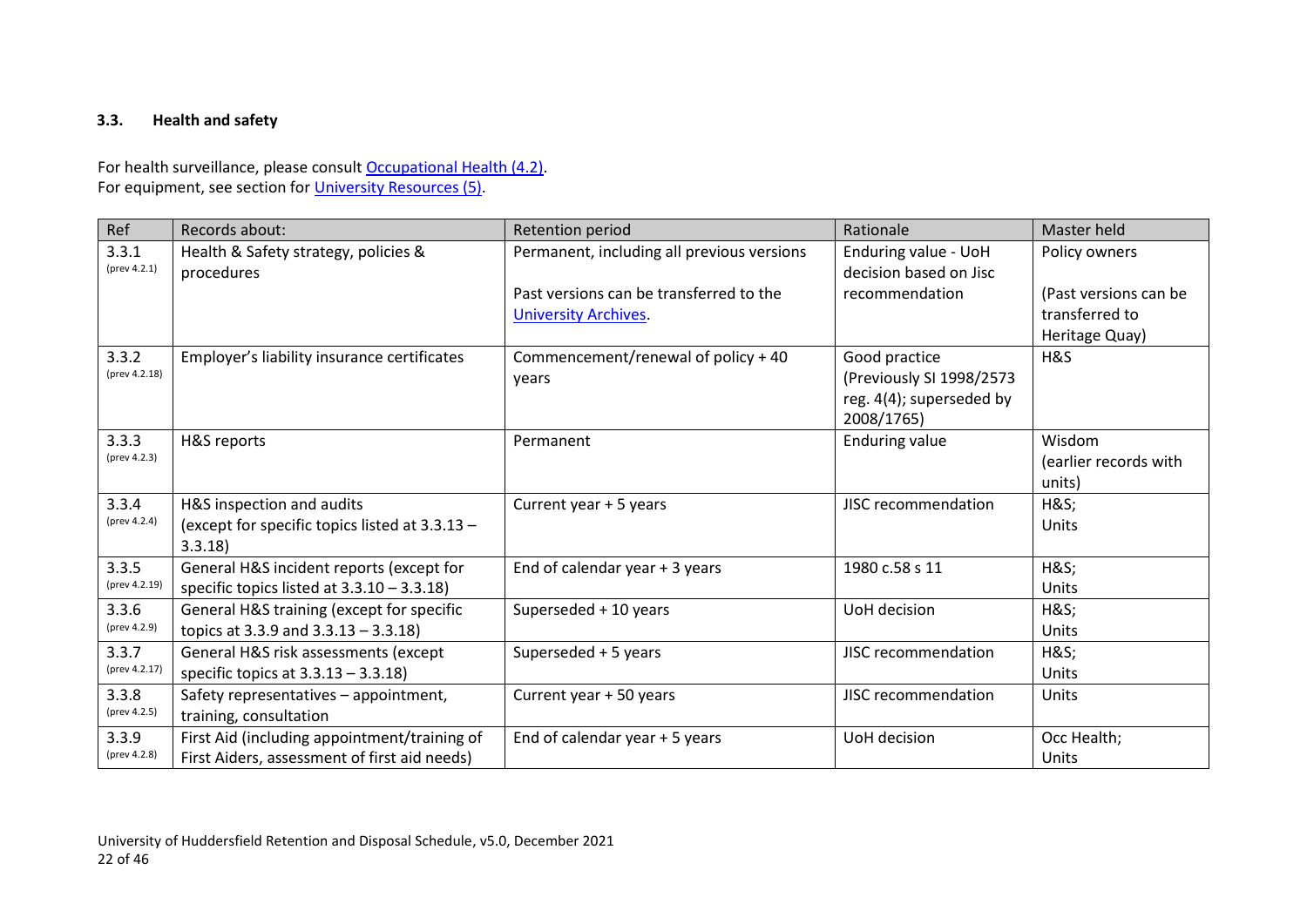| 3.3.10<br>(prev 4.2.10) | RIDDOR-reportable incidents (Reporting of<br><b>Injuries, Diseases and Dangerous</b><br><b>Occurrences Regulations)</b>                                | End of calendar year + 40 years                                                                                                                                                                                                                                                                                                                           | UoH decision<br>SI 2013/1471 reg 12 (2)       | H&S                                                           |
|-------------------------|--------------------------------------------------------------------------------------------------------------------------------------------------------|-----------------------------------------------------------------------------------------------------------------------------------------------------------------------------------------------------------------------------------------------------------------------------------------------------------------------------------------------------------|-----------------------------------------------|---------------------------------------------------------------|
| 3.3.11<br>(prev 4.2.16) | Incidents involving potential exposure to<br>biological agents but where no cross-<br>contamination has occurred                                       | End of calendar year + 10 years                                                                                                                                                                                                                                                                                                                           | <b>Occupational Health best</b><br>practice   | H&S                                                           |
| 3.3.12<br>(prev 4.2.11) | Expectant and new mothers (including risk<br>assessments reviews and incident reports)                                                                 | Date of notification of pregnancy + 22 years<br>(ie 3 years after the child's 18 <sup>th</sup> birthday)<br>(For incident reports, end of calendar year +<br>22 years)<br>(Unless exposure to hazardous substances<br>and physical agents in which case + 40/50<br>years instead, as specified in 3.3.16-18.)                                             | 1980 c. 58 s 11                               | H&S (incident<br>reports);<br>HR (risk assessment<br>reviews) |
| 3.3.13<br>(prev 4.2.12) | Young persons at work (under 18)<br>(including risk assessments;<br>information/instruction/training;<br>maintenance/monitoring; incident reports)     | Date joined + 8 years<br>(ie 3 years after the young person's 18 <sup>th</sup><br>birthday, and assuming that children under<br>13 cannot be employed)<br>(For incident reports, end of calendar year +<br>8 years)<br>(Unless exposure to hazardous substances<br>and physical agents in which case + 40/50<br>years instead, as specified in 3.3.16-18) | 1980 c. 58 s 11                               | <b>H&amp;S</b><br>Units                                       |
| 3.3.14<br>(prev 4.2.6)  | Display screen equipment (including risk<br>assessments;<br>information/instruction/training;<br>maintenance/monitoring; incident reports)             | Superseded + 10 years<br>(For incident reports, end of calendar year +<br>10 years)                                                                                                                                                                                                                                                                       | UoH decision, based on<br>JISC recommendation | <b>H&amp;S</b><br>Units                                       |
| 3.3.15<br>(prev 4.2.7)  | Fire safety<br>(including risk assessments;<br>information/instruction/training;<br>maintenance/monitoring; incident reports;<br>evacuation practices) | Superseded + 5 years<br>(For incident reports and evacuation, end of<br>calendar year + 5 years)                                                                                                                                                                                                                                                          | JISC recommendation                           | <b>H&amp;S</b><br>Units                                       |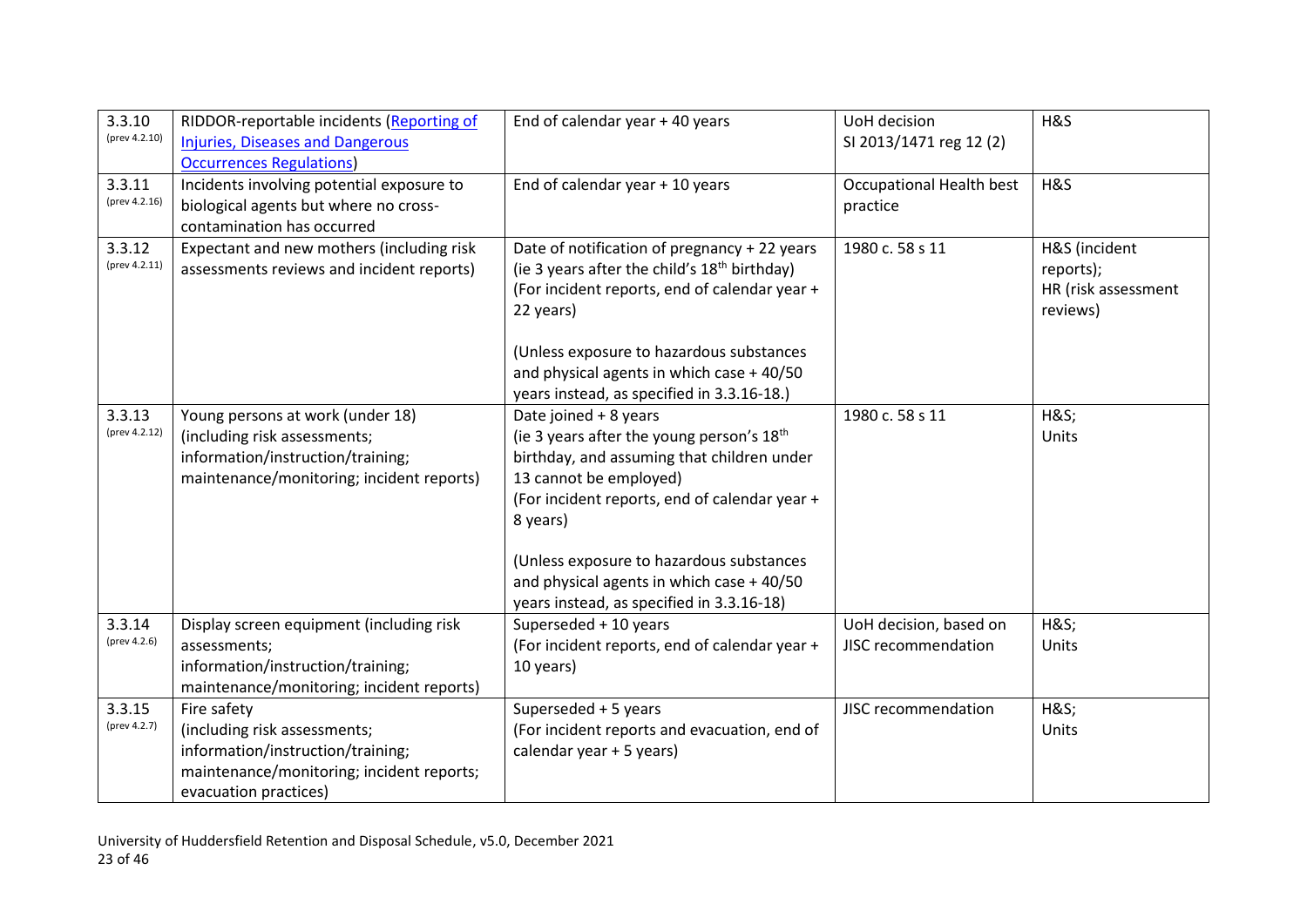| 3.3.16<br>(prev 4.2.13) | Hazardous substances - including biological<br>agents, asbestos and lead<br>(including risk assessments;<br>information/instruction/training;<br>maintenance/monitoring; incident reports;<br>audits)                                                                       | Superseded + 40 years<br>(For incident reports, end of calendar year +<br>40 years)                                                                                                                                                                          | UoH decision, based on:<br>SI 2002/2677 reg. 7(10)<br>and sch. 3, para. 4(3);<br>SI 2002/2676 reg. 10(5)<br>SI 2012/632; reg. 19(4)<br>and $22$ ;<br>SI 2013/1471 reg. 12 | <b>H&amp;S</b><br>Units                                   |
|-------------------------|-----------------------------------------------------------------------------------------------------------------------------------------------------------------------------------------------------------------------------------------------------------------------------|--------------------------------------------------------------------------------------------------------------------------------------------------------------------------------------------------------------------------------------------------------------|---------------------------------------------------------------------------------------------------------------------------------------------------------------------------|-----------------------------------------------------------|
| 3.3.17<br>(prev 4.2.14) | Physical agents - including ionising radiation<br>and optical radiation<br>(including risk assessments;<br>information/instruction/training;<br>maintenance/monitoring; incident reports;<br>audits)                                                                        | Superseded + 50 years<br>(For incident reports, end of calendar year +<br>50 years)                                                                                                                                                                          | UoH decision, based on:<br>Jisc recommendation<br>SI 2017/1075;<br>SI 2010/1140 regs. 3(6<br>and $7$ ) and $6(3$ and $5)$                                                 | <b>H&amp;S</b><br>Units                                   |
| 3.3.18<br>(prev 4.2.15) | Physical agents - including noise, hand-arm<br>and whole-body vibration<br>(including risk assessments;<br>information/instruction/training;<br>maintenance/monitoring; incident reports;<br>audits)                                                                        | Superseded + 40 years<br>(For incident reports, end of calendar year +<br>40 years)                                                                                                                                                                          | UoH decision, based on<br><b>JISC recommendations</b>                                                                                                                     | <b>H&amp;S</b><br>Units                                   |
| 3.3.19                  | Reports of positive tests for Covid-19 or<br>showing symptoms for Covid-19, and<br>associated contact tracing                                                                                                                                                               | Retain for a minimum of 6 months from the<br>date of the report. Data may be deleted or<br>anonymised after 6 months.<br>Retain for no longer than the end of the<br>contact tracing scheme or 3 years after the<br>date of the report, whichever is soonest | <b>Public Health England</b><br>requirement<br>UoH decision                                                                                                               | VCAP (Outlook,<br>Teams, Qualtrics,<br>Planning database) |
| 3.3.20                  | Evidence of negative Covid-19 tests for<br>participation in activities, if required. (This<br>may be a copy of the formal notification of<br>the negative test result or confirmation an<br>individual's negative result has been seen by<br>the local responsible person.) | Retain for 1 month after the date of<br>collection                                                                                                                                                                                                           | UoH decision to allow<br>time for a positive test<br>result potentially<br>attributable to an activity<br>to be investigated                                              | H&S Units (Wisdom)                                        |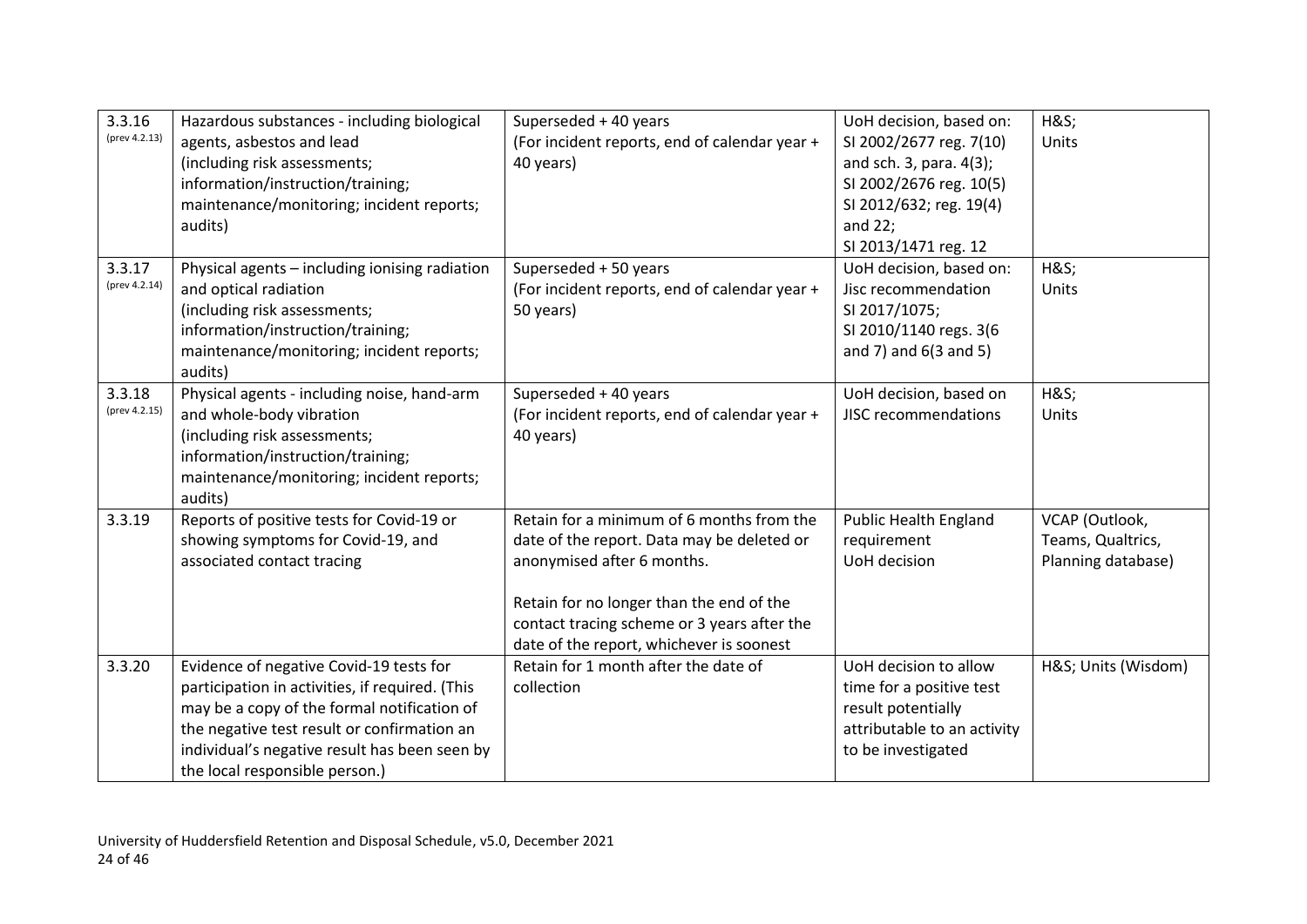## **3.4. Committees**

<span id="page-24-0"></span>

| Ref                  | Records about:                              | Retention period                             | Rationale           | Master held          |
|----------------------|---------------------------------------------|----------------------------------------------|---------------------|----------------------|
| 3.4.1                | The appointment/election/designation of     | Termination of appointment + 6 years         | 1980 c. 58 s 5      | VCO;                 |
| (4.3.1)              | members of a committee                      |                                              |                     | Units                |
| 3.4.2                | Training undertaken by individual members   | Termination of appointment + 6 years         | 1980 c. 58 s 5      | VCO;                 |
| (4.3.2)              | of a committee                              |                                              |                     | Units                |
| 3.4.3                | Register of interests of members of         | Termination of appointment + 12 years        | UoH decision        | <b>VCO</b>           |
| (prev 4.3.3,<br>6.7) | University Council and senior staff         |                                              | 1980 c. 58 s 5      |                      |
| 3.4.4                | The development of induction and training   | Superseded + 6 years                         | UoH decision        | VCO;                 |
| (4.3.4)              | programmes for members of a committee       |                                              |                     | Units                |
| 3.4.5                | The arrangements for meetings of a          | Current year + 1 year                        | Jisc recommendation | VCO;                 |
| (4.3.5)              | committee                                   |                                              |                     | Units                |
| 3.4.6                | The conduct of the business of a committee: | Permanent                                    | Jisc recommendation | VCO;                 |
| (4.3.6)              | agenda, minutes and supporting papers       |                                              |                     | University Archives; |
|                      | (including development of terms of          | Transfer to Archives at end of academic year |                     | Units;               |
|                      | reference, rules, and procedures)           | +6 years.                                    |                     | (Unifunctions)       |
| 3.4.7                | The conduct of the business of a committee: | Current year + 3 years                       | UoH decision        | VCO;                 |
| (4.3.7)              | correspondence and other records relating   |                                              |                     | Units                |
|                      | to the preparation of committee business or |                                              |                     |                      |
|                      | to actions to be taken (or not taken) as a  |                                              |                     |                      |
|                      | result of committee decisions               |                                              |                     |                      |
| 3.4.8                | The conduct of reviews of the effectiveness | Completion of three subsequent reviews       | UoH decision        | VCO;                 |
| (4.3.8)              | and performance of a committee              |                                              |                     | Units                |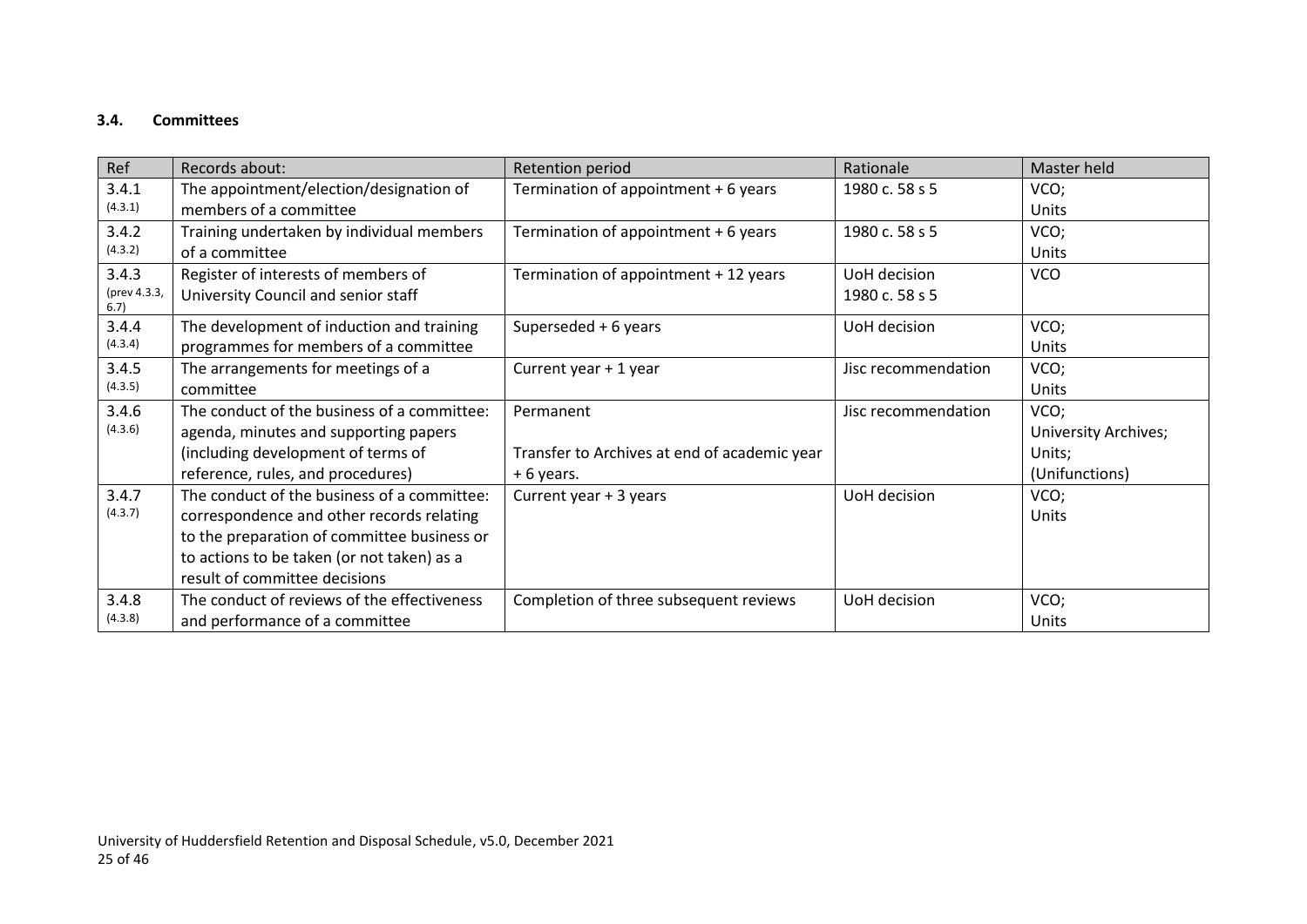#### <span id="page-25-2"></span>**4.** *Human Resources*

### **4.1. Individual staff records**

See also Health & Safety (3.3) section for H&S records relating to individual staff eg. expectant mothers.

<span id="page-25-1"></span><span id="page-25-0"></span>

| Ref                        | Records about:                                                                                                                                                                            | Retention period                                                                                                                                                                            | Rationale                                                                                                                                                                               | Master held                                                                         |
|----------------------------|-------------------------------------------------------------------------------------------------------------------------------------------------------------------------------------------|---------------------------------------------------------------------------------------------------------------------------------------------------------------------------------------------|-----------------------------------------------------------------------------------------------------------------------------------------------------------------------------------------|-------------------------------------------------------------------------------------|
| 4.1.1<br>(prev<br>5.2.1 a) | Recruitment - unsuccessful applications<br>including interview notes (unless the<br>candidate appointed is a sponsored migrant,<br>in which case see 4.1.2)                               | Completion of recruitment process $+6$<br>months                                                                                                                                            | UoH decision<br>2010 c. 15 (Part 5; Part<br>9, Chapter 3, 123)                                                                                                                          | HR (iTrent);<br>Schools/Services (for<br>the interview notes)                       |
| 4.1.2<br>(prev<br>5.2.1 b) | Recruitment - where the candidate<br>appointed is a sponsored migrant (Records<br>for all candidates interviewed for the<br>vacancy need to be retained and should be<br>forwarded to HR) | End of employment of the sponsored<br>$migrant + 1$ year<br>(Or, if the migrant is no longer sponsored,<br>until the point at which a compliance officer<br>has examined and approved them) | UK Visas and<br>Immigration guidance:<br>Tier 2 and 5 of the<br>points-based system:<br>guidance for sponsors<br>(15.1)<br>Appendix D: guidance<br>for sponsors on keeping<br>documents | HR (shared drive; DLX)<br>(Any records held<br>elsewhere should be<br>passed to HR) |
| 4.1.3<br>(prev 5.2.2)      | Individual staff: job-specific<br>statutory/regulatory training requirements<br>for the employee, and the training provided<br>to meet the requirements                                   | Expiry of certification + 6 years OR<br>termination of employment $+6$ years                                                                                                                | 1980 c. 58 s. 5                                                                                                                                                                         | HR (DLX)                                                                            |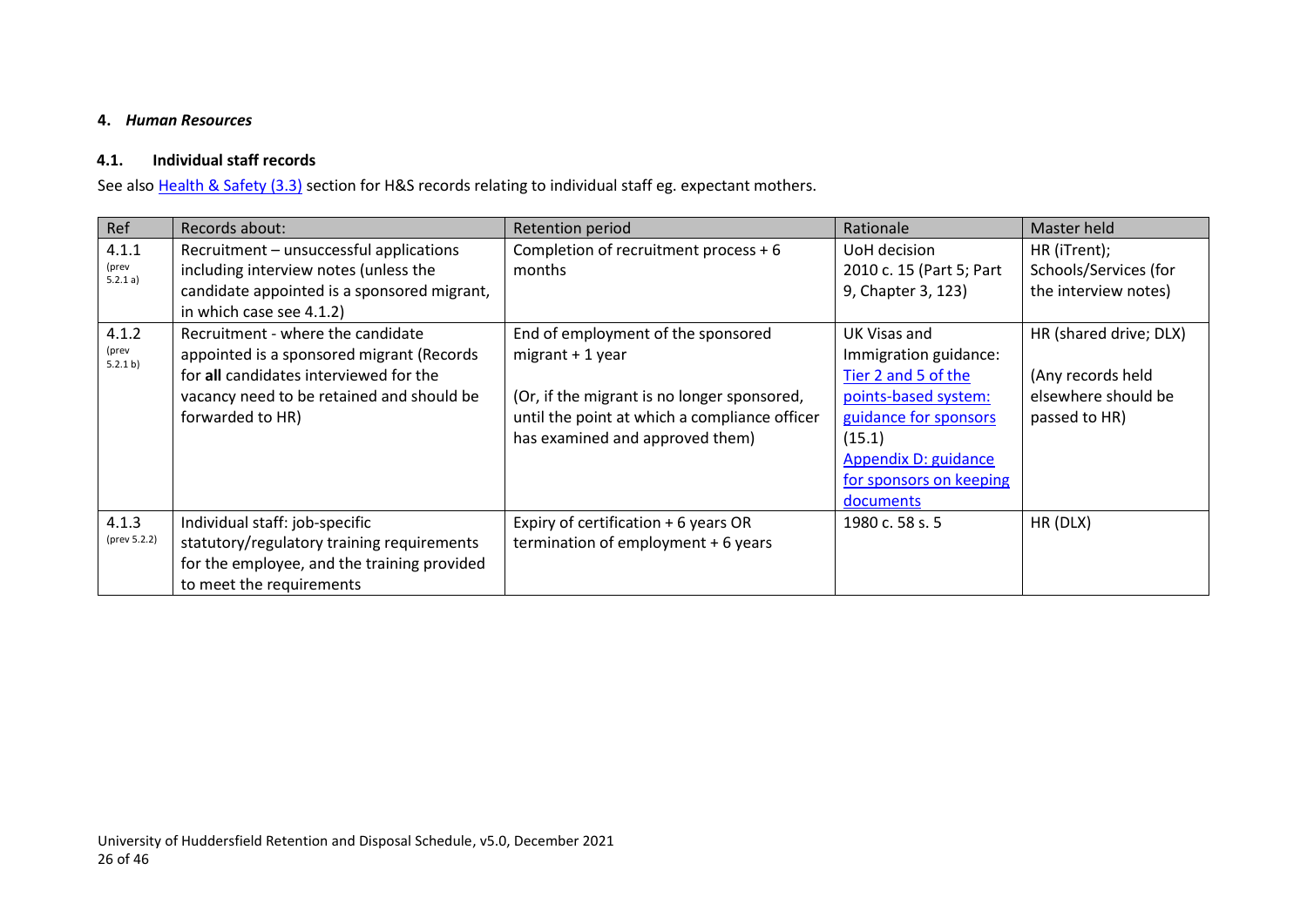| 4.1.4<br>(prev 5.2.4) | Individual staff files including but not limited<br>to:                                                                                                                                                                                                                                                                                                                                                                            | Termination of employment + 6 years                                                                                       | 1980 c. 58 s 5<br>2018 c. 12                                 | HR (data = $i$ Trent;<br>$documents = DLY)$ |
|-----------------------|------------------------------------------------------------------------------------------------------------------------------------------------------------------------------------------------------------------------------------------------------------------------------------------------------------------------------------------------------------------------------------------------------------------------------------|---------------------------------------------------------------------------------------------------------------------------|--------------------------------------------------------------|---------------------------------------------|
|                       | Advert, application forms + supporting<br>$\bullet$<br>recruitment documentation, job<br>description<br>Personal details & copies of eligibility to<br>$\bullet$<br>work documents<br>Contract(s)<br>$\bullet$<br>Terms & conditions incl. changes,<br>$\bullet$<br>regrading / promotions<br>Termination of employment by<br>$\bullet$<br>resignation, redundancy, retirement,<br>dismissal, exit interviews<br>(See also 4.1.23) | For staff with a pension, retain personal<br>details, contractual and termination<br>information as in 4.1.16             |                                                              |                                             |
| 4.1.5<br>(prev 5.2.5) | Formal disciplinary proceedings and<br>grievances raised by staff, the institution's<br>response, action taken and the outcome.                                                                                                                                                                                                                                                                                                    | Termination of employment + 6 years                                                                                       | 1980 c. 58 s 5                                               | HR (data = $i$ Trent;<br>$documents = DLY)$ |
| 4.1.6<br>(prev 5.2.6) | Investigation or disciplinary against<br>employee - no formal action taken                                                                                                                                                                                                                                                                                                                                                         | Termination of employment + 6 years for<br>record but last action on case + 1 year for<br>consideration of further action | UoH decision                                                 | HR (data = $i$ Trent;<br>$documents = DLY)$ |
| 4.1.7<br>(prev 5.2.7) | Health Assessments including reports from<br><b>Occupational Health</b>                                                                                                                                                                                                                                                                                                                                                            | Termination of employment + 6 years                                                                                       | 1980 c. 58 s 5<br>SI 1998/1833 regs 7 and<br>9               | HR (DLX)                                    |
| 4.1.8<br>(prev 5.2.8) | Employee timesheets                                                                                                                                                                                                                                                                                                                                                                                                                | Date timesheet processed + 3 years<br>(Minimum = current financial year + 2 years)                                        | Institutional needs<br>$(Minimum = SI)$<br>1998/1833 reg. 9) | HR; Schools; Services                       |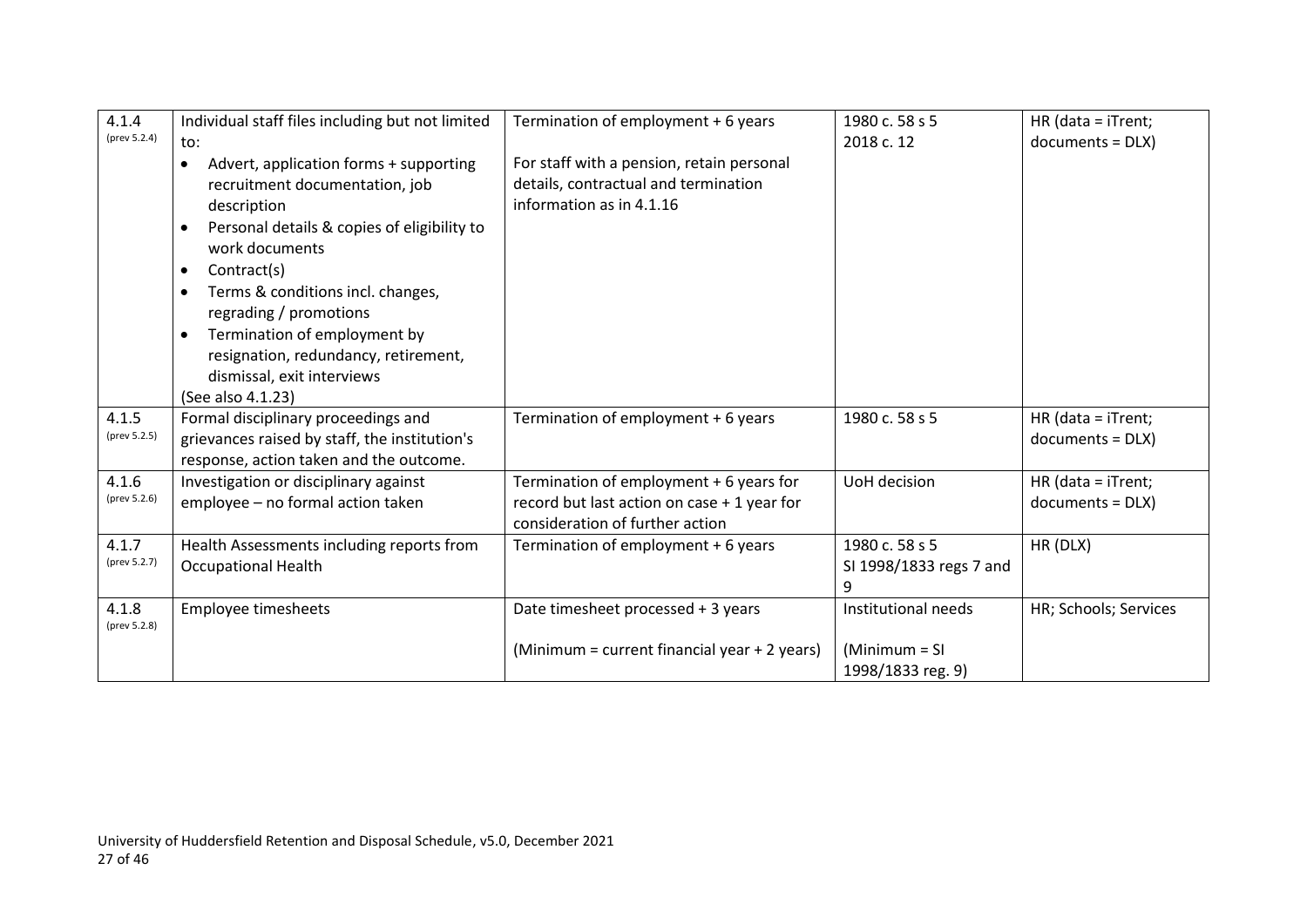| 4.1.9<br>(prev 5.2.9a)  | Annual leave records                                                                                                                             | Termination of employment + 6 years                                                                                              | UoH decision<br>SI 1998/1833 reg. 9                                        | HR (iTrent)                      |
|-------------------------|--------------------------------------------------------------------------------------------------------------------------------------------------|----------------------------------------------------------------------------------------------------------------------------------|----------------------------------------------------------------------------|----------------------------------|
|                         |                                                                                                                                                  | (Minimum = end of holiday year + 2 years)                                                                                        |                                                                            | (Pre-18/19,<br>Schools/Services) |
|                         |                                                                                                                                                  | For records from the 2018/19 year and<br>earlier, retain for end of holiday year + 2<br>years                                    |                                                                            |                                  |
|                         |                                                                                                                                                  | For staff with a pension, this information<br>(post-2019) is currently retained as in 4.1.16                                     |                                                                            |                                  |
| 4.1.10<br>(prev 5.2.9b) | Flexitime records                                                                                                                                | End of holiday year $+2$ years                                                                                                   | SI 1998/1833 reg. 9                                                        | Schools;<br><b>Services</b>      |
| 4.1.11<br>(prev 5.2.10) | Individual staff:<br>Statutory leave entitlement e.g. parental<br>leave                                                                          | For staff without a pension: Termination of<br>employment + 6 years<br>For staff with a pension: Retain as in 4.1.16             | 1980 c. 58 s 5<br>SI 1999/3312<br>SI 2002/2788<br>SI 2014/3050             | HR (iTrent)                      |
| 4.1.12<br>(prev 5.2.11) | Individual staff: other records, including<br>Induction<br>Training & development<br>Personal protective/special equipment<br>issued to employee | Termination of employment + 6 years                                                                                              | 1980 c. 58 s 5                                                             | Schools;<br><b>Services</b>      |
| 4.1.13<br>(prev 5.2.12) | Individual staff:<br>Income Tax and NI; correspondence with<br><b>HMRC</b>                                                                       | For staff without a pension: Retain until at<br>least end of tax year + 3 years<br>For staff with a pension: Retain as in 4.1.16 | SI 2003/2682 reg. 97<br><b>CIPD recommendation</b><br><b>HMRC</b> guidance | HR (iTrent; DLX)                 |
| 4.1.14<br>(prev 5.2.13) | Job evaluation documentation for all roles<br>evaluated or matched                                                                               | Paper copies retained indefinitely                                                                                               | Best practice                                                              | HR (DLX)                         |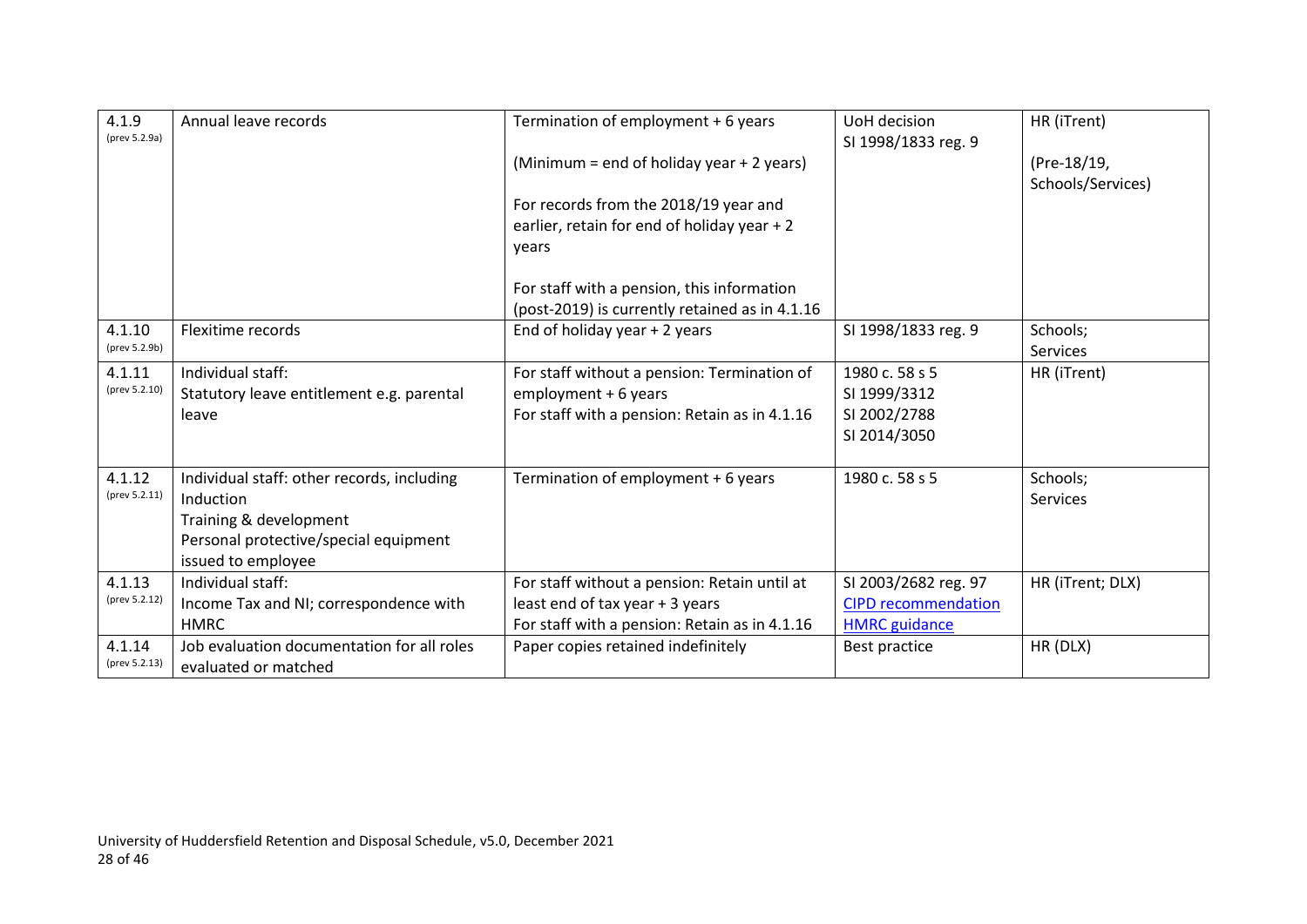| 4.1.15<br>(prev 5.2.14) | Individual staff:<br>Statutory sick pay and statutory maternity,<br>paternity, adoption and shared parental pay | For staff without a pension: Termination of<br>employment + $6$ years (Minimum = current<br>$tax year + 3 years)$<br>For staff with a pension: Retain as in 4.1.16 | Minimum:<br>SI 1986/1960 reg. 26<br>SI 2002/2820 reg. 9<br>SI 2014/2929 reg. 9<br>(Requirement in SI<br>1982/894 reg 13 to<br>keep SSP records was<br>revoked, but agreed to<br>keep in line with other<br>statutory payments for<br>best practice)                                                                                     | HR (iTrent)                       |
|-------------------------|-----------------------------------------------------------------------------------------------------------------|--------------------------------------------------------------------------------------------------------------------------------------------------------------------|-----------------------------------------------------------------------------------------------------------------------------------------------------------------------------------------------------------------------------------------------------------------------------------------------------------------------------------------|-----------------------------------|
| 4.1.16<br>(prev 5.2.15) | Individual staff:<br>Pensions                                                                                   | Retain for the lifetime of the individual<br>(This is interpreted by the current system as<br>termination of employment + 84 years.)                               | Required for duration of<br>pension provision<br><b>Pensions Regulator</b><br>guidance<br>(Note: Where records in<br>4.1.9 are retained in line<br>with pensions as<br>indicated above, this is<br>a University decision<br>due to system<br>requirements, rather<br>than a pension<br>requirement, and will<br>be regularly reviewed.) | HR (iTrent; DLX)                  |
| 4.1.17<br>(prev 5.2.16) | Individual staff:<br>Provision of references to the University in<br>support of an application                  | If successful, add to individual staff file (see<br>$4.1.4$ ).<br>If unsuccessful, destroy after provision of<br>reference + 6 months                              | UoH decision in line<br>with 4.1.1                                                                                                                                                                                                                                                                                                      | Schools;<br>Services;<br>HR (DLX) |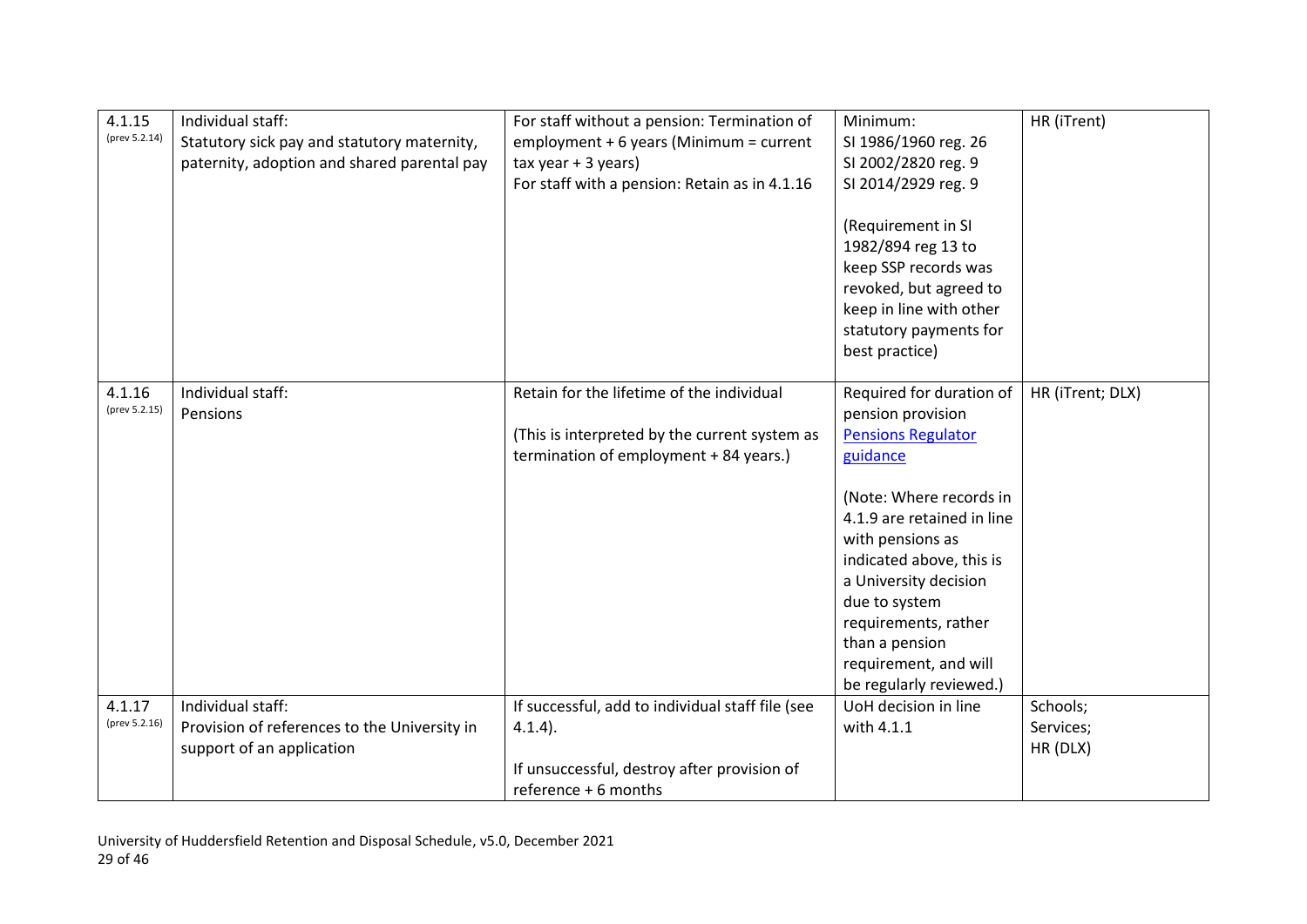| 4.1.18<br>(prev 5.2.17)<br>4.1.19<br>(prev 5.2.20) | DBS clearance documentation<br>Concerns about University staff who work<br>with vulnerable groups - personnel files and<br>training records                                                                                                                                                                                                 | Date of clearance + up to a maximum of 6<br>months<br>After employment ceases + 6 years, unless a<br>legal case has been brought. | UoH decision - DBS<br><b>Policy</b><br>Government guidance<br>on DBS certificates<br>DBS code of practice<br>1980 c. 58 s 5 | HR (First Advantage)<br>HR (DLX)    |
|----------------------------------------------------|---------------------------------------------------------------------------------------------------------------------------------------------------------------------------------------------------------------------------------------------------------------------------------------------------------------------------------------------|-----------------------------------------------------------------------------------------------------------------------------------|-----------------------------------------------------------------------------------------------------------------------------|-------------------------------------|
| 4.1.20<br>(prev 5.2.21)                            | Concerns about the behaviour of staff who<br>are working with children where they have<br>behaved in a way that has harmed, or may<br>have harmed, a child; possibly committed a<br>criminal offence against, or related to, a<br>child; or behaved towards a child in a way<br>that indicates s/he is unsuitable to work with<br>children. | Keep until retirement age or for 10 years if<br>that is longer                                                                    | <b>NSPCC guidance 2019</b>                                                                                                  | HR (DLX)                            |
| 4.1.21<br>(prev 5.2.22)                            | Individual affiliate records                                                                                                                                                                                                                                                                                                                | End of relationship $+6$ years                                                                                                    | 1980 c. 58 s 5                                                                                                              | Schools;<br>Services;<br><b>CLS</b> |
| 4.1.22<br>(prev 5.2.23)                            | Routine assessments/reviews of the<br>employee's performance, and any<br>consequent actions taken (eg appraisal<br>records)                                                                                                                                                                                                                 | Current academic year + 5 years                                                                                                   | UoH decision                                                                                                                | Schools;<br>Services                |
| 4.1.23<br>(prev 5.2.24)                            | Staff data required for purpose of REF<br>submission                                                                                                                                                                                                                                                                                        | End of external REF assessment period<br>(usually 1 year after REF submission)                                                    | To enable REF audit<br>(REF audit guidance)                                                                                 | Research & Enterprise<br>(Pure)     |
| 4.1.24<br>(prev 5.2.25)                            | Conversations conducted using the 'Chat'<br>function in Microsoft Teams (ie informal,<br>ephemeral conversations)                                                                                                                                                                                                                           | Date of message + 12 months                                                                                                       | Institutional needs                                                                                                         | <b>Microsoft Teams</b>              |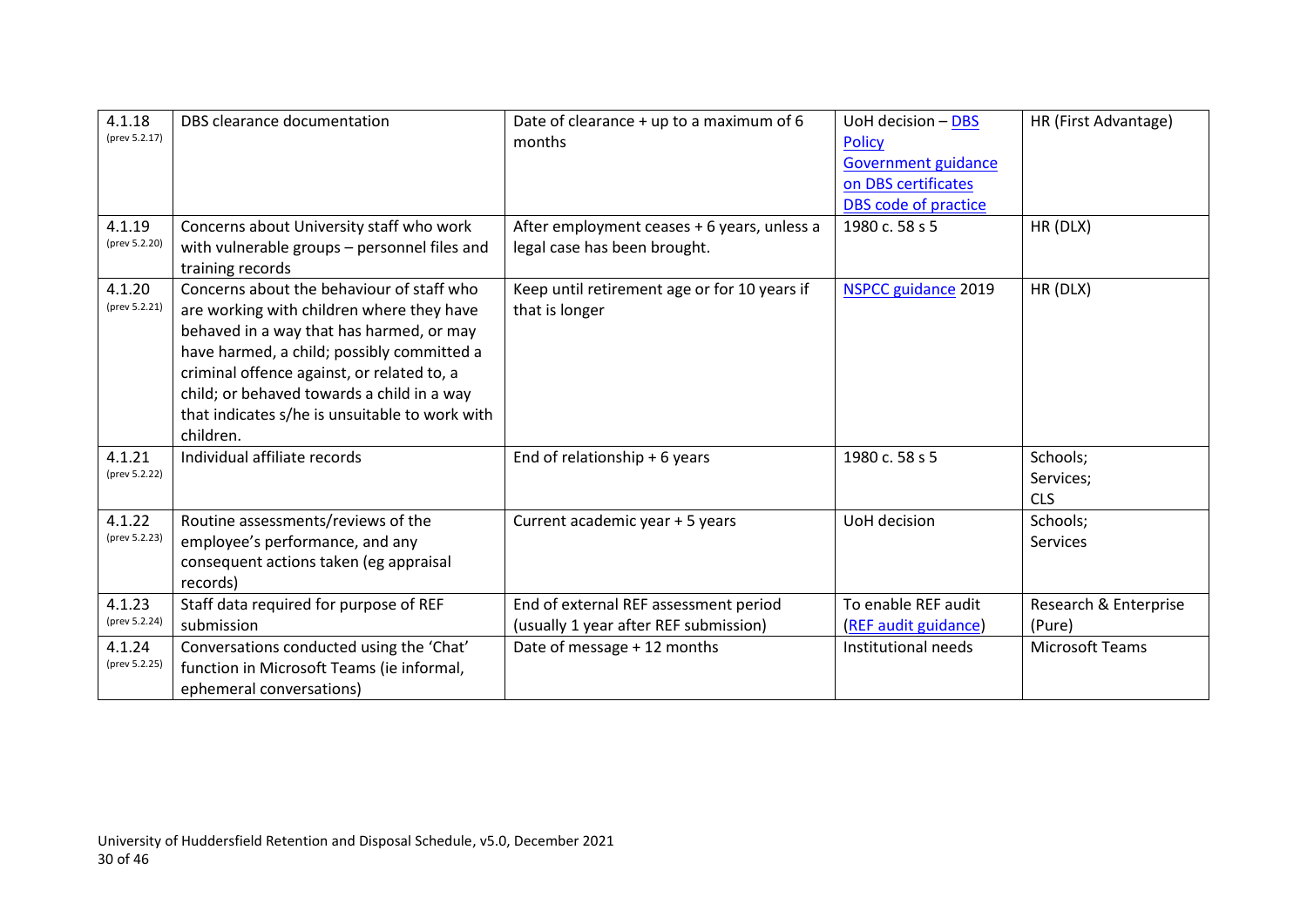| 4.1.25<br>(prev<br>5.2.18a)            | Individual staff and affiliate email accounts<br>(During employment, individual emails<br>should be managed in accordance with the<br>relevant entries on the Retention Schedule;<br>this entry covers the retention of emails that<br>remain in a personal mailbox after a member<br>of staff has left.)                            | Date of leaving + 90 days | UoH decision | <b>CLS</b> |
|----------------------------------------|--------------------------------------------------------------------------------------------------------------------------------------------------------------------------------------------------------------------------------------------------------------------------------------------------------------------------------------|---------------------------|--------------|------------|
| 4.1.26<br>(prev<br>5.2.18 <sub>b</sub> | Individual staff and affiliate documents (ie K)<br>drive)<br>(During employment, individual documents<br>should be managed in accordance with the<br>relevant entries on the Retention Schedule;<br>this entry covers the retention of documents<br>that remain in a personal storage location<br>after a member of staff has left.) | Date of leaving + 90 days | UoH decision | <b>CLS</b> |

#### <span id="page-30-1"></span>**4.2. Occupational health**

<span id="page-30-0"></span>

| Ref              | Records about:                                                                                                                                 | Retention period                                                                                                                                                                                                                                | Rationale                         | Master held |
|------------------|------------------------------------------------------------------------------------------------------------------------------------------------|-------------------------------------------------------------------------------------------------------------------------------------------------------------------------------------------------------------------------------------------------|-----------------------------------|-------------|
| 4.2.1<br>(5.3.1) | Occupational Health Clinical Records: Staff<br>and Student case files<br>(Statutory Health Records are kept<br>separately $-$ see 4.2.2-4)     | End of student relationship / end of staff<br>employment + 6 years<br>(For these records, 'end of student<br>relationship' is treated as the date a student<br>folder is opened in Cohort + 10 years, which<br>is the longest possible course.) | <b>BMA 2017 guidelines</b>        | Occ Health  |
| 4.2.2<br>(5.3.2) | COSHH (Control of Substances Hazardous to<br>Health) records (includes vaccination and<br>blood test results): Staff and Student case<br>files | Date of last entry + 40 years                                                                                                                                                                                                                   | SI 2002/2677 regs. 10<br>and $11$ | Occ Health  |
| 4.2.3<br>(5.3.3) | Control of asbestos at work records: Staff<br>and Student case files                                                                           | Date of last entry + 40 years                                                                                                                                                                                                                   | SI 2012/632 reg. 22               | Occ Health  |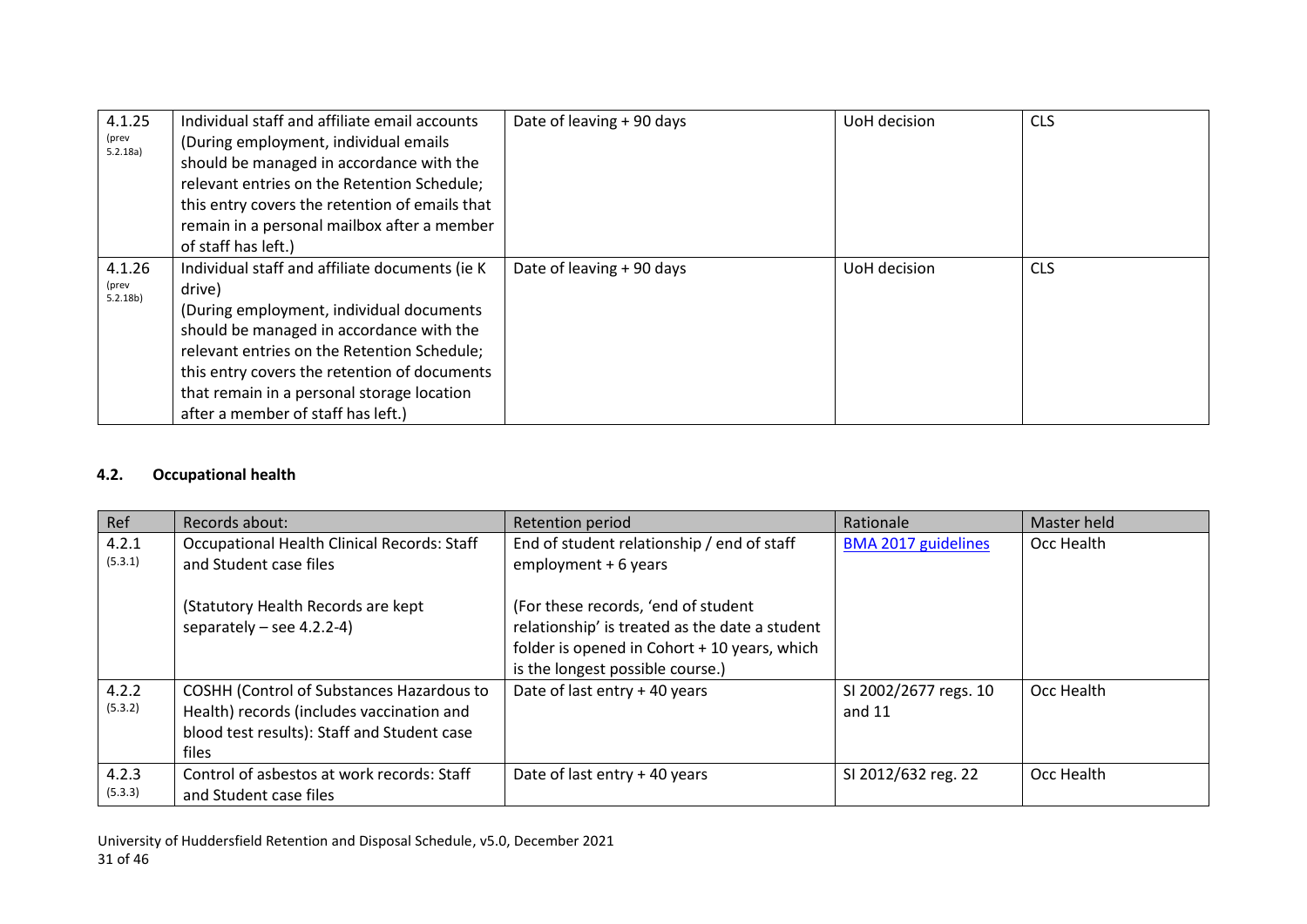| 4.2.4<br>(5.3.4) | Ionising radiations regulations records: Staff<br>and Student case files              | Date of last entry + 30 years or until age 75,<br>whichever is longer | SI 2017/1075 regs<br>$22(3)(a)$ , $24(2)(c)$ ,<br>$25(2)(c)$ and $26(2)(b)$ | Occ Health |
|------------------|---------------------------------------------------------------------------------------|-----------------------------------------------------------------------|-----------------------------------------------------------------------------|------------|
| 4.2.5<br>(5.3.5) | Non-starters records                                                                  | Date of record $+6$ months                                            | UoH decision                                                                | Occ Health |
| 4.2.6<br>(5.3.6) | Non clinical records: policy documents and<br>codes of practice                       | Superseded + 10 years                                                 | JISC recommendation                                                         | Occ Health |
| 4.2.7<br>(5.3.7) | Non clinical records: clinical audit reports                                          | Date of report + 3 years                                              | UoH decision                                                                | Occ Health |
| 4.2.8<br>(5.3.8) | Non clinical records: form templates and<br>procedures, including superseded versions | Retain for as long as past versions may be of<br>use                  | UoH decision                                                                | Occ Health |
| 4.2.9<br>(5.3.9) | Non clinical records: Diaries                                                         | Date of last entry + 3 years                                          | UoH decision                                                                | Occ Health |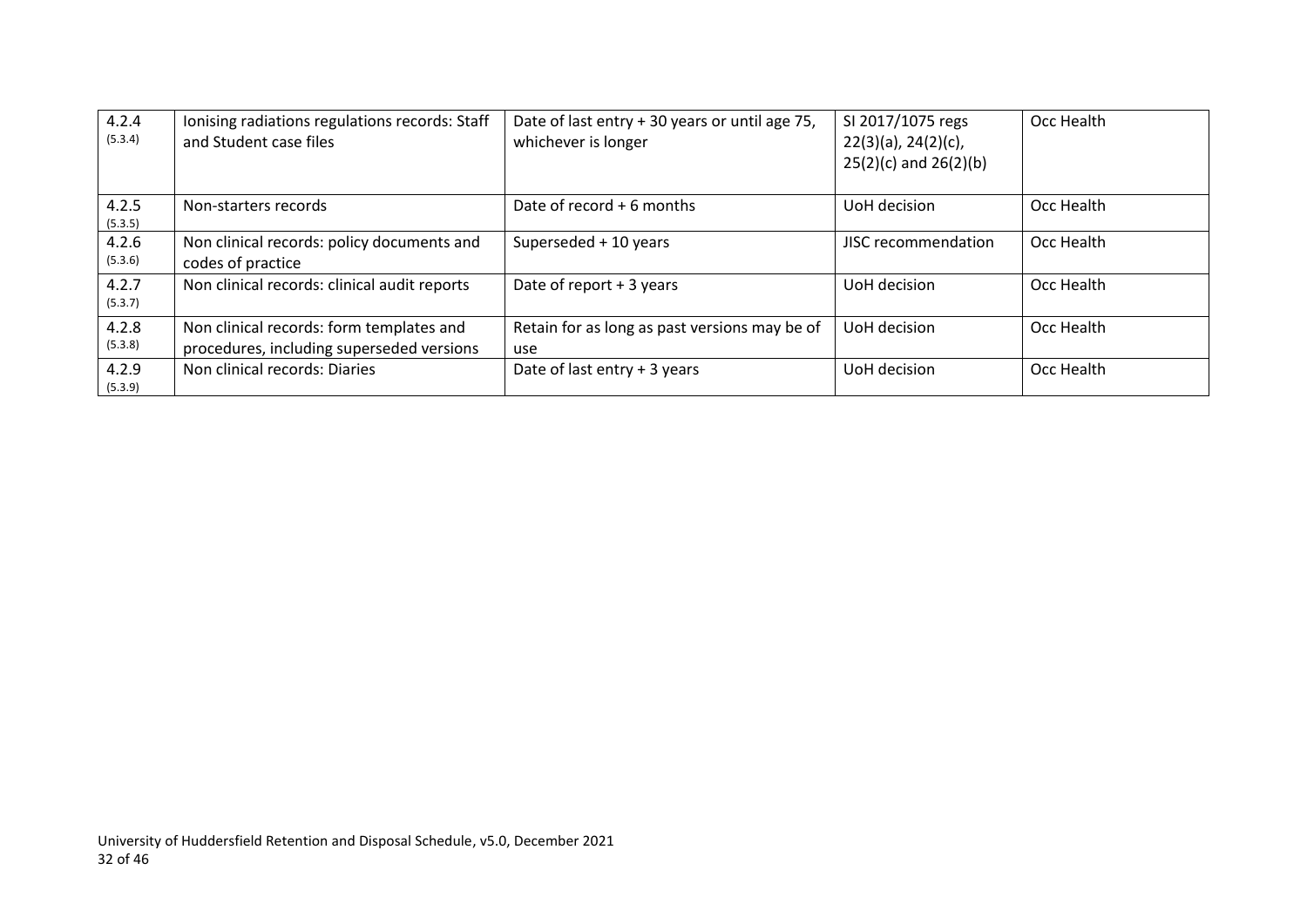#### **5.** *University Resources*

This section covers records relating to the University's resources, such as estates/facilities, finance/insurance/procurement, IPR/copyright, ICT, equipment, and publishing.

#### **5.1. Finance, insurance, procurement**

| Ref   | Records about:                             | <b>Retention period</b>                 | Rationale           | Master held           |
|-------|--------------------------------------------|-----------------------------------------|---------------------|-----------------------|
| 5.1.1 | Financial accounting: payments/expenditure | Current financial year + 6 years        | 1970 c. 9 s 34      | Finance;              |
|       | including tuition fees, petty cash         |                                         | 1980 c. 58 s 5      | <b>Units</b>          |
|       |                                            |                                         | 1994 c. 23          |                       |
|       |                                            |                                         | HMRC 700/21 2.4     |                       |
| 5.1.2 | Financial accounting: expenses             | Current financial year + 6 years        | 1970 c. 9 s 34      | Finance               |
|       |                                            |                                         | 1980 c. 58 s 5      |                       |
|       |                                            |                                         |                     |                       |
| 5.1.3 | Administration of research and enterprise  | Termination of grant + 6 years          | 1980 c. 58 s 5      | Research & Enterprise |
|       | grants                                     |                                         |                     |                       |
|       |                                            | NB some sources of funding, especially  |                     |                       |
|       |                                            | European, may specify the retention of  |                     |                       |
|       |                                            | records a longer period. Please consult |                     |                       |
|       |                                            | Research & Enterprise for advice.       |                     |                       |
| 5.1.4 | Planning & budgeting - monitoring reports  | Current financial year + 1 years        | JISC recommendation | <b>Units</b>          |
| 5.1.5 | <b>Purchase Orders</b>                     | Current financial year + 6 years        | 1980 c. 58 s 5      | Finance               |
|       | Goods Received Notes/Goods Inwards Notes   |                                         | HMRC 700/21 2.4     |                       |

#### <span id="page-32-1"></span><span id="page-32-0"></span>**5.2. Estates, facilities, equipment**

| Ref              | Records about:                              | Retention period     | Rationale           | Master held |
|------------------|---------------------------------------------|----------------------|---------------------|-------------|
| 5.2.1<br>(5.1.6) | Master copies of procedures relating to the | Superseded + 3 years | JISC recommendation | Finance;    |
|                  | management of equipment and<br>consumables. |                      |                     | Units       |

<span id="page-32-2"></span>University of Huddersfield Retention and Disposal Schedule, v5.0, December 2021 33 of 46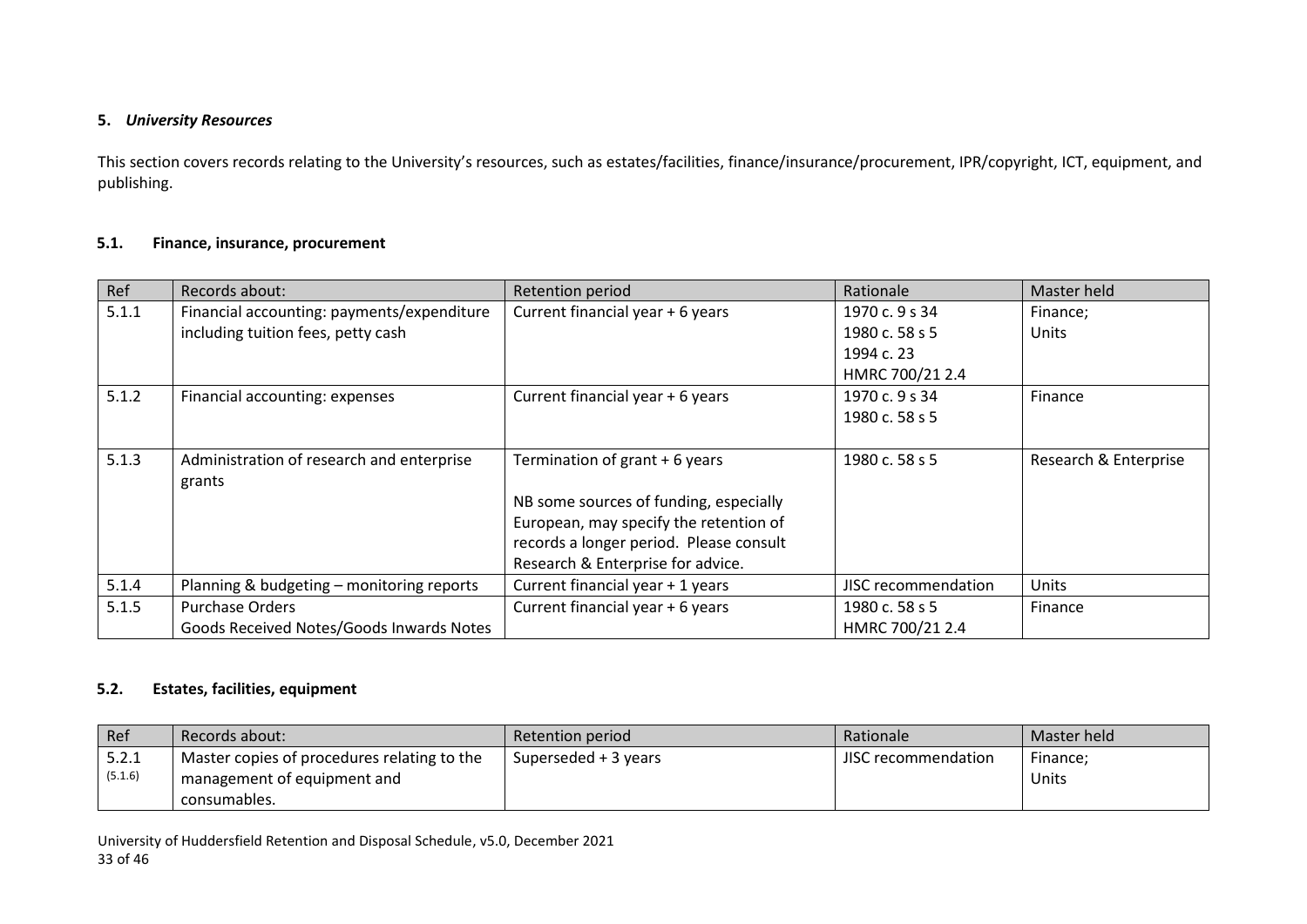| 5.2.2    | Major items                                   | Life of item $+6$ years   | 1980 c.58 s 5       | <b>Units</b> |
|----------|-----------------------------------------------|---------------------------|---------------------|--------------|
| (5.1.7)  | Specifications for, selection, development &  |                           |                     |              |
|          | installation, testing, inspection &           |                           |                     |              |
|          | maintenance of equipment/consumables for.     |                           |                     |              |
| 5.2.3    | Items which are safety critical or associated | Life of item $+$ 40 years | JISC recommendation | Units        |
| (5.1.8)  | with hazardous operations                     |                           |                     |              |
|          | Specifications for, selection, development &  |                           |                     |              |
|          | installation, testing, inspection &           |                           |                     |              |
|          | maintenance of equipment/consumables:         |                           |                     |              |
| 5.2.4    | Work equipment, including lifting equipment   | Life of item $+6$ years   | JISC recommendation | Units        |
| (5.1.9)  | and pressure systems                          |                           |                     |              |
| 5.2.5    | Specifications for, selection, development &  | Life of item              | JISC recommendation | Units        |
| (5.1.10) | installation, testing, inspection &           |                           |                     |              |
|          | maintenance of equipment/consumables:         |                           |                     |              |
|          | other items                                   |                           |                     |              |
| 5.2.6    | Stock inventory, stocktaking/checking for     | Superseded                | JISC recommendation | Finance      |
| (5.1.11) | equipment/consumables.                        |                           |                     |              |
| 5.2.7    | Monitoring of the condition of stored         | Current year + 1 year     | JISC recommendation | Units        |
| (5.1.12) | equipment/consumables.                        |                           |                     |              |

## **5.3. ICT records**

<span id="page-33-0"></span>

| Ref                    | Records about:                                                                                                                                         | Retention period                    | Rationale           | Master held                   |
|------------------------|--------------------------------------------------------------------------------------------------------------------------------------------------------|-------------------------------------|---------------------|-------------------------------|
| 5.3.1<br>(prev 4.1.19) | ICT Systems project management                                                                                                                         | Completion of project + 5 years     | JISC recommendation | System Owner                  |
| 5.3.2<br>(prev 4.1.20) | ICT Systems development (including design<br>and implementation; maintenance;<br>upgrades; service agreements and contracts;<br>security arrangements) | Decommissioning of system + 5 years | JISC recommendation | System Owner                  |
| 5.3.3<br>(prev 4.1.21) | ICT Systems support and guidance                                                                                                                       | Superseded + 1 year                 | JISC recommendation | System Administrator          |
| 5.3.4<br>(prev 4.1.22) | <b>ICT Systems strategy</b>                                                                                                                            | Superseded + 5 years                | JISC recommendation | <b>CLS Computing Director</b> |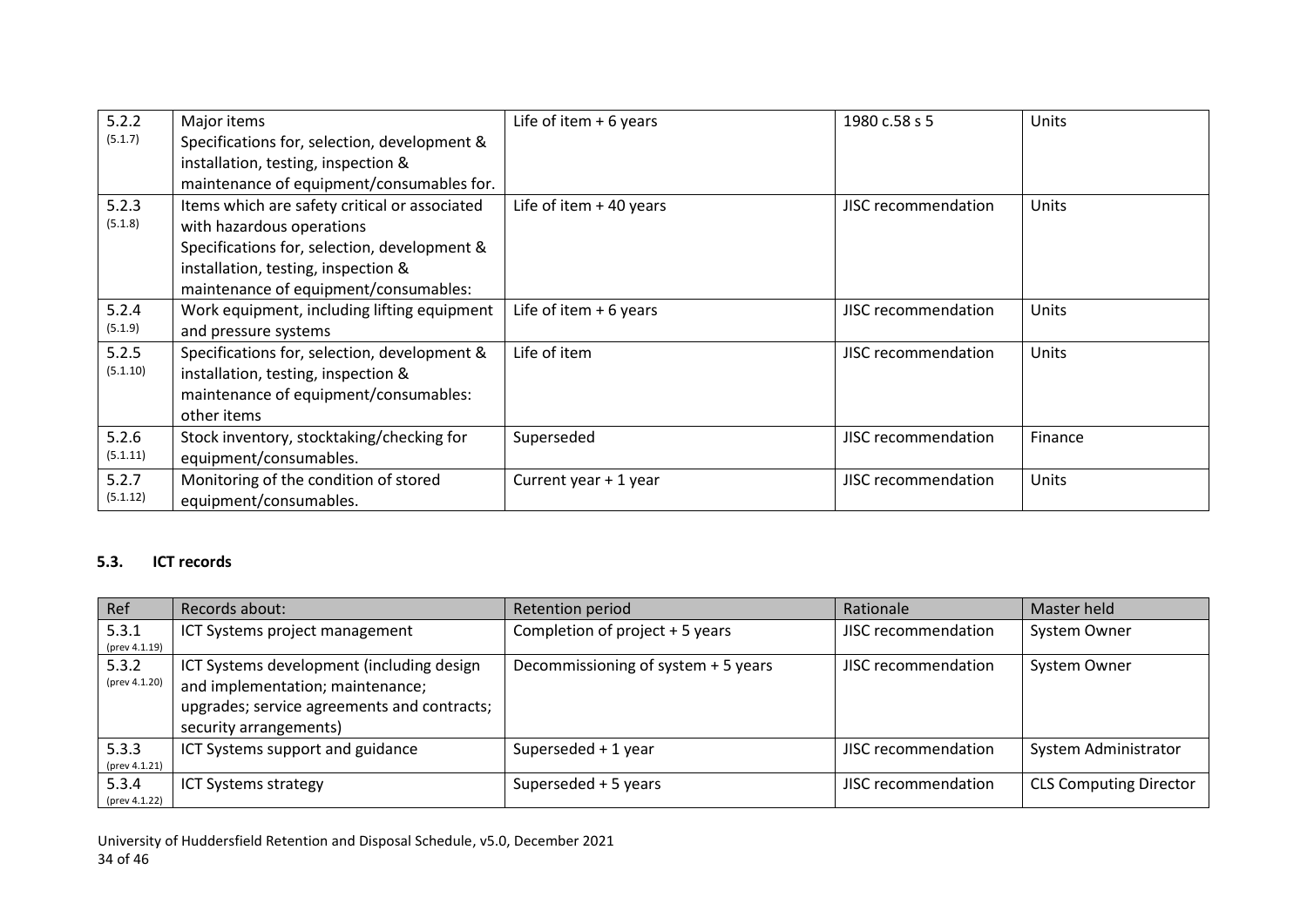| 5.3.5<br>(prev 4.1.28) | University website - anonymised Google<br>analytics data                                                                                                                                                           | Current academic year + 2 years                           | UoH decision                                                                              | MCSR (Google<br>Analytics)               |
|------------------------|--------------------------------------------------------------------------------------------------------------------------------------------------------------------------------------------------------------------|-----------------------------------------------------------|-------------------------------------------------------------------------------------------|------------------------------------------|
| 5.3.6<br>(prev 4.1.29) | Records documenting routine monitoring of<br>the use of ICT systems to ensure compliance<br>with legal requirements and institutional<br>policies<br>(includes database of external websites<br>accessed by users) | Retain for no longer than 2 years from date<br>of capture | Institutional<br>requirements                                                             | CLS (Web filtering<br>system; SIEM)      |
| 5.3.7<br>(prev 4.1.30) | Records documenting attempted or actual<br>security breaches of the institution's ICT<br>systems, and action taken.                                                                                                | Last action on incident $+1$ year                         | JISC recommendation                                                                       | <b>Information Security</b><br>(Topdesk) |
| 5.3.8                  | Central phone system - callee/caller<br>telephone numbers                                                                                                                                                          | Delete 24 months after the date of the call               | Institutional needs<br>(quality management<br>and customer service<br>for repeat callers) | <b>CLS (Teams Voice</b><br>Switchboard)  |
| 5.3.9                  | Central phone system - configuration data<br>and logs                                                                                                                                                              | Delete 30 days after date of log                          | Institutional needs<br>(trouble-shooting and<br>performance<br>management)                | <b>CLS (Teams Voice</b><br>Switchboard)  |

## **5.4. Sports and physical activity facilities**

| Ref   | Records about:                                                                                | Retention period                                                                                                                                                             | Rationale             | Master held                                               |
|-------|-----------------------------------------------------------------------------------------------|------------------------------------------------------------------------------------------------------------------------------------------------------------------------------|-----------------------|-----------------------------------------------------------|
| 5.4.1 | Membership (including personal details,<br>bookings, payment history)                         | Destroy 6 years after the end of the<br>membership                                                                                                                           | 1980 c. 58 s 2, 5, 11 | <b>Student Services</b><br>(Leisure Management            |
|       |                                                                                               | (Paper/electronic forms can be disposed of<br>as soon as the details have been entered<br>into the Leisure Management System)                                                |                       | System)                                                   |
| 5.4.2 | Visits and bookings for non-members<br>(including fixed-term activities, eg holiday<br>clubs) | Destroy 6 years after the date of the visit<br>(Paper/electronic forms can be disposed of<br>as soon as the details have been entered<br>into the Leisure Management System) | 1980 c. 58 s 2, 5, 11 | <b>Student Services</b><br>(Leisure Management<br>System) |

<span id="page-34-0"></span>University of Huddersfield Retention and Disposal Schedule, v5.0, December 2021 35 of 46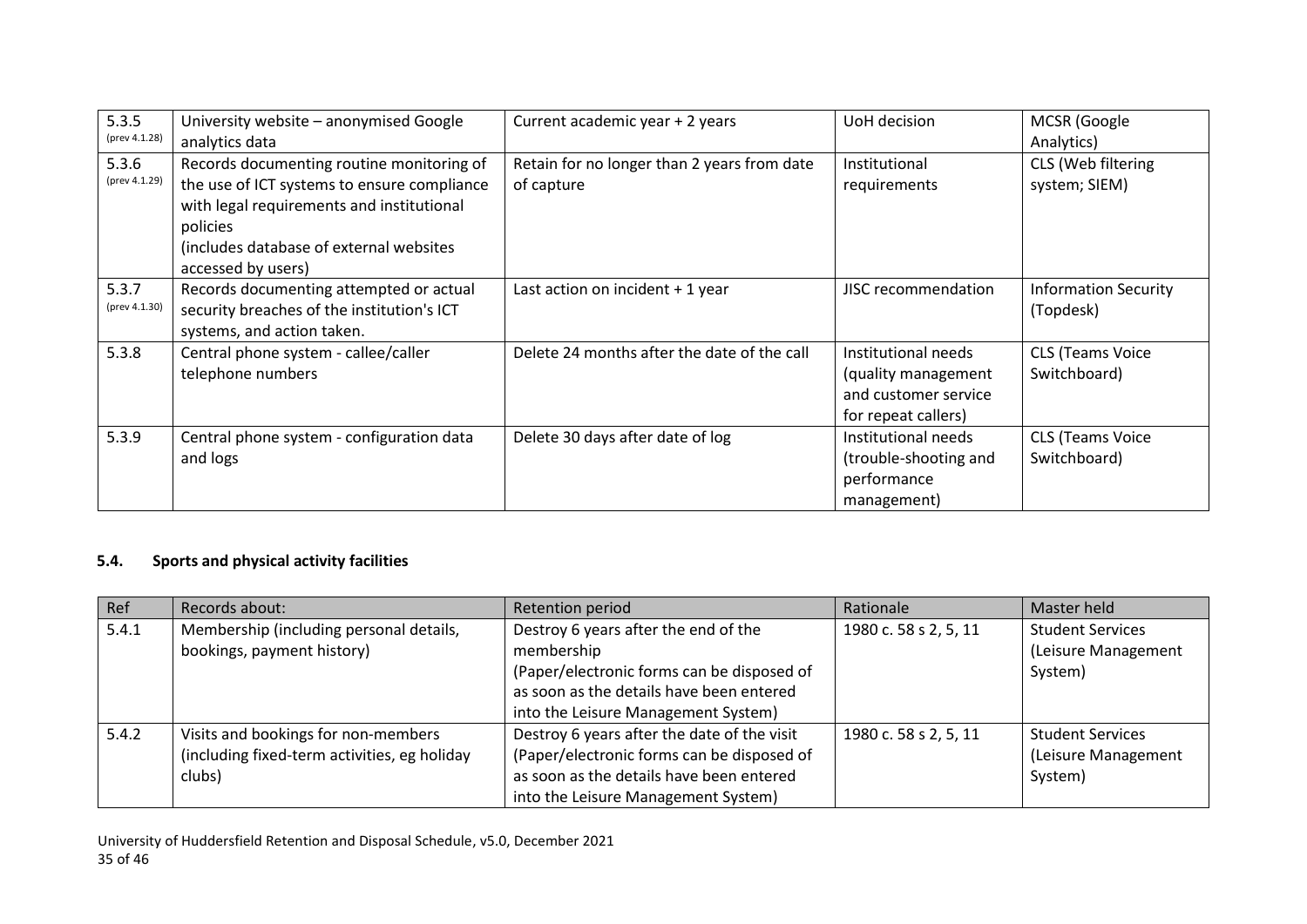| 5.4.3 | Health questionnaires (eg PAR-Q, exercise | Destroy immediately after the end of the | 2018 c. 12 (data        | <b>Student Services</b> |
|-------|-------------------------------------------|------------------------------------------|-------------------------|-------------------------|
|       | referrals, etc)                           | membership or activity to which the      | minimisation - there is |                         |
|       |                                           | questionnaire relates                    | no longer a need for    |                         |
|       |                                           |                                          | this health data when   |                         |
|       |                                           |                                          | the person is no longer |                         |
|       |                                           |                                          | using the facilities)   |                         |

## **5.5. Patient and clinic records**

| Ref           | Records about:                                   | Retention period                               | Rationale                     | Master held |
|---------------|--------------------------------------------------|------------------------------------------------|-------------------------------|-------------|
| 5.5.1         | Patient case files - Adults (eg podiatry clinic, | Discharge or patient last seen + 8 years       | <b>Records Management</b>     | <b>SHUM</b> |
| (prev 4.1.26) | optometry clinic)                                |                                                | <b>Code of Practice for</b>   |             |
|               |                                                  |                                                | <b>Health and Social Care</b> |             |
|               |                                                  |                                                | 2021                          |             |
| 5.5.2         | Patient case files - Children (eg podiatry       | Until the patient turns 26                     | <b>Records Management</b>     | <b>SHUM</b> |
| (prev 4.1.27) | clinic, optometry clinic)                        | (ie 8 years after the patient becomes an       | <b>Code of Practice for</b>   |             |
|               |                                                  | adult at 18 years old)                         | <b>Health and Social Care</b> |             |
|               |                                                  | (Can be until patient turns 25 if they were 16 | 2021                          |             |
|               |                                                  | or under when treatment ended)                 |                               |             |

## **5.6. Intellectual property and copyright**

<span id="page-35-1"></span><span id="page-35-0"></span>

| Ref           | Records about:                        | Retention period                           | Rationale              | Master held             |
|---------------|---------------------------------------|--------------------------------------------|------------------------|-------------------------|
| 5.6.1         | Intellectual Property Rights policies | Permanent, including all previous versions | Enduring value - UoH   | Policy owners           |
| (prev 5.1.13) |                                       |                                            | decision based on Jisc |                         |
|               |                                       | Past versions can be transferred to the    | recommendation         | (Past versions can be   |
|               |                                       | <b>University Archives</b>                 |                        | transferred to Heritage |
|               |                                       |                                            |                        | Quay)                   |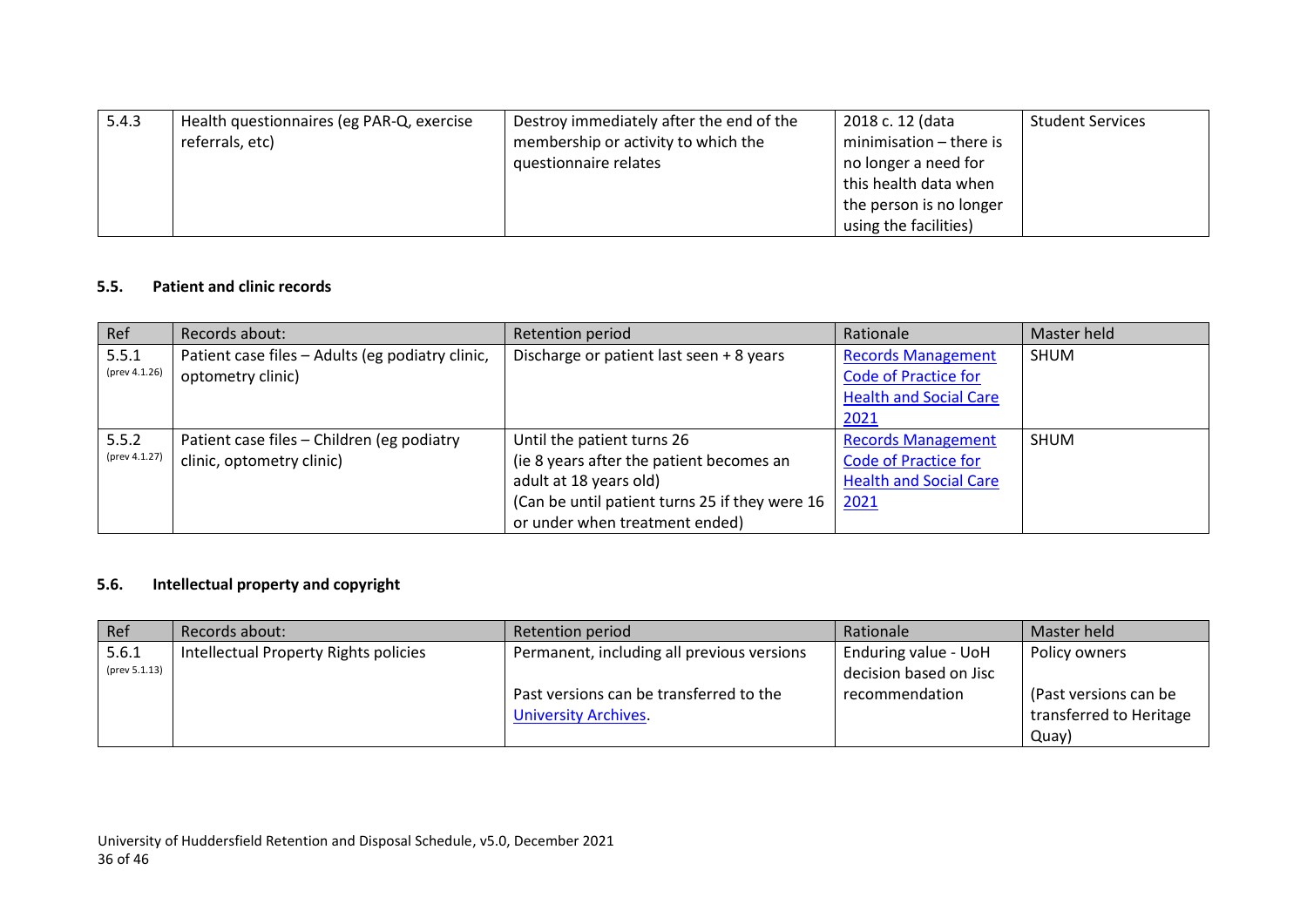## **6.** *Information Compliance*

## **6.1. Information governance**

<span id="page-36-1"></span><span id="page-36-0"></span>

| Ref                     | Records about:                                                                                                   | <b>Retention period</b>                                                                                              | Rationale                                                         | <b>Master held</b>                                                         |
|-------------------------|------------------------------------------------------------------------------------------------------------------|----------------------------------------------------------------------------------------------------------------------|-------------------------------------------------------------------|----------------------------------------------------------------------------|
| 6.1.1<br>(prev 4.1.12)  | Legal Advice Clinic client case files                                                                            | Date of last action / file closure + 6 years                                                                         | 1980 c.58 s 5                                                     | <b>HBS Legal Advice Clinic</b>                                             |
| 6.1.2                   | Legal Office case files                                                                                          | Date of last action / file closure + 7 years                                                                         | 1980 c.58 s 5<br>SRA Standards and<br>Regulations<br>UoH decision | VCO Legal Office                                                           |
| 6.1.3<br>(prev 4.1.13)  | <b>Equality Impact Assessments for disabled</b><br>people, racial groups and gender                              | Permanent                                                                                                            | UoH decision                                                      | <b>HR</b>                                                                  |
| 6.1.4<br>(prev 4.1.14)  | Information governance policies and<br>procedures                                                                | Permanent, including all previous versions<br>Past versions can be transferred to the<br><b>University Archives.</b> | Enduring value - UoH<br>decision based on Jisc<br>recommendation  | Policy owners<br>(Past versions can be<br>transferred to Heritage<br>Quay) |
| 6.1.5<br>(prev 4.1.15)  | Anonymised statistics and reports of<br>information governance requests                                          | Current year + 10 years                                                                                              | JISC recommendation                                               | <b>VCO</b>                                                                 |
| 6.1.6<br>(prev 4.1.16)  | Records documenting notification of data<br>controller details to the Information<br><b>Commissioners Office</b> | Current year + 1 year<br>(Notifications must be renewed annually)                                                    | UoH decision                                                      | <b>VCO</b>                                                                 |
| 6.1.7                   | Data breach log                                                                                                  | Retain for 6 years from date of breach<br>report, then delete                                                        | 1980 c.58 s 5<br><b>GDPR Article 33</b>                           | VCO (Post-Mar 2018:<br>SharePoint; pre-Mar<br>2018: Wisdom)                |
| 6.1.8<br>(prev 4.1.17)  | Publication Scheme maintenance and<br>development                                                                | Revision of scheme + 5 years                                                                                         | JISC recommendation                                               | <b>VCO</b>                                                                 |
| 6.1.9<br>(prev 4.1.18)  | Freedom of Information (FOI) requests                                                                            | Date of last action + 5 years                                                                                        | UoH decision                                                      | <b>VCO</b>                                                                 |
| 6.1.10<br>(prev 4.1.33) | <b>Handling of Subject Access Requests</b>                                                                       | Date of last action + 1 year                                                                                         | Jisc recommendation                                               | <b>VCO</b>                                                                 |
| 6.1.11                  | <b>Training materials</b>                                                                                        | Retain for at least 6 years after superseded<br>or cease to be used                                                  | 1980 c. 58 s 5                                                    | <b>VCO</b>                                                                 |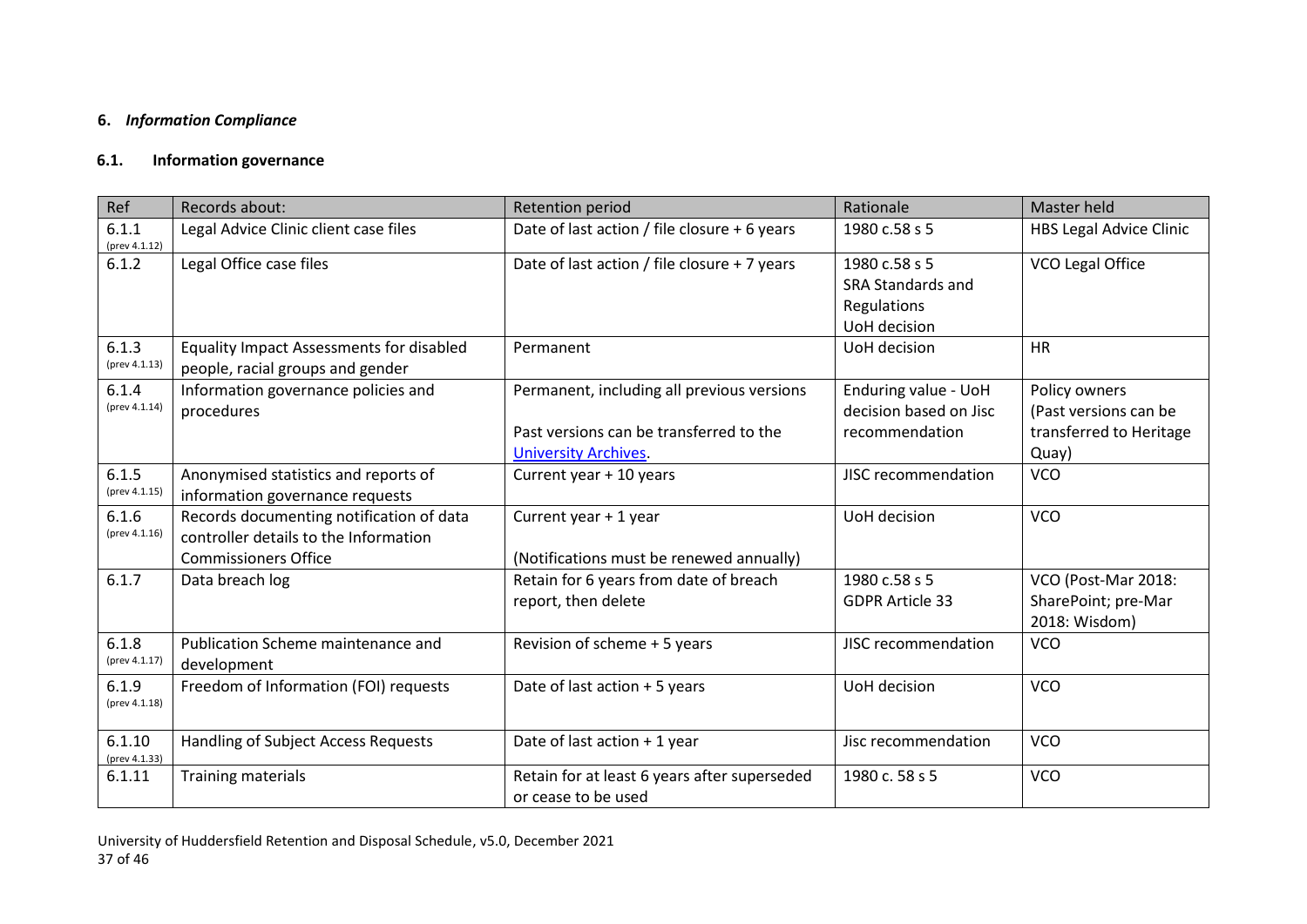## **6.2. Archive management**

<span id="page-37-0"></span>

| Ref                | Records about:                                                                                           | Retention period                                                                              | Rationale                            | Master held               |
|--------------------|----------------------------------------------------------------------------------------------------------|-----------------------------------------------------------------------------------------------|--------------------------------------|---------------------------|
| 6.2.1<br>(5.4.1)   | Archives accession register and                                                                          | Permanent                                                                                     | To accompany lifetime                | Heritage Quay             |
|                    | depositor/donor agreements                                                                               |                                                                                               | of archives                          |                           |
| 6.2.2<br>(5.4.2)   | De-accessioning register                                                                                 | Permanent                                                                                     | UoH decision                         | <b>Heritage Quay</b>      |
| 6.2.3<br>(5.4.3)   | Collections management data (including,<br>but not limited to, published catalogues<br>and finding aids) | Permanent                                                                                     | To accompany lifetime<br>of archives | Heritage Quay             |
| 6.2.4<br>(5.4.5)   | Access to archives containing personal<br>data                                                           | End of academic year $+$ 100 years<br>(ie assumed potential life span of the<br>data subject) | UoH decision<br>2018 c.12            | <b>Heritage Quay</b>      |
| 6.2.5<br>(5.4.6)   | Copyright declaration forms                                                                              | Permanent                                                                                     | To accompany lifetime<br>of archives | Heritage Quay             |
| 6.2.6<br>(5.4.8)   | Loans in and out of archive collections                                                                  | Return of items + 6 years                                                                     | 1980 c.58 s. 5                       | Heritage Quay             |
| 6.2.7<br>(5.4.9)   | The monitoring and control of the<br>storage of archives                                                 | End of academic year + 10 years                                                               | UoH decision                         | Heritage Quay;<br>Estates |
| 6.2.8<br>(5.4.10)  | Conservation work undertaken on items<br>in the archives                                                 | Permanent                                                                                     | To accompany lifetime<br>of archives | Heritage Quay             |
| 6.2.9<br>(5.4.11)  | Archive enquiries                                                                                        | Last action on enquiry + 1 year                                                               | JISC recommendation                  | Topdesk                   |
| 6.2.10<br>(5.4.12) | Sign in sheets                                                                                           | End of academic year + 6 years                                                                | UoH decision<br>1980 c. 58 s 5       | Heritage Quay             |
| 6.2.11<br>(5.4.13) | Document request slips                                                                                   | End of academic year + 6 years                                                                | UoH decision<br>1980 c. 58 s 5       | Heritage Quay             |
| 6.2.12<br>(5.4.14) | Strongroom swipe card access reports                                                                     | End of academic year + 6 years                                                                | UoH decision<br>1980 c. 58 s 5       | Heritage Quay             |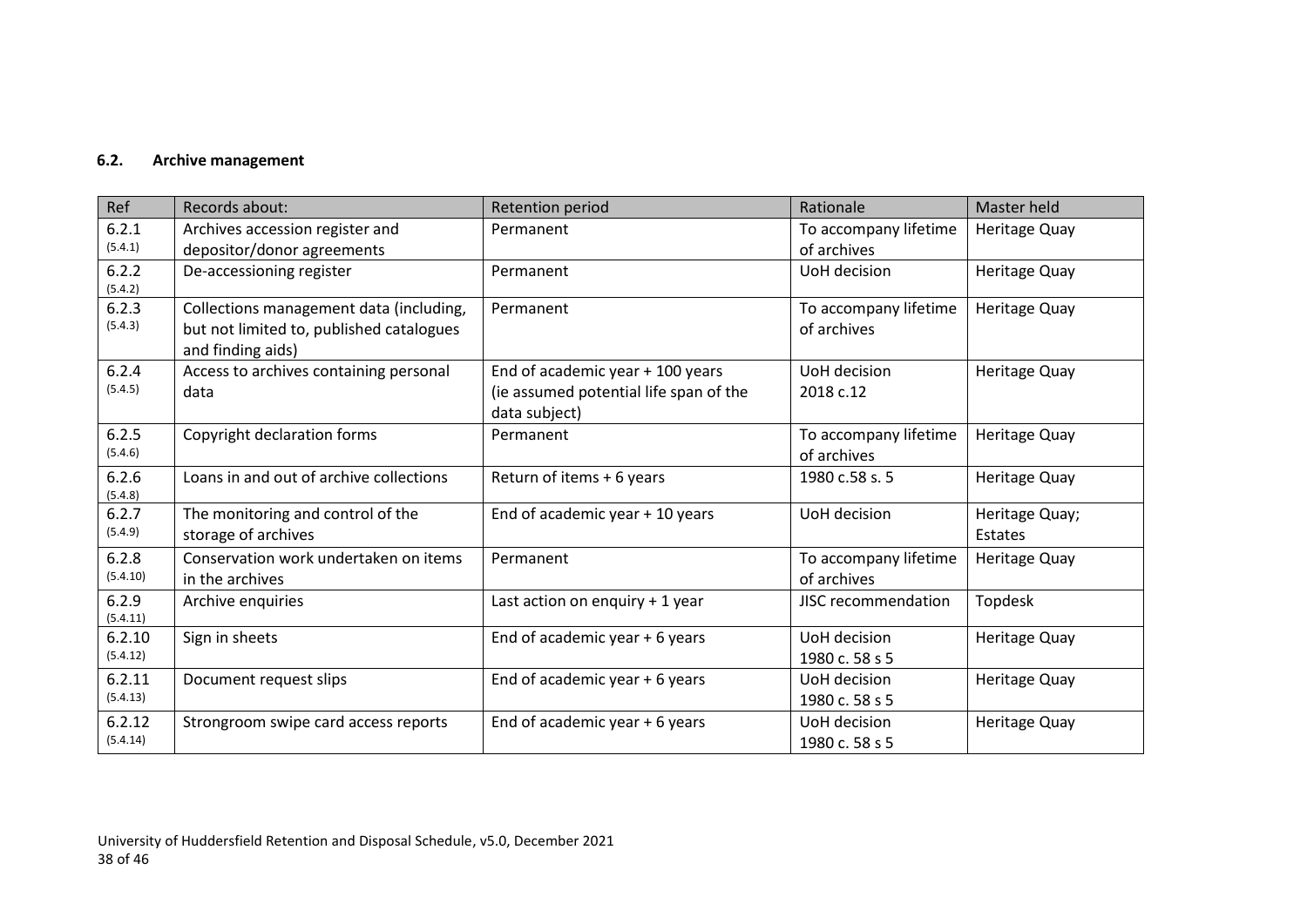## **7.** *Communications*

This section covers complaints, enquiries, events, visits, PR, media relations, HE/FE relations, community relations, alumni relations, student relations, Government/Parliamentary relations, Students' Union relations, fundraising, and marketing.

<span id="page-38-0"></span>

| Ref                        | Records about:                                                                                                                            | Retention period                                                                                            | Rationale             | Master held                       |
|----------------------------|-------------------------------------------------------------------------------------------------------------------------------------------|-------------------------------------------------------------------------------------------------------------|-----------------------|-----------------------------------|
| 7.1<br>(6.1)               | Visitor security passes                                                                                                                   | Date of issue + 1 year                                                                                      | UoH decision          | Estates                           |
| 7.2<br>(6.2a)              | Complaints from members of the public, the<br>internal handling of these complaints and<br>the responses provided                         | Last action on complaint + 3 years                                                                          | UoH decision          | Units,<br><b>VCO</b><br>(Topdesk) |
| 7.3<br>(6.2 <sub>b</sub> ) | Complaints from applicants, the internal<br>handling of these complaints and the<br>responses provided                                    | Last action on complaint + 3 years or date of<br>application $+6$ years, whichever is the<br>longest        | UoH decision          | <b>MCSR</b>                       |
| 7.4<br>(6.3)               | Planning, organisation, administration and<br>evaluation of events                                                                        | Review after completion of event + 5 years<br>(then review annually and destroy when no<br>longer required) | UoH decision          | MCSR,<br>Units                    |
| 7.5<br>(6.6)               | Formal communications with other HE/FE<br>institutions, other educational institutions,<br>professional associations and learned bodies   | Current year + 6 years                                                                                      | UoH decision          | VCO,<br>Units                     |
| 7.6<br>(6.8)               | <b>Publications</b>                                                                                                                       | Permanent                                                                                                   | <b>Enduring value</b> | <b>MCSR</b>                       |
| 7.7<br>(6.9)               | Formal enquiries from institutions and other<br>bodies in the sector, the internal handling of<br>these enquiries and the responses given | Last action of enquiry + 1 year                                                                             | JISC recommendation   | Units                             |
| 7.8<br>(6.10)              | Formal responses to consultations<br>conducted by HE/FE sector organisations                                                              | Last action on consultation $+3$ years                                                                      | JISC recommendation   | <b>VCO</b>                        |
| 7.9<br>(6.11a)             | Preparation and submission of reports to<br>HE/FE regulatory bodies (excluding Research<br>and Enterprise)                                | Submission of report + 3 years                                                                              | JISC recommendation   | VCO,<br><b>Planning Service</b>   |
| 7.10<br>(6.11b)            | Preparation and submission of Research and<br>Enterprise-related reports to HE/FE<br>regulatory bodies                                    | Submission of report + 6 years                                                                              | UoH decision          | Research and<br>Enterprise        |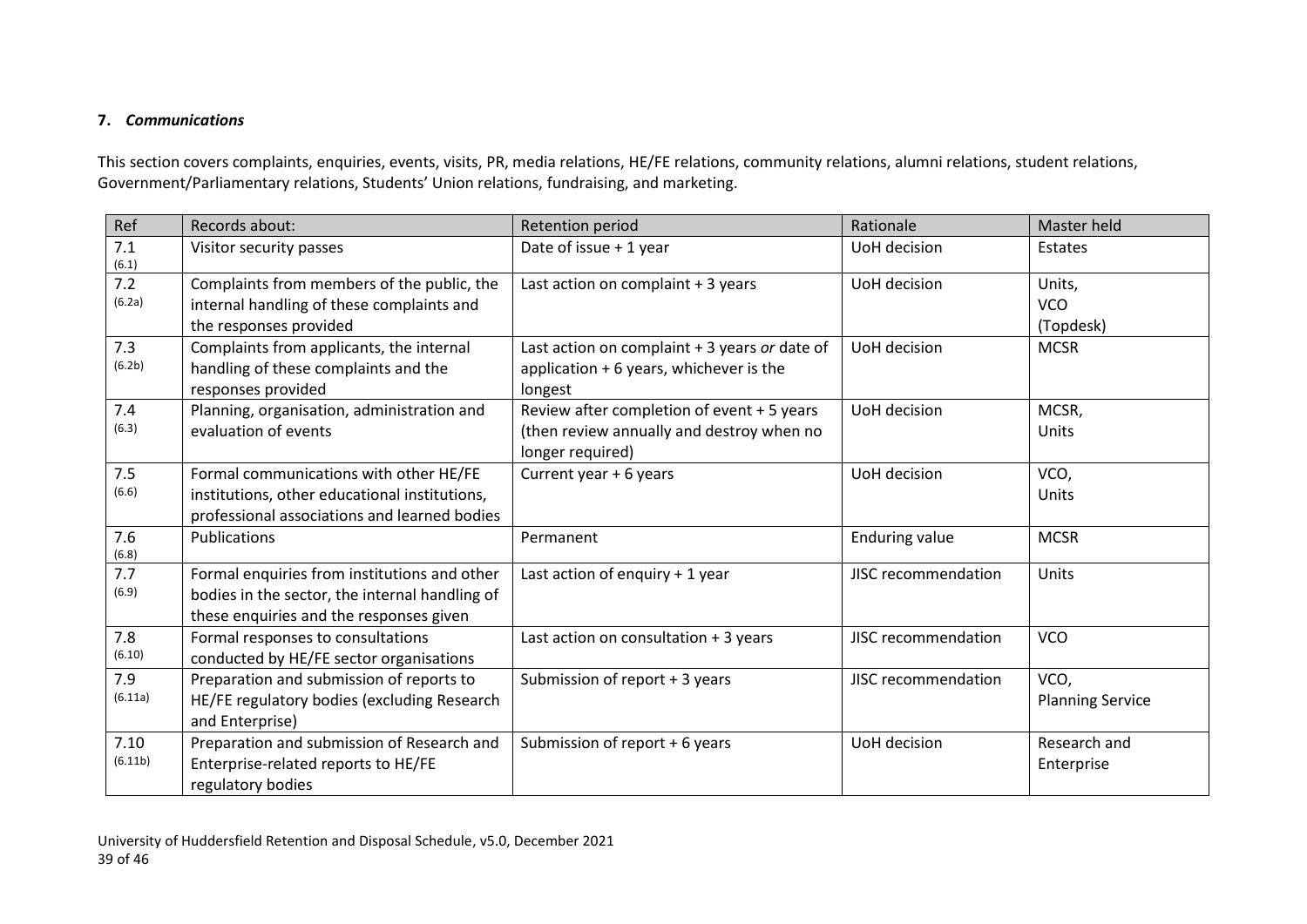| 7.11<br>(6.12) | Membership of & participation in local<br>community organisations                                                                                                                                       | Termination of membership + 1 year                                                                                                                                                                                          | JISC recommendation   | Units                                    |
|----------------|---------------------------------------------------------------------------------------------------------------------------------------------------------------------------------------------------------|-----------------------------------------------------------------------------------------------------------------------------------------------------------------------------------------------------------------------------|-----------------------|------------------------------------------|
| 7.12<br>(6.13) | Establishment and operation of Student<br>Panels                                                                                                                                                        | Permanent                                                                                                                                                                                                                   | <b>Enduring value</b> | Schools                                  |
| 7.13<br>(6.14) | Market research data: data relating to<br>identifiable individuals                                                                                                                                      | Completion of analysis of data                                                                                                                                                                                              | JISC recommendation   | MCSR,<br>Units                           |
| 7.14<br>(6.15) | Market research data: aggregated data and<br>analyses                                                                                                                                                   | Completion of research + 5 years                                                                                                                                                                                            | JISC recommendation   | MCSR,<br>Units                           |
| 7.15<br>(6.16) | Design, implementation and review of<br>marketing campaigns (including student<br>recruitment campaigns)                                                                                                | Completion of campaign + 3 years                                                                                                                                                                                            | JISC recommendation   | <b>MCSR</b>                              |
| 7.16<br>(6.17) | Marketing materials                                                                                                                                                                                     | Permanent (1 copy)<br>Otherwise completion of campaign or<br>superseded                                                                                                                                                     | UoH decision          | University Archives;<br>Units            |
| 7.17<br>(6.18) | Press releases                                                                                                                                                                                          | Permanent (1 copy)                                                                                                                                                                                                          | UoH decision          | <b>MCSR</b>                              |
| 7.18<br>(6.19) | Formal documentation relating to the<br>establishment of contractual relationships<br>with other HE/FE institutions, other<br>educational institutions, professional<br>associations and learned bodies | Termination of contractual relationship + 6<br>years                                                                                                                                                                        | 1980 c.58 s 5         | Registry, Schools                        |
| 7.19<br>(6.20) | Business and customer contact information<br>in Customer Relationship Management<br>systems                                                                                                             | For as long as there is potential to do<br>business with the contact or organisation<br>(Where consent is withdrawn, data will be<br>deleted but a basic record to document the<br>withdrawal of consent will be retained.) | UoH decision          | CRM systems<br>(Dynamics;<br>Sendinblue) |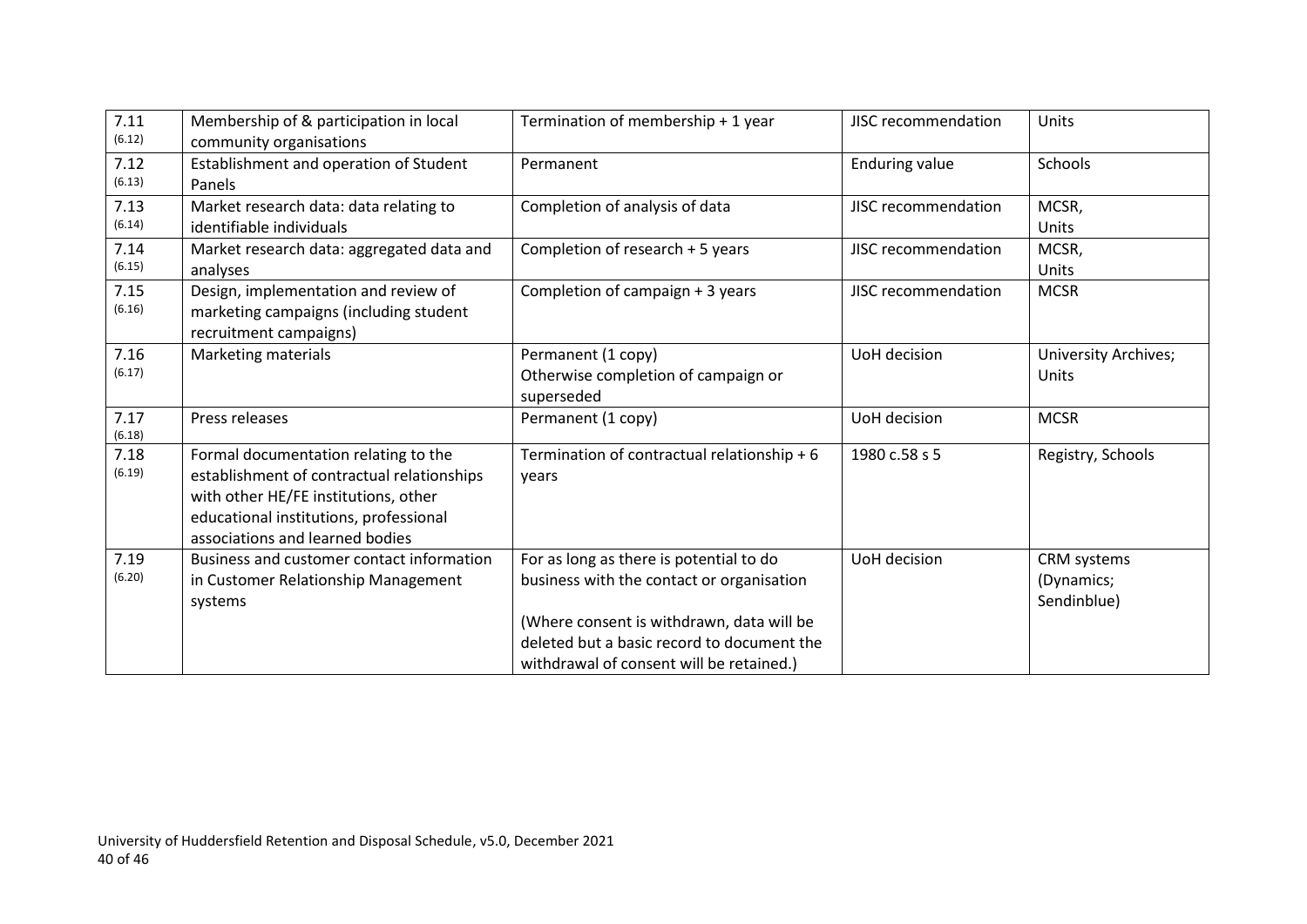| 7.20   | Photographs and recordings                    | Retain for as long as the photograph or       | UoH decision   | MCSR (Be the Brand);   |
|--------|-----------------------------------------------|-----------------------------------------------|----------------|------------------------|
| (6.21) | (eg events, webinars, promotional purposes,   | recording may have a use; regularly review    | 2018 c.12      | School/Service that    |
|        | etc)                                          | photographs and dispose of them when no       |                | commissioned it        |
|        | (See 1.1.8 for recordings of teaching events) | longer required. (Note that                   |                |                        |
|        |                                               | photos/recordings contain personal data, so   |                |                        |
|        |                                               | should never be kept longer than necessary.)  |                |                        |
|        |                                               | Contact University Archives before disposal   |                |                        |
|        |                                               | if you consider that the photos/recordings    |                |                        |
|        |                                               | may have archival value.                      |                |                        |
| 7.21   | Photograph permission forms                   | Retain for as long as the related photograph  | UoH decision   | School/Service         |
| (6.22) |                                               | is retained or retain for the lifetime of the | 2018 c.12      | responsible for taking |
|        |                                               | individual, whichever is the shorter          |                | the photograph         |
|        |                                               | This can implemented as:                      |                |                        |
|        |                                               | For adult forms, end of academic year + 82    |                |                        |
|        |                                               | years                                         |                |                        |
|        |                                               | For child forms, end of academic year + 100   |                |                        |
|        |                                               | vears                                         |                |                        |
|        |                                               | (ie assumed potential life span of the data   |                |                        |
|        |                                               | subject)                                      |                |                        |
| 7.22   | University website (pages starting            | Permanent                                     | UoH decision   | Heritage Quay (British |
| (6.23) | www.hud.ac.uk/ and                            |                                               | Archival value | Library)               |
|        | https://ipark.hud.ac.uk/)                     |                                               |                |                        |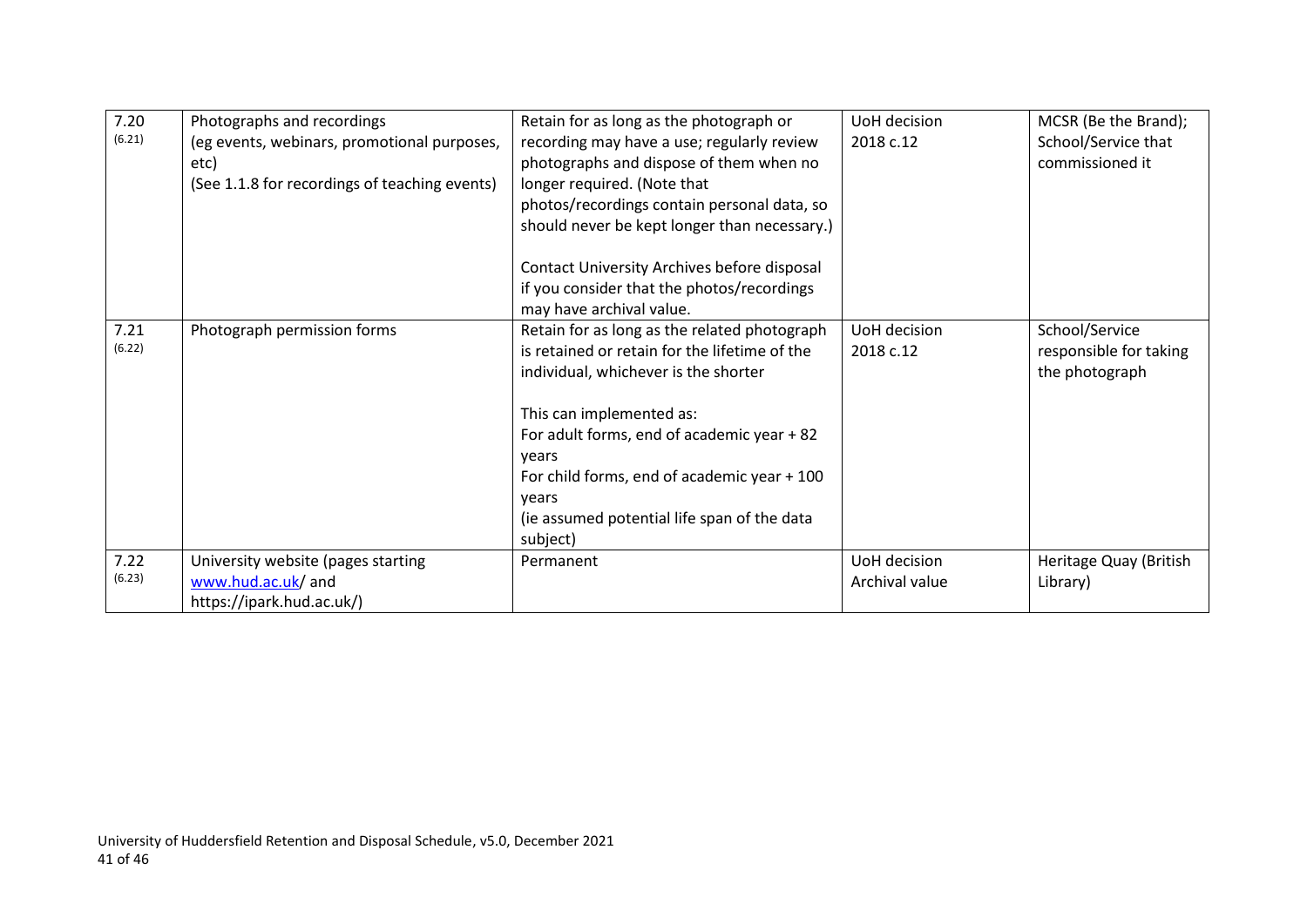#### <span id="page-41-0"></span>**8.** *Appendix: list of citations and abbreviations*

| 1970 c. 9  | Taxes Management Act 1970 |  |  |
|------------|---------------------------|--|--|
| 1971 c. 77 | Immigration Act 1971      |  |  |
| 1980 c. 58 | Limitation Act 1980       |  |  |
| 1994 c. 23 | Value Added Tax Act 1994  |  |  |
| 2010 c. 15 | Equality Act 2010         |  |  |
| 2018 c. 12 | Data Protection Act 2018  |  |  |

#### Acts of the UK Parliament

Statutory Instruments of the UK Parliament

| SI 1986/1960 | The Statutory Maternity Pay (General) Regulations 1986                  |
|--------------|-------------------------------------------------------------------------|
| SI 1998/1833 | The Working Time Regulations 1998                                       |
| SI 1998/2573 | The Employers' Liability (Compulsory Insurance) Regulations 1998        |
| SI 1999/3312 | The Maternity and Parental Leave etc. Regulations 1999                  |
| SI 2002/2676 | The Control of Lead at Work Regulations 2002                            |
| SI 2002/2677 | The Control of Substances Hazardous to Health Regulations 2002          |
| SI 2002/2820 | The Statutory Paternity Pay and Statutory Adoption Pay (Administration) |
|              | <b>Regulations 2002</b>                                                 |
| SI 2005/894  | The Hazardous Waste (England and Wales) Regulations 2005                |
| SI 2010/1140 | The Control of Artificial Optical Radiation at Work Regulations 2010    |
| SI 2011/988  | The Waste (England and Wales) Regulations                               |
| SI 2012/632  | The Control of Asbestos Regulations                                     |
| SI 2012/3118 | The Energy Performance of Buildings (England and Wales) Regulations     |
| SI 2013/1471 | Reporting of Injuries, Diseases and Dangerous Occurrences Regulations   |
| SI 2014/2929 | The Statutory Shared Parental Pay (Administration) Regulations 2014     |
| SI 2016/49   | The Working Time Regulations 2016                                       |
| SI 2017/1075 | The Ionising Radiations Regulations 2017                                |

## Other provisions

| GOV.UK                    | DBS Code of Practice (2015)                                                 |
|---------------------------|-----------------------------------------------------------------------------|
|                           | Government guidance on DBS certificates                                     |
| <b>BMA 2017</b>           | The occupational physician (2017)                                           |
| guidance                  |                                                                             |
| HMRC 700/21               | VAT Notice 700/21: keeping VAT records (2016)                               |
| (EU) 2016/679             | EU regulation on the protection of natural persons with regard to the       |
|                           | processing of personal data and on the free movement of such data, and      |
|                           | repealing Directive 95/46/EC (General Data Protection Regulation).          |
|                           | Medical Research Council, Good Research Practice, section 2B                |
|                           | Medical Research Council, Personal Information in Medical Research, section |
|                           | 7.1.2                                                                       |
|                           | UK Visas and Immigration guidance:                                          |
|                           | Tier 4 of the points-based system: Guidance for sponsors: Sponsorship       |
|                           | duties (2.4-2.5)                                                            |
|                           | UK Visas and Immigration guidance:                                          |
|                           | Tier 2 and 5 of the points-based system: guidance for sponsors (15.1)       |
|                           | Appendix D: guidance for sponsors on keeping documents                      |
|                           | Records Management Code of Practice for Health and Care 2021                |
| <b>BACP Good</b>          | 'Practical aspects of record keeping within the counselling professions',   |
| Practice in Action<br>067 | BACP, August 2018 (accessible by members only; see list of publications.)   |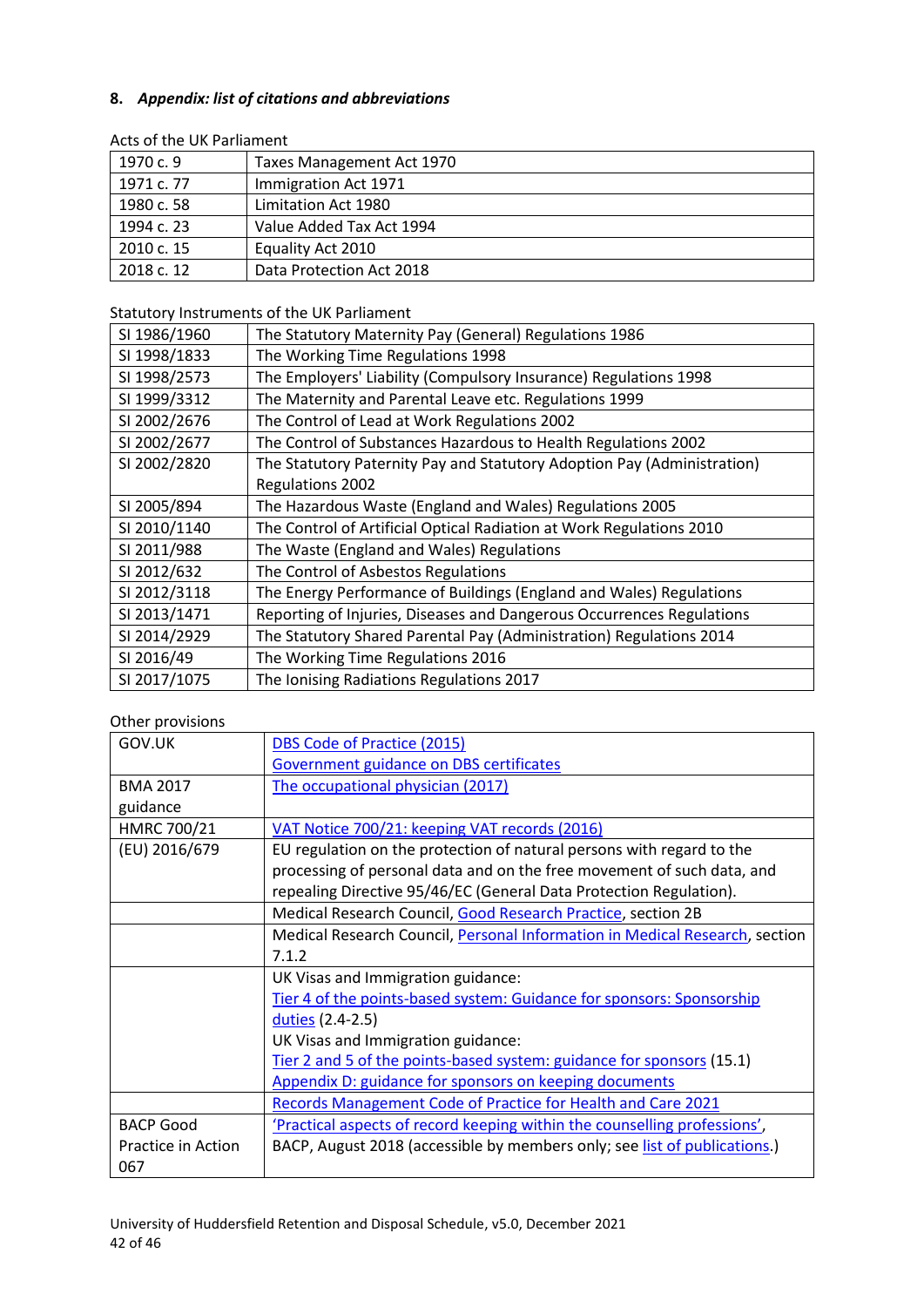| OfS, Transparency | Office for Students, Guidance for providers on submitting the transparency |
|-------------------|----------------------------------------------------------------------------|
| Return guidance,  | return 2019                                                                |
| 2019              |                                                                            |
| OISC Code of      | Code of Standards, Office of the Immigration Services Commissioner, 2016   |
| Standards 2016    |                                                                            |
| NSPCC guidance    | 'Child protection records retention and storage guidelines', NSPCC, 2019   |
| 2019              |                                                                            |

Abbreviations used in the schedule

| <b>ASIS</b>   | Student records system                                                                           |
|---------------|--------------------------------------------------------------------------------------------------|
| <b>CIPD</b>   | Chartered Institute of Personnel and Development                                                 |
| <b>CLS</b>    | <b>Computing and Library Services</b>                                                            |
| <b>DBS</b>    | <b>Disclosure and Barring Service</b>                                                            |
| <b>DLX</b>    | Document Logistix (document management system)                                                   |
| <b>FE</b>     | <b>Further Education</b>                                                                         |
| H&S           | Health and Safety (department); health and safety (function)                                     |
| <b>HE</b>     | <b>Higher Education</b>                                                                          |
| HR            | Human Resources (department); human resources (function)                                         |
| ICT           | Information and communications technology                                                        |
| Int. Office   | <b>International Office</b>                                                                      |
| <b>IPR</b>    | Intellectual property rights                                                                     |
| <b>JISC</b>   | Joint Information Systems Committee                                                              |
| <b>MCSR</b>   | Marketing, Communications and Student Recruitment                                                |
| <b>PR</b>     | <b>Public relations</b>                                                                          |
| $R + E$       | <b>Research and Enterprise</b>                                                                   |
| <b>RIDDOR</b> | The Reporting of Injuries, Diseases and Dangerous Occurrences Regulations 2013 (SI<br>2013/1471) |
| <b>SCLS</b>   | <b>Schools and Colleges Liaison Service</b>                                                      |
| <b>UoH</b>    | University of Huddersfield                                                                       |
| <b>VCO</b>    | Vice-Chancellor's Office                                                                         |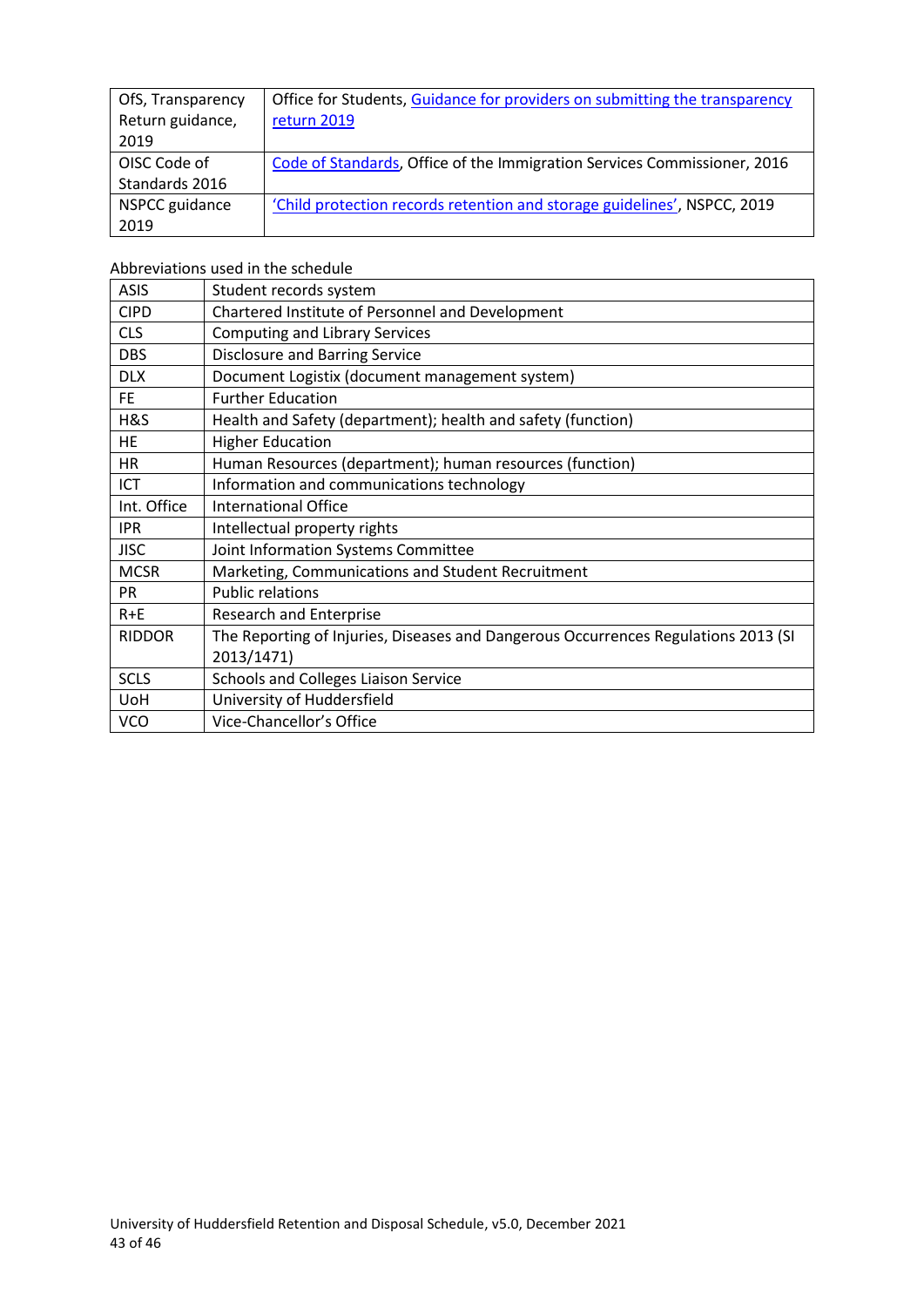## <span id="page-43-0"></span>*Policy sign-off and ownership details*

| Document name:                      | University Retention and Disposal Schedule                           |  |  |
|-------------------------------------|----------------------------------------------------------------------|--|--|
| Version Number:                     | 5.0                                                                  |  |  |
| <b>Equality Impact Assessment:</b>  | 8 March 2017                                                         |  |  |
| Approved by:                        | University Senior Leadership Team on 02/12/2021                      |  |  |
| Effective from:                     | 02/12/2021                                                           |  |  |
| Date for Review:                    | 01/11/2022                                                           |  |  |
| Author:                             | The Records Management Service                                       |  |  |
| Owner (if different from above):    | <b>University Records Manager</b>                                    |  |  |
| <b>Document Location:</b>           | https://www.hud.ac.uk/media/policydocuments/Retention-               |  |  |
|                                     | Schedule.pdf                                                         |  |  |
| <b>Compliance Checks:</b>           | All records in the University's Electronic Document and              |  |  |
|                                     | Records Management systems (Wisdom and Unifunctions)                 |  |  |
|                                     | have retention policies attached.                                    |  |  |
| <b>Related Policies/Procedures:</b> | <b>Records Management Policy</b>                                     |  |  |
|                                     | <b>Data Protection Policy</b>                                        |  |  |
|                                     | <b>Computing Regulations</b>                                         |  |  |
|                                     | <b>IT Security Policy</b>                                            |  |  |
|                                     | <b>Financial Regulations</b>                                         |  |  |
|                                     | Human Resources policies                                             |  |  |
|                                     | <b>Occupational Health Policy</b><br><b>Health and Safety Policy</b> |  |  |
|                                     | <b>Student Handbook of Regulations</b>                               |  |  |
|                                     | <b>Regulations for Awards</b>                                        |  |  |
|                                     | Policy Statement on Secure Storage, Use and Retention of             |  |  |
|                                     | <b>DBS Certificates</b>                                              |  |  |
|                                     | <b>Intellectual Property Policy</b>                                  |  |  |
|                                     | University Business Classification Scheme, Mini Retention            |  |  |
|                                     | Schedule                                                             |  |  |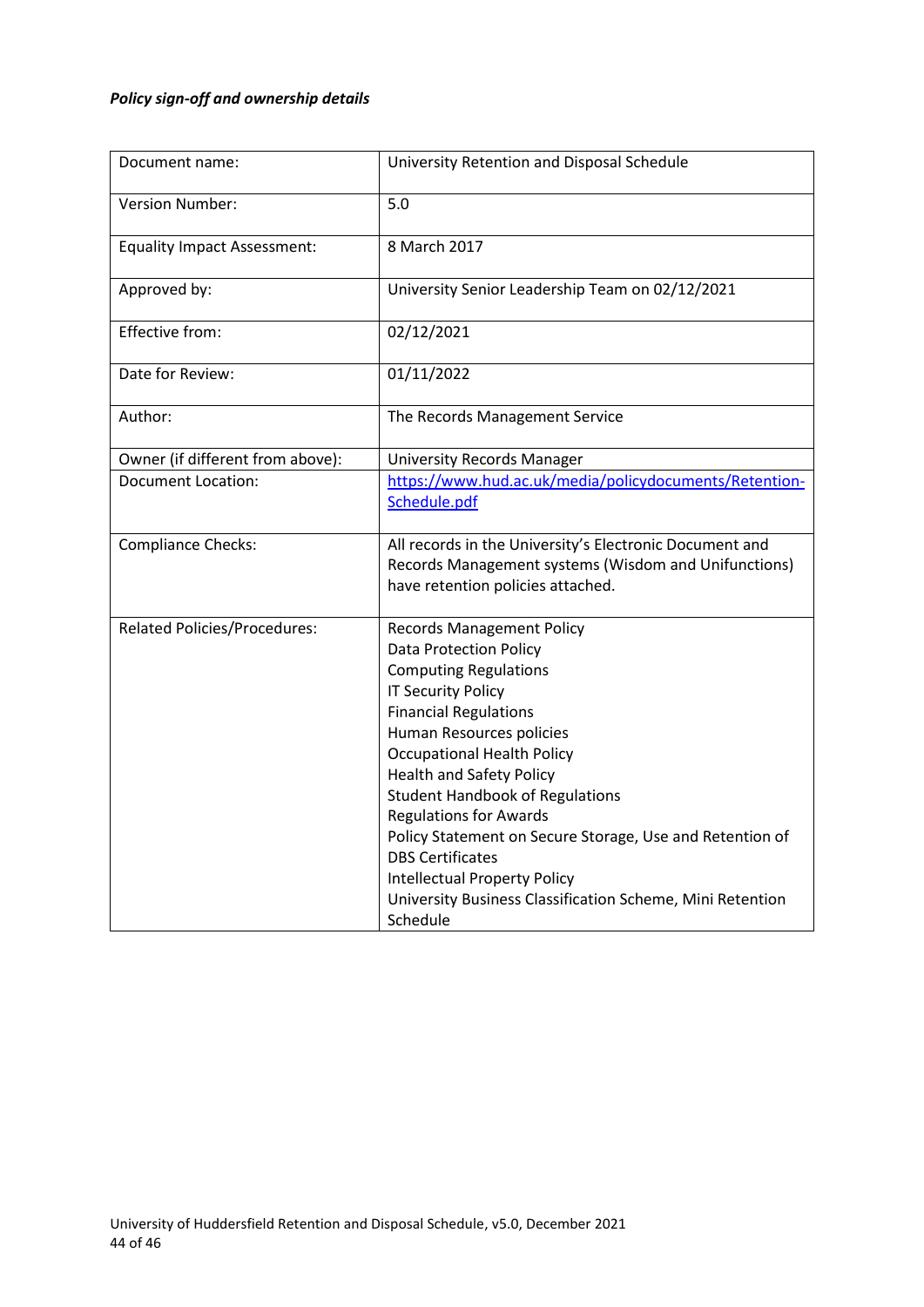#### <span id="page-44-0"></span>*Revision history*

| Version          | Date             | Revision description/Summary of changes                         | Author                      |
|------------------|------------------|-----------------------------------------------------------------|-----------------------------|
| V <sub>5.0</sub> | Oct 2021         | Annual review: Sections re-arranged to follow new Jisc          | <b>Assistant Records</b>    |
|                  |                  | schedule and have clearer breakdown; entries re-                | Manager and                 |
|                  |                  | referenced; assessments extension; Subject Review               | Archivist                   |
|                  |                  | reduction; unsuccessful applications reduction; student DBS     |                             |
|                  |                  | checks reduction; email accounts extension; IT monitoring       |                             |
|                  |                  | extension; additions: attendance monitoring, Prevent,           |                             |
|                  |                  | safeguarding, freedom of speech, Covid contact tracing and      |                             |
|                  |                  | test evidence, phone system, sports centre, data breach         |                             |
|                  |                  | log, info gov training, and recordings; minor amendments        |                             |
|                  |                  | and clarifications                                              |                             |
| V4.1             | May 2021         | University logo updated                                         | <b>Assistant Records</b>    |
|                  |                  |                                                                 | Manager and                 |
|                  |                  |                                                                 | Archivist                   |
| V4.0             | <b>Nov 2020</b>  | Annual review: Quality Assurance section created out of         | <b>Assistant Records</b>    |
|                  |                  | T+L section; T+L and QA entries revised and clarified;          | Manager and                 |
|                  |                  | handbooks added; HR section clarified, inc pensions and         | Archivist                   |
|                  |                  | systems; additions: Teams chat, permanent preservation of       |                             |
|                  |                  | certain modules re Covid-19 for archival record, research       |                             |
|                  |                  | outputs, Start-Up Visas, SARs, photographs, and University      |                             |
|                  |                  | website; policy versions clarified; Fol reduced; further        |                             |
|                  |                  | minor amendments, additions, and phrasing style changes.        |                             |
| V3.0             | Oct 2019         | Annual review: Updates to many rationales and                   | <b>Assistant Records</b>    |
|                  |                  | terminology; a number of new periods added; systems used        | Manager and                 |
|                  |                  | added; Committees section added; periods re modules and         | Archivist                   |
|                  |                  | programmes adjusted                                             |                             |
| V2.0             | <b>June 2018</b> | Major redraft: expanded to include information (records,        | University Archivist        |
|                  |                  | documents and data); Podiatry incorporated; changes             | & Records Manager           |
|                  |                  | made to Human Resources retention and Research and              |                             |
|                  |                  | Enterprise retention; changes to applicant data retention;      |                             |
|                  |                  | reference to the General Data Protection Regulations and        |                             |
|                  |                  | Data Protection Act 2018 added and changes made to              |                             |
|                  |                  | reflect The Ionising Radiations Regulations 2017. The Data      |                             |
|                  |                  | Protection Officer has approved the schedule. After SMT         |                             |
|                  |                  | approved the schedule, changes were made to reflect             |                             |
|                  |                  | where records are held since ARO was disbanded.                 |                             |
| V1.0             | Aug 2017         | Reverted to V1.0 due to introduction of Framework               | University Archivist        |
|                  |                  | Minor amendments not requiring committee approval.              | & Records Manager           |
|                  |                  | Brought to attention of Information Governance Group            |                             |
|                  | Mar 2017         | (September 2017)                                                |                             |
| V2.0             |                  | Major redraft: Item references added; occupational health,      | University Archivist        |
|                  |                  | archive management and counselling records incorporated;        | & Records Manager           |
|                  |                  | all legislation checked and relevant statutory instruments      |                             |
|                  |                  | added.<br>Approved by Information Governance Group (March 2017) |                             |
|                  |                  | and University Senior Management Team (April 2017)              |                             |
| V1.7             | Dec 2015         | Annual review (minor amends not requiring committee             | <b>University Archivist</b> |
|                  |                  | approval)                                                       | & Records Manager           |
| V1.6             | Dec 2014         | Annual review (minor amends not requiring committee             | University Archivist        |
|                  |                  | approval)                                                       | & Records Manager           |
|                  |                  |                                                                 |                             |